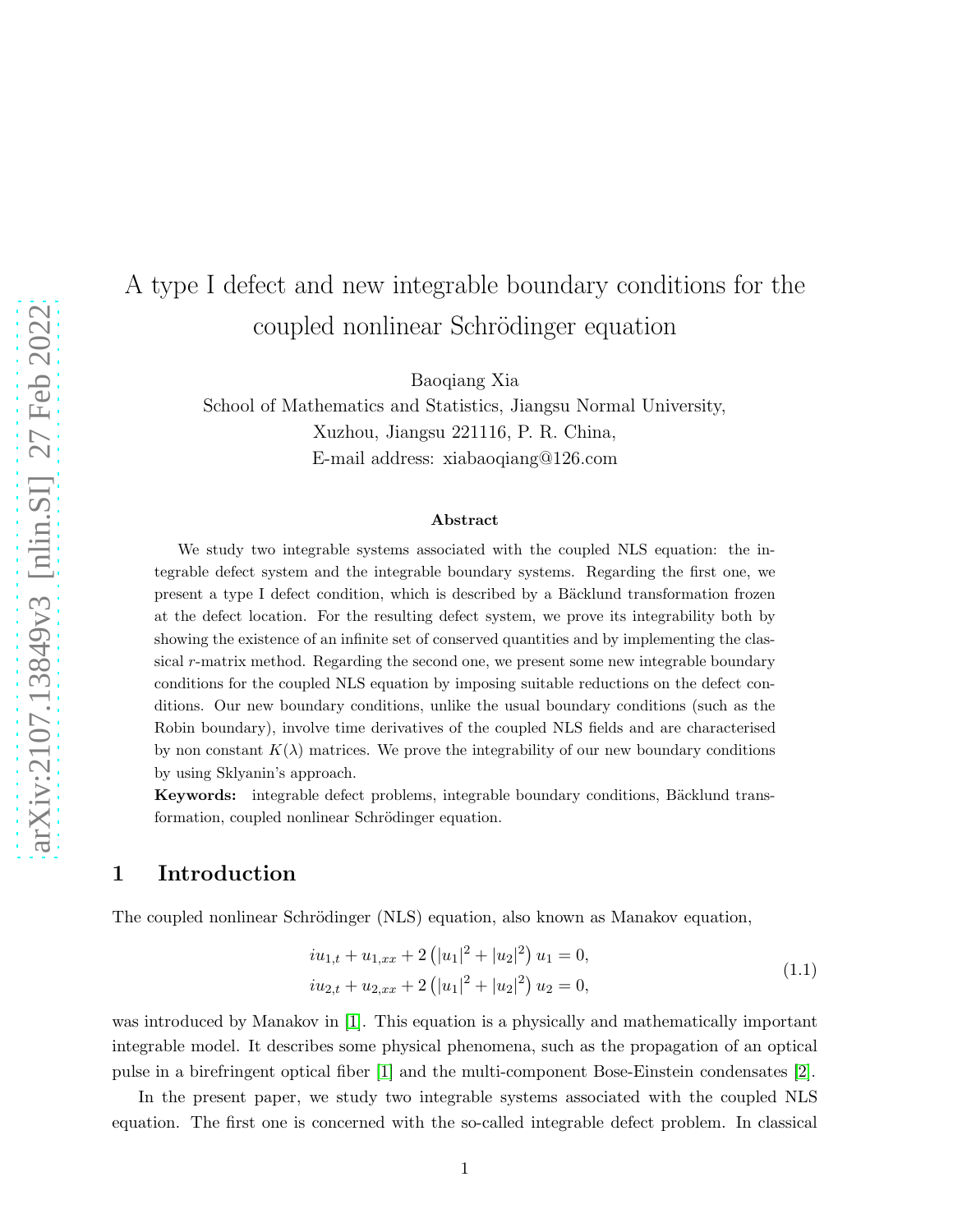integrable field theories, a defect is introduced as a discontinuity at a specific point together with suitable sewing conditions across the defect relating the fields and their derivatives on either side (see for example [\[3–](#page-29-2)[5\]](#page-30-0)). The presence of defects usually spoils the integrability of a system. The idea of using frozen Bäcklund transformations (BTs) as defect conditions is a significant observation [\[3\]](#page-29-2). This type of defect has a Lagrangian description, and it preserves the usual properties of classical integrability, such as the existence of (suitably adapted) Lax pairs, the existence of an infinite number of conserved quantities, and the possibility of implementing the method of the classical r-matrix; see for example  $[3, 4, 6-10]$  $[3, 4, 6-10]$  $[3, 4, 6-10]$  $[3, 4, 6-10]$ . So far, there are mainly two types of integrable defect, known as type I and type II defect [\[3,](#page-29-2)[5\]](#page-30-0). The main difference between these two types defect is: the type I defect has no degrees of freedom, whereas the type II defect requires the presence of extra degrees of freedom at the defect location. The type I defect has been well investigated in the context of the NLS equation (see for example  $[4,7,8]$  $[4,7,8]$  $[4,7,8]$ ). However, as pointed out in [\[11\]](#page-30-6) (and to our knowledge), no type I-like defects are known for the coupled NLS equation yet, despite the type II defect problem has been investigated in [\[12\]](#page-30-7). It is interesting to find out them and then investigate the Liouville integrability of the resulting defect system. This is precisely the first objective of the present paper. We note that the Lax pair of the coupled NLS equation, in comparison with that of the NLS equation, involves  $3 \times 3$  matrices, rather than  $2 \times 2$  ones. Due to this, it is not easy to find a BT that is suitable for describing the type I defect condition for the coupled NLS equation. Here we provide such a BT, and we present a type I defect condition for the coupled NLS equation based on this BT (as in the case of the scalar NLS equation  $[4, 7, 8]$  $[4, 7, 8]$  $[4, 7, 8]$ , we define the defect condition by freezing the BT at defect location). We show that the resulting defect system also admits a Lagrangian description. We establish the Liouville integrability of the resulting defect system both by showing the existence of an infinite set of conserved quantities and by implementing the classical  $r$ -matrix method. In particular, following the analogous argument for the NLS equation [\[8\]](#page-30-5) (see also [\[13\]](#page-30-8) for some relevant discussion), we introduce the new equal-space Poisson structure for the coupled NLS equation in order to implement the r-matrix method to the defect coupled NLS system. Our results extend the results of [\[7,](#page-30-4)8] from the integrable equations with  $2 \times 2$  Lax pairs to the one with a  $3 \times 3$  Lax pair.

The second subject of the present paper is concerned with the integrable boundary conditions associated with the coupled NLS equation on the half-line. By imposing suitable reductions on the defect condition (the BT fixed at  $x = 0$ ), we present some new integrable boundary conditions for the coupled NLS equation (see sections 5.1 and 5.2). These new boundary conditions involve time derivatives of the coupled NLS fields; they provide two-components generalizations of a new boundary condition presented by Zambon in [\[11\]](#page-30-6) in the context of the NLS equation (see also [\[14](#page-30-9)[–17\]](#page-30-10) for very recent studies on the Zambon's new boundary condition). By using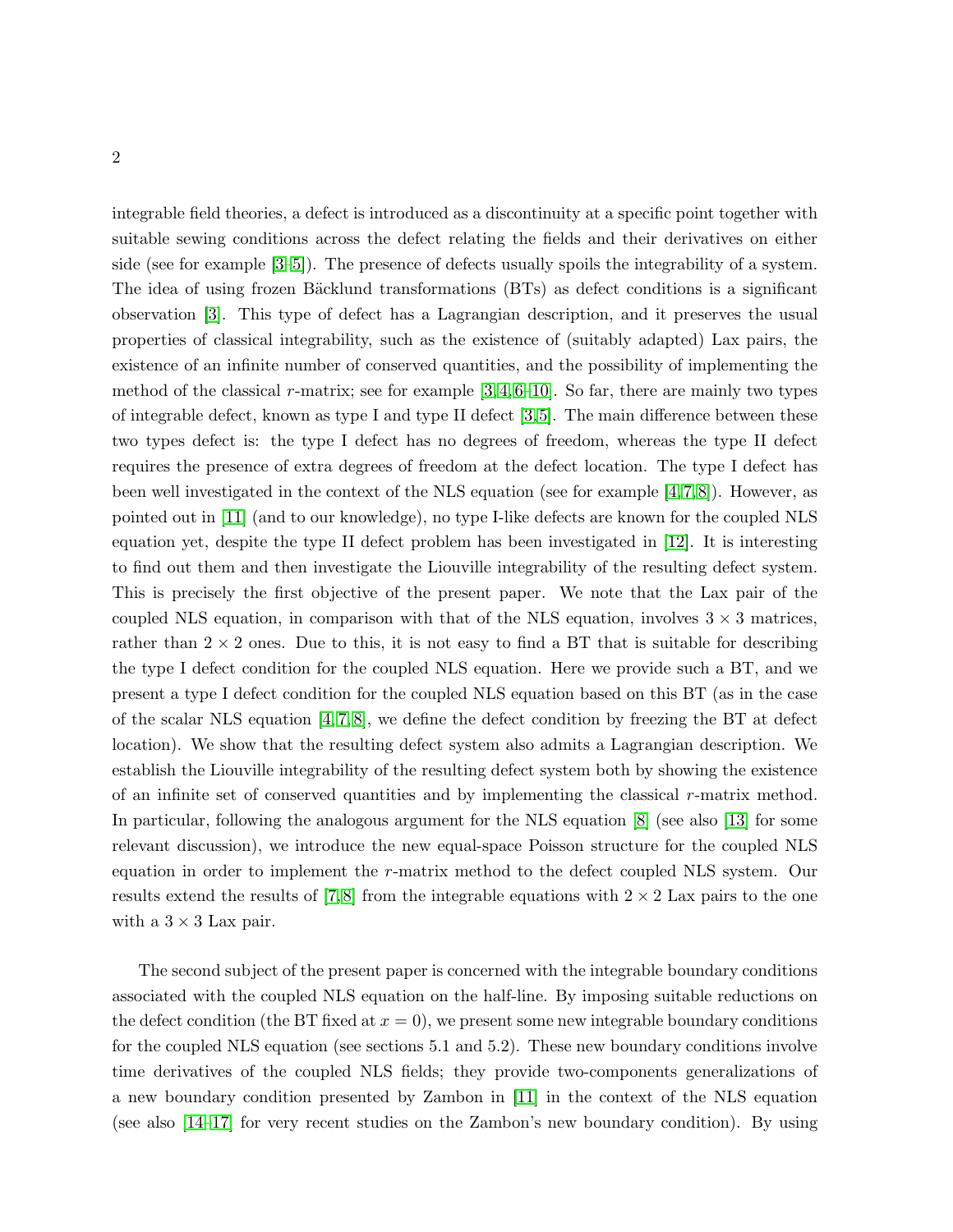Sklyanin's approach [\[18\]](#page-30-11), we establish the integrability of our new boundary conditions. The main technical difficulty in the implementation of Sklyanin's approach to our new boundary conditions is to find out the corresponding boundary  $K(\lambda)$  matrices that describe our new boundary conditions. To overcome this difficulty, we present a connection between the matrices describing the BTs and the boundary  $K(\lambda)$  matrices (see proposition [2](#page-21-0) in section [5.3\)](#page-20-0). Based on this, we are able to construct explicitly the boundary  $K(\lambda)$  matrices for all our new boundary conditions. These boundary  $K(\lambda)$  matrices are no more constant matrices; they are characterized by the presence of the coupled NLS fields at the boundary location. In addition, we also derive generating functions of the conserved quantities for the coupled NLS equation in the presence of our new boundary conditions.

The paper is organized as follows. As a preparation for the study of the integrability of our defect system, in section 2 we first briefly review the usual equal-time and the new equal-space Poisson brackets associated with the coupled NLS equation, then we describe the integrability of the coupled NLS equation from the point of view of the new equal-space Poisson brackets. In section 3, we first derive a type I BT for the coupled NLS equation and then we study its canonical property with respect to both the equal-time and the equal-space Poisson brackets. In section 4, we present a type I defect based on the BT derived in section 3, and we study the Liouville integrability of the resulting defect system. In section 5, we study a class of new boundary conditions associated with the coupled NLS equation and its Liouville integrability. Some concluding remarks are drawn in section 6.

### 2 Dual Hamiltonian descriptions for the coupled NLS equation

Before going to the main issue of this section, we first recall that the coupled NLS equation [\(1.1\)](#page-0-0) is associated to the following Lax pair [\[1\]](#page-29-0)

<span id="page-2-0"></span>
$$
\phi_x(x, t, \lambda) = U(x, t, \lambda)\phi(x, t, \lambda),\tag{2.1a}
$$

$$
\phi_t(x, t, \lambda) = V(x, t, \lambda)\phi(x, t, \lambda),\tag{2.1b}
$$

where  $\lambda$  is a spectral parameter,  $\phi = (\phi_1, \phi_2, \phi_3)^T$ , and

<span id="page-2-1"></span>
$$
U(x,t,\lambda) = \begin{pmatrix} -2i\lambda & u_1 & u_2 \\ -\bar{u}_1 & i\lambda & 0 \\ -\bar{u}_2 & 0 & i\lambda \end{pmatrix},
$$
\n(2.2a)

$$
V(x,t,\lambda) = \begin{pmatrix} -6i\lambda^2 + i(|u_1|^2 + |u_2|^2) & 3\lambda u_1 + iu_{1,x} & 3\lambda u_2 + iu_{2,x} \\ -3\lambda \bar{u}_1 + i\bar{u}_{1,x} & 3i\lambda^2 - i|u_1|^2 & -i\bar{u}_1 u_2 \\ -3\lambda \bar{u}_2 + i\bar{u}_{2,x} & -iu_1 \bar{u}_2 & 3i\lambda^2 - i|u_2|^2 \end{pmatrix}.
$$
 (2.2b)

Here and in what follows the bar indicates complex conjugate.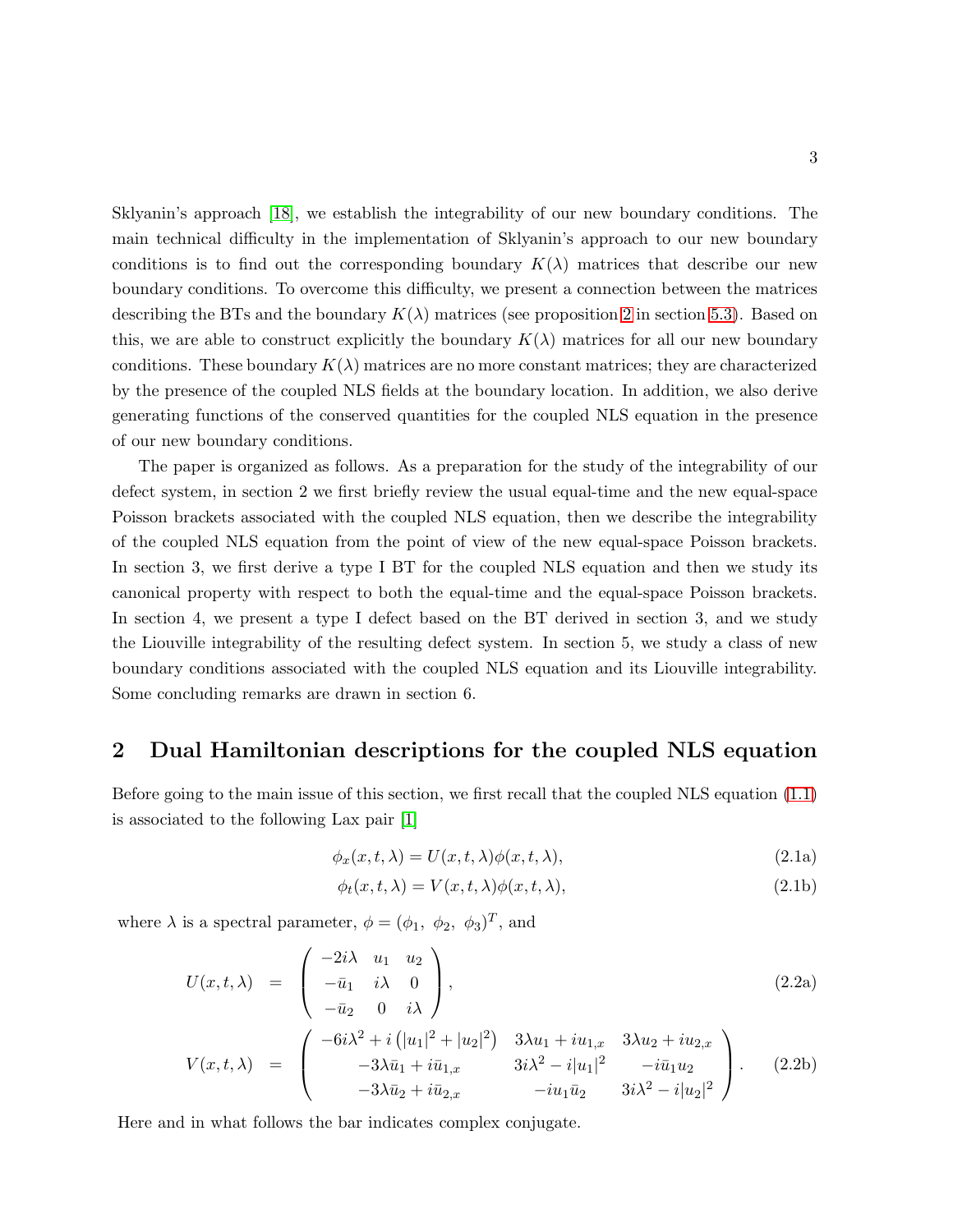### 2.1 Equal-time and equal-space Poisson brackets and the associated Hamiltonian forms

For the NLS equation, it was found in [\[8,](#page-30-5) [13\]](#page-30-8) that there exist two dual Hamiltonian representations: the first one is defined by the usual equal-time Poisson brackets; while the second one is defined by the new equal-space Poisson brackets. This result was generalised to the vector NLS equation in [\[19\]](#page-30-12). The Manakov equation [\(1.1\)](#page-0-0) is corresponding to the vector NLS equation with  $N = 2$ . Thus the new equal-space Hamiltonian representation for  $(1.1)$  was implicit in [\[19\]](#page-30-12). For self-containedness, in this subsection we revisit the essential results regarding this aspect (for more details we refer the interested reader to  $[8, 13, 19]$  $[8, 13, 19]$  $[8, 13, 19]$ .

It is easy to check that the coupled NLS equation [\(1.1\)](#page-0-0) can be derived from a variational principle based on the following Lagrangian density

<span id="page-3-3"></span>
$$
\mathcal{L}(u) = \frac{i}{2} \left( \bar{u}_1 u_{1,t} - u_1 \bar{u}_{1,t} + \bar{u}_2 u_{2,t} - u_2 \bar{u}_{2,t} \right) - \left( |u_{1,x}|^2 + |u_{2,x}|^2 \right) + \left( |u_1|^2 + |u_2|^2 \right)^2. \tag{2.3}
$$

We consider the usual equal-time Poisson brackets [\[20\]](#page-30-13)

<span id="page-3-1"></span>
$$
\{u_j(x,t), u_k(y,t)\}_S = \{\bar{u}_j(x,t), \bar{u}_k(y,t)\}_S = 0,
$$
  

$$
\{u_j(x,t), \bar{u}_k(y,t)\}_S = -i\delta_{jk}\delta(x-y), \ j, k = 1, 2,
$$
 (2.4)

where  $\delta_{jk}$  is the Kronecker  $\delta$ -function, and  $\delta(x-y)$  is the Dirac  $\delta$ -function. Based on this equal-time Poisson brackets, the coupled NLS equation can be written as

$$
u_{j,t} = \{u_j, H_S\}_S, \quad j, k = 1, 2,
$$
\n<sup>(2.5)</sup>

where  $H_S = \int \mathcal{H}_S dx$  with the Hamiltonian density

<span id="page-3-2"></span>
$$
\mathcal{H}_S = \frac{i}{2} \left( \bar{u}_1 u_{1,t} - u_1 \bar{u}_{1,t} + \bar{u}_2 u_{2,t} - u_2 \bar{u}_{2,t} \right) - \mathcal{L}(u) = |u_{1,x}|^2 + |u_{2,x}|^2 - \left( |u_1|^2 + |u_2|^2 \right)^2.
$$
 (2.6)

The above presentation is the usual space Hamiltonian formulation of the coupled NLS equation. Let us present a dual version, that is the time Hamiltonian formulation. The momentum variables corresponding to  $u_j$ ,  $\bar{u}_j$  are defined by

$$
\frac{\partial \mathcal{L}}{\partial u_{j,x}} = -\bar{u}_{j,x}, \quad \frac{\partial \mathcal{L}}{\partial \bar{u}_{j,x}} = -u_{j,x}, \quad j = 1, 2. \tag{2.7}
$$

We introduce the new equal-space Poisson brackets for the coupled NLS equation [\[19\]](#page-30-12)

<span id="page-3-0"></span>
$$
\{u_j(x,t), \bar{u}_{k,x}(x,\tau)\}_T = \delta_{jk}\delta(t-\tau),
$$
  
\n
$$
\{u_j(x,t), u_k(x,\tau)\}_T = \{u_j(x,t), \bar{u}_k(x,\tau)\}_T = \{u_j(x,t), u_{k,x}(x,\tau)\}_T = 0,
$$
  
\n
$$
\{u_{j,x}(x,t), u_{k,x}(x,\tau)\}_T = \{\bar{u}_{j,x}(x,t), \bar{u}_{k,x}(x,\tau)\}_T = 0, \quad j, k = 1, 2.
$$
\n(2.8)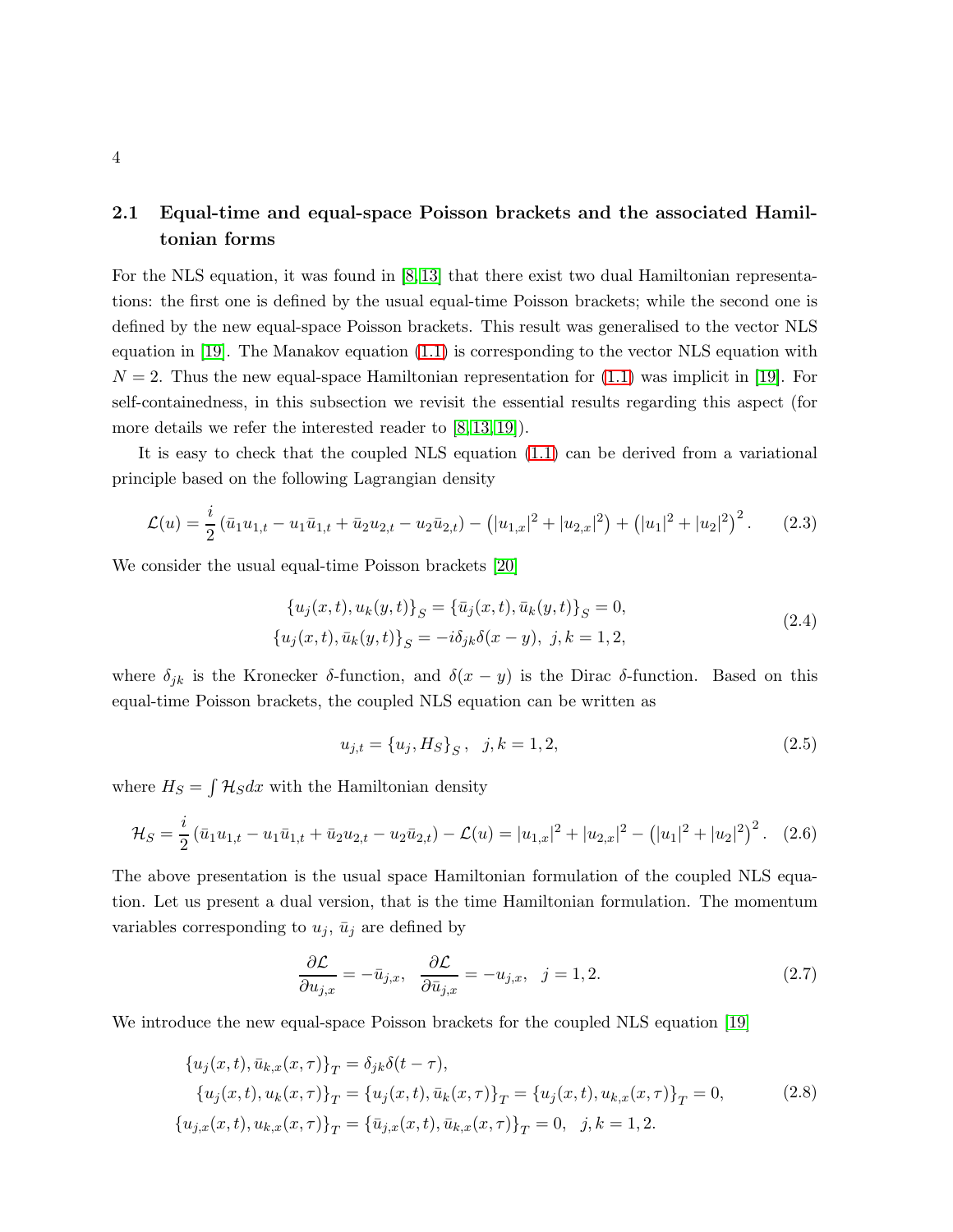By using these brackets, one can check directly that the coupled NLS equation can be written in the time Hamiltonian form

$$
u_{j,x} = \{u_j, H_T\}_T, \quad u_{j,xx} = \{u_{j,x}, H_T\}_T, \quad j, k = 1, 2,
$$
\n(2.9)

where  $H_T = \int \mathcal{H}_T dt$  with the Hamiltonian density

<span id="page-4-1"></span>
$$
\mathcal{H}_T = 2\left(|u_{1,x}|^2 + |u_{2,x}|^2\right) + \mathcal{L}(u)
$$
  
=  $\frac{i}{2} \left(\bar{u}_1 u_{1,t} - u_1 \bar{u}_{1,t} + \bar{u}_2 u_{2,t} - u_2 \bar{u}_{2,t}\right) + |u_{1,x}|^2 + |u_{2,x}|^2 + (|u_1|^2 + |u_2|^2)^2.$  (2.10)

After straightforward calculations using the above two Poisson brackets, one can deduce that the matrices  $U(x, t, \lambda)$  and  $V(x, t, \lambda)$  satisfy the same r-matrix relation, that is

<span id="page-4-0"></span>
$$
\{U_1(x,t,\lambda), U_2(y,t,\mu)\}_S = [r(\lambda - \mu), U_1(x,t,\lambda) + U_2(y,t,\mu)]\,\delta(x - y),\tag{2.11}
$$

$$
\{V_1(x,t,\lambda), V_2(x,\tau,\mu)\}_T = [r(\lambda - \mu), V_1(x,t,\lambda) + V_2(x,\tau,\mu)] \delta(t-\tau), \tag{2.12}
$$

where  $U_1(x,t,\lambda) = U(x,t,\lambda) \otimes I_3$ ,  $U_2(y,t,\mu) = I_3 \otimes U(y,t,\mu)$ ,  $V_1(x,t,\lambda) = V(x,t,\lambda) \otimes I_3$ ,  $V_2(x, \tau, \mu) = I_3 \otimes V(x, \tau, \mu)$ ,  $I_n$  being the  $n \times n$  identity matrix, and the classical r-matrix is given by

$$
r(\lambda) = \frac{1}{3\lambda} \mathcal{P}, \quad \mathcal{P} = \sum_{j,k=1}^{3} e_{jk} \otimes e_{kj}, \tag{2.13}
$$

and  $e_{ik}$  denotes  $3 \times 3$  matrix having 1 in the  $(j, k)$ -th position and zeros elsewhere. Note that the permutation matrix  $P$  satisfies

<span id="page-4-2"></span>
$$
\mathcal{P}(A \otimes B) = (B \otimes A)\mathcal{P} \tag{2.14}
$$

where A and B are  $3 \times 3$  matrices.

**Remark 1** It is worth to point out that, following the original derivation in the scalar case  $[8, 13]$  $[8, 13]$ , there should have a relative minus sign between the r-matrix formulations  $(2.11)$  and  $(2.12)$ . This sign has an important interpretation from the point of view of the covariant rmatrix structure [\[21\]](#page-31-0). However this property is not essential for us to study the integrability of the type I defect system. For convenience, here we have dispensed with this sign by exchanging the positions of  $u_j$  and  $\bar{u}_{j,x}$  in equal-space Poisson brackets [\(2.8\)](#page-3-0).

### 2.2 Integrability of the coupled NLS equation with respect to the two Poisson brackets

Based on the equal-time Poisson brackets [\(2.4\)](#page-3-1) and the Poisson bracket matrix [\(2.11\)](#page-4-0), one can implement the standard r-matrix approach [\[20\]](#page-30-13) to study the Liouville integrability of the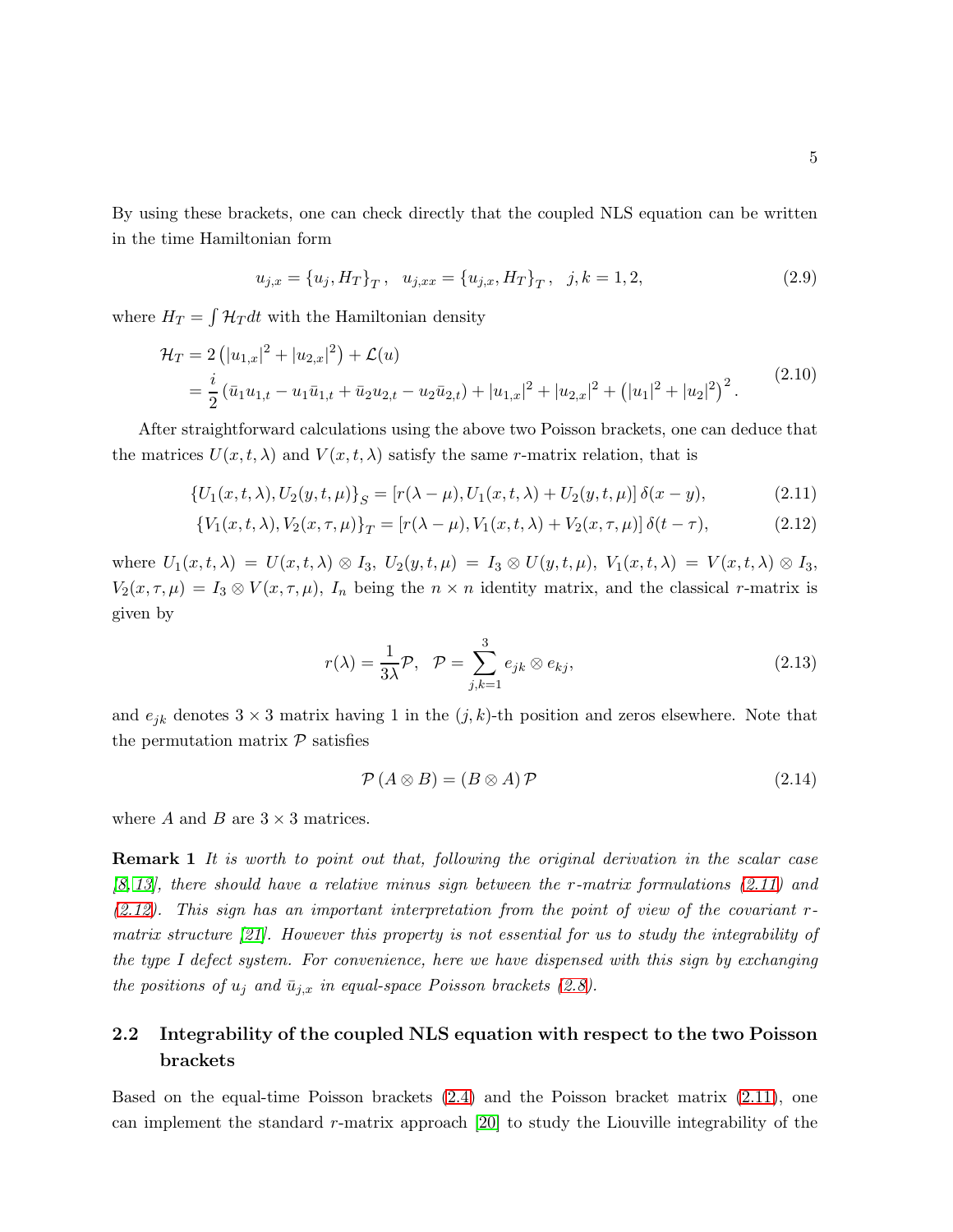coupled NLS equation. The analysis goes as follows. For fixing the idea, we focus on the vanishing boundary conditions as  $x$  going to infinity (the discussion for the periodic boundary conditions as x posed on a finite interval is essentially the same). We introduce the transition matrix [\[20\]](#page-30-13)

$$
M_S(x, y, \lambda) = \widehat{\exp} \int_y^x U(\xi, t, \lambda) d\xi.
$$
 (2.15)

The relation [\(2.11\)](#page-4-0) implies the following Poisson brackets between the entries of the transition matrix (see for example [\[20,](#page-30-13) [22\]](#page-31-1))

<span id="page-5-0"></span>
$$
\{M_{S1}(x, y, \lambda), M_{S2}(x, y, \mu)\}_S = [r(\lambda - \mu), M_{S1}(x, y, \lambda)M_{S2}(x, y, \mu)],
$$
\n(2.16)

where  $M_{S1}(x, y, \lambda) = M_S(x, y, \lambda) \otimes I_3$ ,  $M_{S2}(x, y, \mu) = I_3 \otimes M_S(x, y, \mu)$ . For the problem with vanishing boundary conditions at infinity, this relation implies the Liouville integrability of the model in the sense that there exists an infinite set of Poisson commuting integrals of motion. Indeed, [\(2.16\)](#page-5-0) implies that  $tr(M<sub>S</sub>(\lambda))$  commutes for different values of the spectral parameter:

$$
{\rm tr}(M_S(\lambda)), {\rm tr}(M_S(\mu))\}_S = 0,
$$
\n(2.17)

where  $M_S(\lambda) = M_S(\infty, -\infty, \lambda)$ . Thus tr $(M_S(\lambda))$  provides a generating function of integrals of motion which commutes each other with respect to the equal-time Poisson brackets [\(2.4\)](#page-3-1). The explicit forms for these integrals of motion can be derived by studying the large  $\lambda$  asymptotic expansion of  $tr(M_S(\lambda))$ . We refer the reader to [\[20,](#page-30-13) [22\]](#page-31-1) for details regarding this subject. Here, for our purposes, it is more convenient for us to derive the same result directly from the Lax pair formulation. We denote

$$
\Gamma_1 = \frac{\phi_2}{\phi_1}, \quad \Gamma_2 = \frac{\phi_3}{\phi_1}.
$$
\n(2.18)

From [\(2.1\)](#page-2-0), we find the following space-part Riccati equations

<span id="page-5-2"></span>
$$
\Gamma_{1,x} = 3i\lambda\Gamma_1 - u_1(\Gamma_1)^2 - u_2\Gamma_1\Gamma_2 - \bar{u}_1,
$$
\n(2.19a)

$$
\Gamma_{2,x} = 3i\lambda\Gamma_2 - u_2(\Gamma_2)^2 - u_1\Gamma_1\Gamma_2 - \bar{u}_2,
$$
\n(2.19b)

and the following time-part Riccati equations

<span id="page-5-3"></span>
$$
\Gamma_{1,t} = V_{21} + (V_{22} - V_{11})\Gamma_1 + V_{23}\Gamma_2 - V_{12}(\Gamma_1)^2 - V_{13}\Gamma_1\Gamma_2,
$$
\n(2.20a)

$$
\Gamma_{2,t} = V_{31} + (V_{33} - V_{11})\Gamma_2 + V_{32}\Gamma_1 - V_{12}\Gamma_1\Gamma_2 - V_{13}(\Gamma_2)^2, \tag{2.20b}
$$

where  $V_{jk}$ ,  $1 \leq j, k \leq 3$ , denote the *jk*-entries of the matrix  $V(x, t, \lambda)$ . From the compatibility condition  $(\ln \phi_1)_{xt} = (\ln \phi_1)_{tx}$ , we find the following conservation equation

<span id="page-5-1"></span>
$$
(u_1\Gamma_1 + u_2\Gamma_2)_t = (V_{11} + V_{12}\Gamma_1 + V_{13}\Gamma_2)_x.
$$
\n(2.21)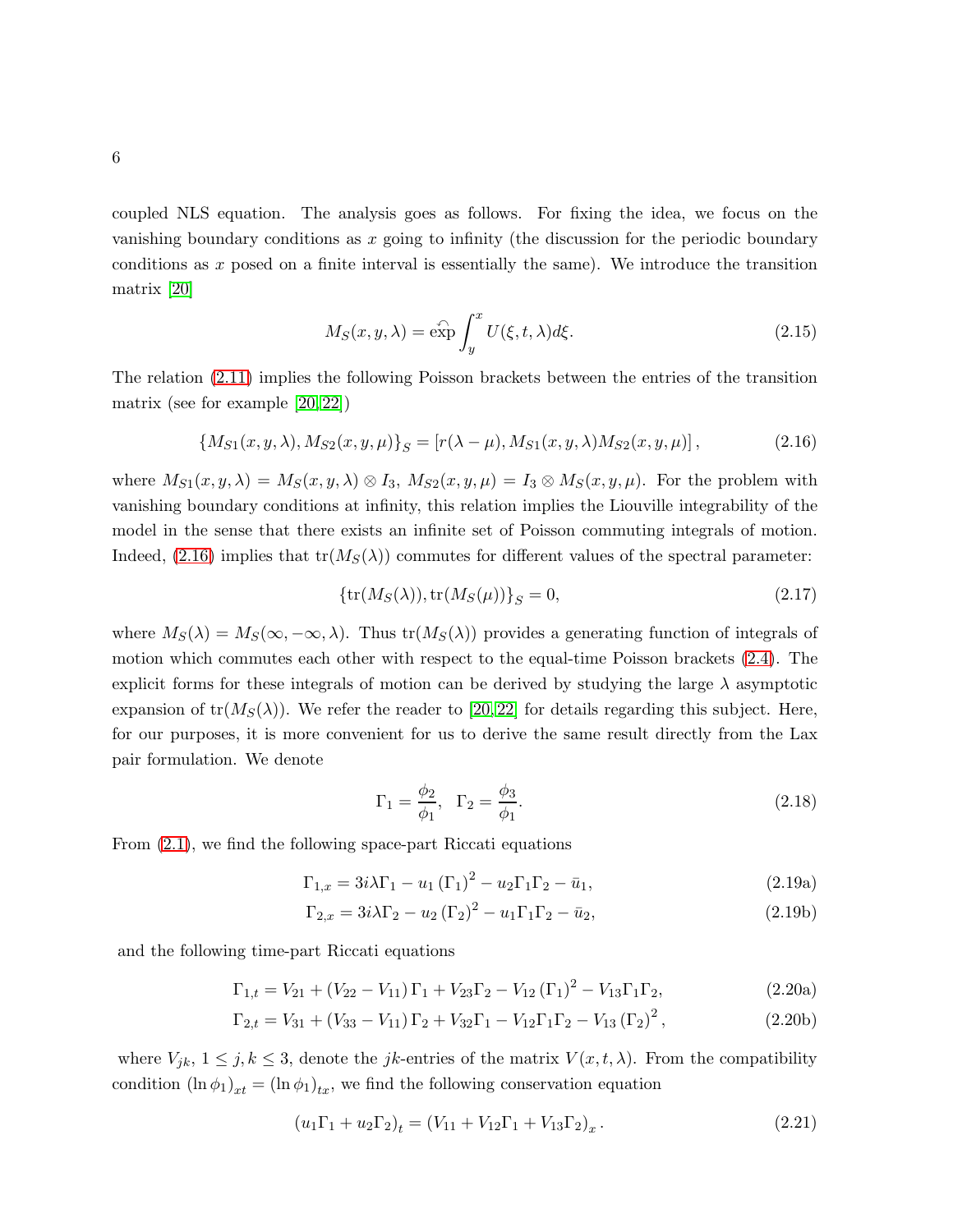Using the vanishing boundary condition, equation [\(2.21\)](#page-5-1) implies that the function  $u_1\Gamma_1 + u_2\Gamma_2$ provides a generating function of the conservation densities. By substituting the expansion

<span id="page-6-0"></span>
$$
\Gamma_1 = \sum_{n=1}^{\infty} \Gamma_1^{(n)} (3i\lambda)^{-n}, \quad \Gamma_2 = \sum_{n=1}^{\infty} \Gamma_2^{(n)} (3i\lambda)^{-n}
$$
 (2.22)

into [\(2.19\)](#page-5-2) and by equating the coefficients of powers of  $\lambda$ , we find explicit forms of  $\Gamma_1^{(n)}$  and  $\Gamma_2^{(n)}$  $2^{(n)}$  as follows

<span id="page-6-1"></span>
$$
\Gamma_1^{(1)} = \bar{u}_1, \quad \Gamma_2^{(1)} = \bar{u}_2, \quad \Gamma_1^{(2)} = \bar{u}_{1,x}, \quad \Gamma_2^{(2)} = \bar{u}_{2,x},
$$
\n
$$
\Gamma_1^{(3)} = \bar{u}_{1,xx} + \bar{u}_1 \left( |u_1|^2 + |u_2|^2 \right), \quad \Gamma_2^{(3)} = \bar{u}_{2,xx} + \bar{u}_2 \left( |u_1|^2 + |u_2|^2 \right),
$$
\n
$$
\Gamma_1^{(n+1)} = \left( \Gamma_1^{(n)} \right)_x + u_1 \sum_{j=1}^{n-1} \Gamma_1^{(j)} \Gamma_1^{(n-j)} + u_2 \sum_{j=1}^{n-1} \Gamma_1^{(j)} \Gamma_2^{(n-j)}, \quad n \ge 2,
$$
\n
$$
\Gamma_2^{(n+1)} = \left( \Gamma_2^{(n)} \right)_x + u_2 \sum_{j=1}^{n-1} \Gamma_2^{(j)} \Gamma_2^{(n-j)} + u_1 \sum_{j=1}^{n-1} \Gamma_1^{(j)} \Gamma_2^{(n-j)}, \quad n \ge 2.
$$
\n(2.23)

Thus the integrals of motion are given by

$$
I_n = \int_{-\infty}^{\infty} \left( u_1 \Gamma_1^{(n)} + u_2 \Gamma_2^{(n)} \right) dx, \quad n \ge 1.
$$
 (2.24)

The Hamiltonian  $H<sub>S</sub>$  defined by [\(2.6\)](#page-3-2) is generated by  $I<sub>3</sub>$  after an integration by parts.

We now show how to study the integrability of the coupled NLS equation from the point of view of the new equal-space Poisson brackets [\(2.8\)](#page-3-0). The analysis follows the same line as the analogous problem in the scalar case [\[8\]](#page-30-5). The starting point is the Poisson bracket matrix [\(2.12\)](#page-4-0). Relation [\(2.12\)](#page-4-0) implies that the transition matrix

$$
M_T(t,\tau,\lambda) = \exp \int_{\tau}^{t} V(x,\eta,\lambda) d\eta
$$
\n(2.25)

satisfies the following r-matrix relation

$$
\{M_{T1}(t,\tau,\lambda), M_{T2}(t,\tau,\mu)\}_T = [r(\lambda-\mu), M_{T1}(t,\tau,\lambda)M_{T2}(t,\tau,\mu)].
$$
\n(2.26)

This implies that  $tr(M_T(\lambda))$ ,  $M_T(\lambda) = M_T(\infty, -\infty, \lambda)$ , generates the infinite set of conserved quantities (conserved with respect to  $x$ ) which commutes each other with respect to the equalspace Poisson brackets [\(2.8\)](#page-3-0). Following the same reasoning as in the case of equal-time Poisson brackets, we use the conservation equation  $(2.21)$  to extract these conserved quantities. More precisely, equation [\(2.21\)](#page-5-1) implies that a generating function of the conservation densities in space is given by the function  $V_{11} + V_{12}\Gamma_1 + V_{13}\Gamma_2$ . By substituting the expansion

$$
\Gamma_1 = \sum_{n=1}^{\infty} \gamma_1^{(n)} (3i\lambda)^{-n}, \quad \Gamma_2 = \sum_{n=1}^{\infty} \gamma_2^{(n)} (3i\lambda)^{-n}
$$
 (2.27)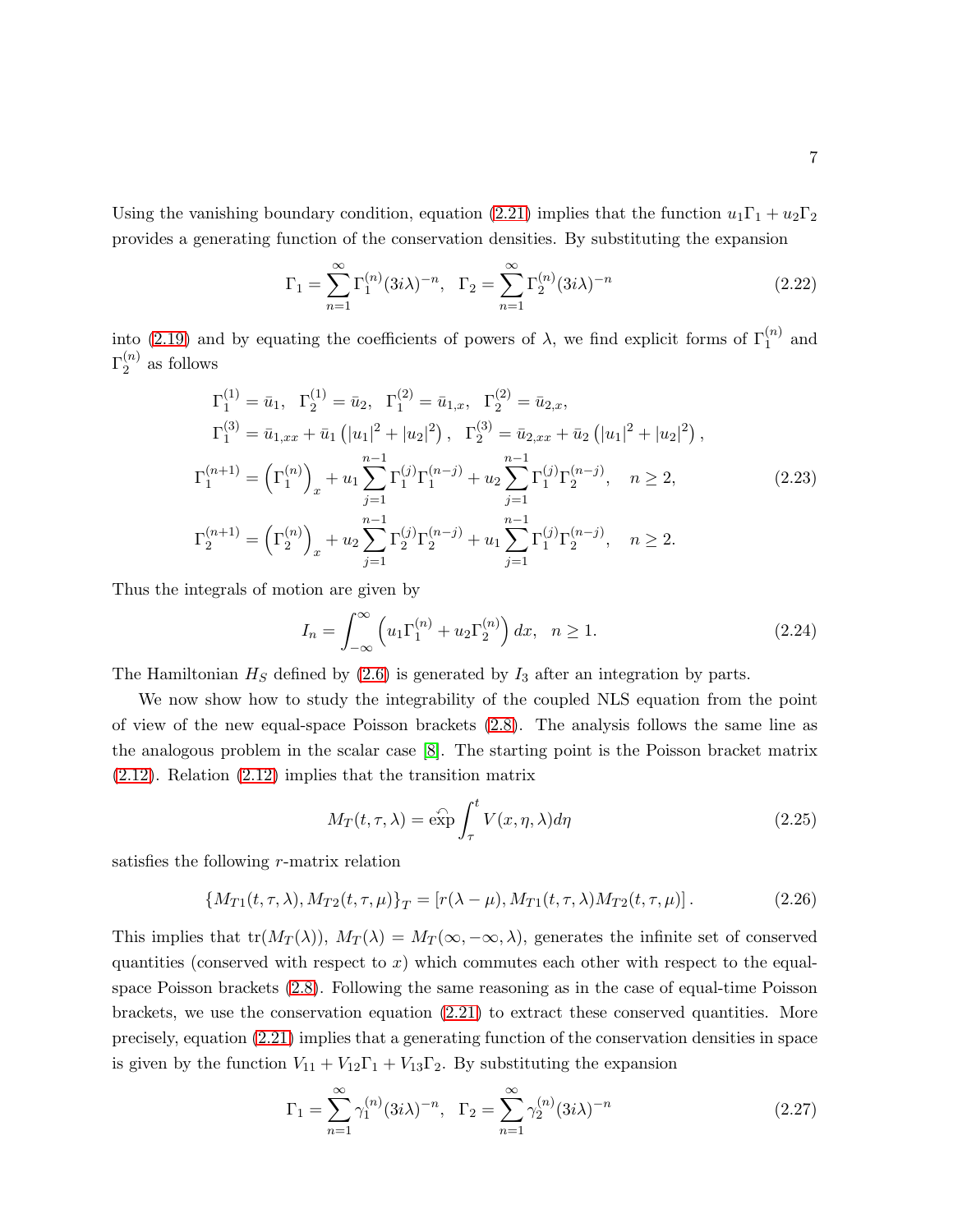into the time Ricatti equation [\(2.20\)](#page-5-3), we find

$$
\gamma_{1}^{(1)} = \bar{u}_{1}, \quad \gamma_{2}^{(1)} = \bar{u}_{2}, \quad \gamma_{1}^{(2)} = \bar{u}_{1,x}, \quad \gamma_{2}^{(2)} = \bar{u}_{2,x},
$$
\n
$$
\gamma_{1}^{(3)} = i\bar{u}_{1,t} - (|u_{1}|^{2} + |u_{2}|^{2})\bar{u}_{1}, \quad \gamma_{2}^{(3)} = i\bar{u}_{2,t} - (|u_{1}|^{2} + |u_{2}|^{2})\bar{u}_{2},
$$
\n
$$
\gamma_{1}^{(n+2)} = i\gamma_{1,t}^{(n)} - (2|u_{1}|^{2} + |u_{2}|^{2})\gamma_{1}^{(n)} - \bar{u}_{1}u_{2}\gamma_{2}^{(n)} + u_{1} \sum_{j+k=n+1} \gamma_{1}^{(j)}\gamma_{1}^{(k)}
$$
\n
$$
+ u_{2} \sum_{j+k=n+1} \gamma_{1}^{(j)}\gamma_{2}^{(k)} - u_{1,x} \sum_{j+k=n} \gamma_{1}^{(j)}\gamma_{1}^{(k)} - u_{2,x} \sum_{j+k=n} \gamma_{1}^{(j)}\gamma_{2}^{(k)}, \quad n \ge 1, \tag{2.28}
$$
\n
$$
\gamma_{2}^{(n+2)} = i\gamma_{2,t}^{(n)} - (|u_{1}|^{2} + 2|u_{2}|^{2})\gamma_{2}^{(n)} - u_{1}\bar{u}_{2}\gamma_{1}^{(n)} + u_{1} \sum_{j+k=n+1} \gamma_{1}^{(j)}\gamma_{2}^{(k)}
$$
\n
$$
+ u_{2} \sum_{j+k=n+1} \gamma_{2}^{(j)}\gamma_{2}^{(k)} - u_{1,x} \sum_{j+k=n} \gamma_{1}^{(j)}\gamma_{2}^{(k)} - u_{2,x} \sum_{j+k=n} \gamma_{2}^{(j)}\gamma_{2}^{(k)}, \quad n \ge 1.
$$

We write

$$
V_{11} + V_{12}\Gamma_1 + V_{13}\Gamma_2 = -6i\lambda^2 + \sum_{n=1}^{\infty} K_n (3i\lambda)^{-n},
$$

then the corresponding integrals are

$$
K_n = \int_{-\infty}^{\infty} \mathcal{K}_n dt, \quad \mathcal{K}_n = i \left( u_{1,x} \gamma_1^{(n)} + u_{2,x} \gamma_2^{(n)} - u_1 \gamma_1^{(n+1)} - u_2 \gamma_2^{(n+1)} \right). \tag{2.29}
$$

These integrals are in involution with respect to the equal-space Poisson brackets [\(2.8\)](#page-3-0). In particular, we have

$$
\mathcal{H}_T = -\frac{i}{2} \left( \mathcal{K}_2 - \bar{\mathcal{K}}_2 \right). \tag{2.30}
$$

Thus, we recover the Hamiltonian  $H_T$  given by [\(2.10\)](#page-4-1).

Remark 2 The analyses in this section show that the usual equal-space and the new equal-time Poisson brackets provide completely equivalent Hamiltonian descriptions for the coupled NLS equation without a defect. However, the advantages of using the new Poisson structure lie in that it enables us to interpret the defect condition described by a frozen BT simply as a canonical transformation, and it enables us to implement the classical r-matrix method to prove Liouville integrability of the defect coupled NLS equation; this fact will become clearly in the next two sections.

### 3 A BT for the coupled NLS equation and its canonical property

#### 3.1 A BT for the coupled NLS equation

As we have mentioned above, we will use the idea of BTs as defect conditions. So, we first need to derive a BT that is suitable for describing the type I defect condition for the coupled NLS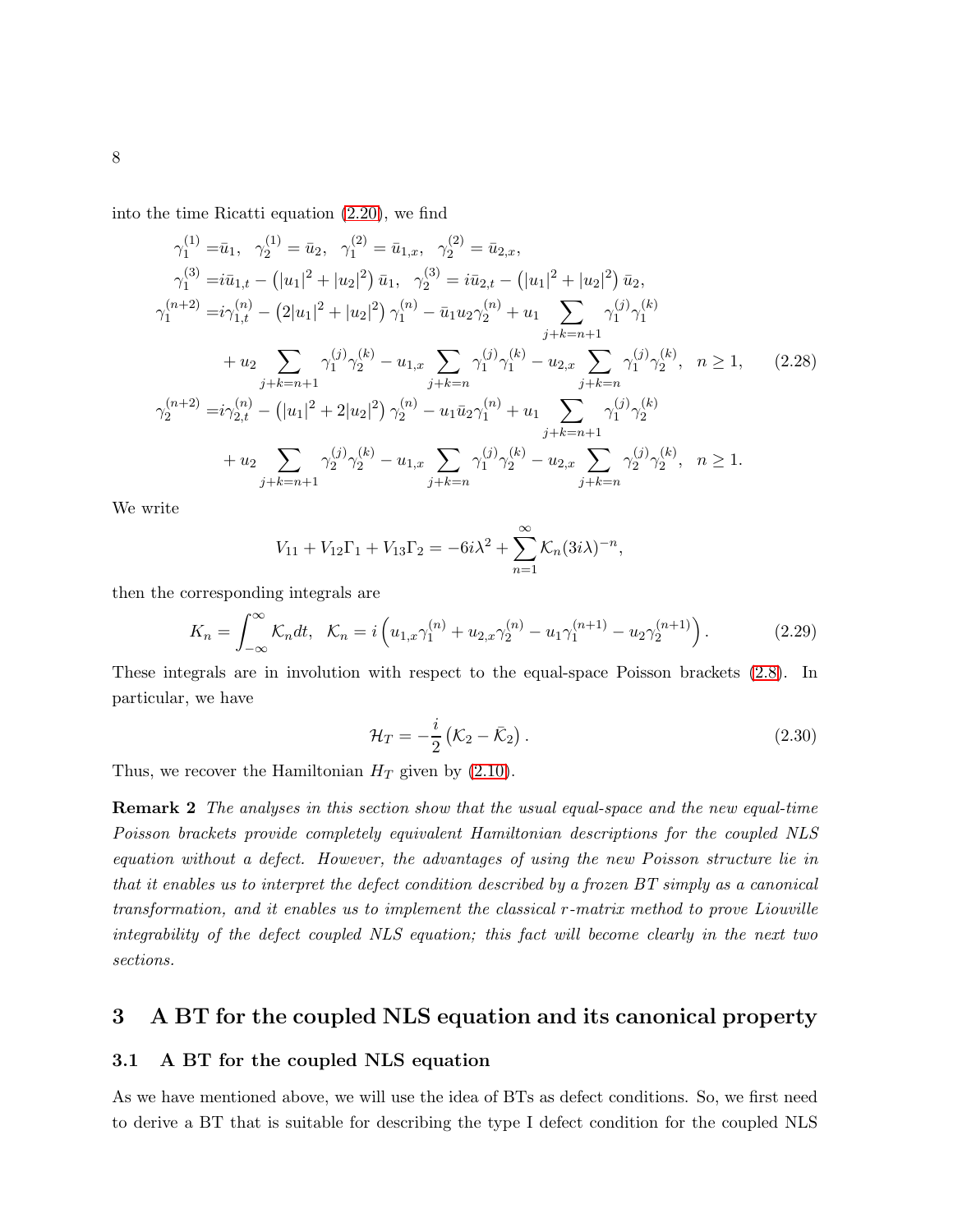equation. This will be fulfilled in this subsection.

We introduce another copy of the auxiliary problems for  $\tilde{\phi}$  with Lax pair  $\tilde{U}$ ,  $\tilde{V}$  defined as in [\(2.2\)](#page-2-1) with the new fields  $\tilde{u}_1$ ,  $\tilde{u}_2$ , replacing  $u_1$ ,  $u_2$ . We assume that the two systems are related by the gauge transformation,

<span id="page-8-3"></span>
$$
\phi(x,t,\lambda) = B(x,t,\lambda)\tilde{\phi}(x,t,\lambda),\tag{3.1}
$$

where the matrix  $B(x, t, \lambda)$  satisfies

<span id="page-8-2"></span>
$$
B_x(x, t, \lambda) = U(x, t, \lambda)B(x, t, \lambda) - B(x, t, \lambda)\tilde{U}(x, t, \lambda),
$$
\n(3.2a)

$$
B_t(x, t, \lambda) = V(x, t, \lambda)B(x, t, \lambda) - B(x, t, \lambda)\tilde{V}(x, t, \lambda).
$$
\n(3.2b)

In order to describe a type I defect system, we need to find a matrix  $B$  such that it dependents on the spectral parameter  $\lambda$  and the fields  $u_j$  and  $\tilde{u}_j$ ,  $j = 1, 2$ , but not on extra degrees of freedom. We will show below such a BT matrix can be derived by using the well-known Darboux transformation (DT) for the coupled NLS equation [\[23,](#page-31-2) [24\]](#page-31-3). Indeed, the DT matrix for the coupled NLS equation is given by [\[23,](#page-31-2) [24\]](#page-31-3)

<span id="page-8-1"></span>
$$
T = \left(\lambda - \bar{\xi}_1\right)I_3 + \frac{\bar{\xi}_1 - \xi_1}{|f_1|^2 + |f_2|^2 + |f_3|^2} \begin{pmatrix} |f_1|^2 & f_1\bar{f}_2 & f_1\bar{f}_3\\ f_2\bar{f}_1 & |f_2|^2 & f_2\bar{f}_3\\ f_3\bar{f}_1 & f_3\bar{f}_2 & |f_3|^2 \end{pmatrix} \equiv \left(\lambda - \bar{\xi}_1\right)I_3 + T^{(0)},\tag{3.3}
$$

where  $(f_1, f_2, f_3)^T$  is a special solution of the linear auxiliary systems [\(2.1\)](#page-2-0) with  $\lambda = \xi_1$  and with  $\tilde{u}_j, j = 1, 2$ . The transformation between the fields is

<span id="page-8-0"></span>
$$
u_1 - \tilde{u}_1 = 6 \operatorname{Im} \left( \xi_1 \right) \frac{f_1 \bar{f}_2}{|f_1|^2 + |f_2|^2 + |f_3|^2},\tag{3.4a}
$$

$$
u_2 - \tilde{u}_2 = 6 \operatorname{Im} \left( \xi_1 \right) \frac{f_1 \bar{f}_3}{|f_1|^2 + |f_2|^2 + |f_3|^2}.
$$
 (3.4b)

By using [\(3.4\)](#page-8-0), we are able to express the entries of  $T^{(0)}$  in terms of the fields  $u_j$  and  $\tilde{u}_j$ ,  $j = 1, 2$ . More precisely, we obtain

$$
T_{12}^{(0)} = \frac{i}{3}(\tilde{u}_1 - u_1), \quad T_{13}^{(0)} = \frac{i}{3}(\tilde{u}_2 - u_2), \quad T_{21}^{(0)} = -\bar{T}_{12}^{(0)}, \quad T_{31}^{(0)} = -\bar{T}_{13}^{(0)},
$$
  

$$
\left(T_{11}^{(0)} + i \operatorname{Im}(\xi_1)\right)^2 = -\frac{1}{9}\left(9\left(\operatorname{Im}(\xi_1)\right)^2 - |u_1 - \tilde{u}_1|^2 - |u_2 - \tilde{u}_2|^2\right),
$$
  

$$
T_{22}^{(0)} = \frac{T_{12}^{(0)}T_{21}^{(0)}}{T_{11}^{(0)}}, \quad T_{33}^{(0)} = \frac{T_{13}^{(0)}T_{31}^{(0)}}{T_{11}^{(0)}}, \quad T_{23}^{(0)} = \frac{T_{21}^{(0)}T_{13}^{(0)}}{T_{11}^{(0)}}, \quad T_{32}^{(0)} = -\bar{T}_{23}^{(0)}.
$$
 (3.5)

For fixing the idea, we will take

$$
T_{11}^{(0)} + i \operatorname{Im}(\xi_1) = \frac{i}{3} \Omega, \quad \Omega = \sqrt{9 (\operatorname{Im}(\xi_1))^2 - |u_1 - \tilde{u}_1|^2 - |u_2 - \tilde{u}_2|^2},
$$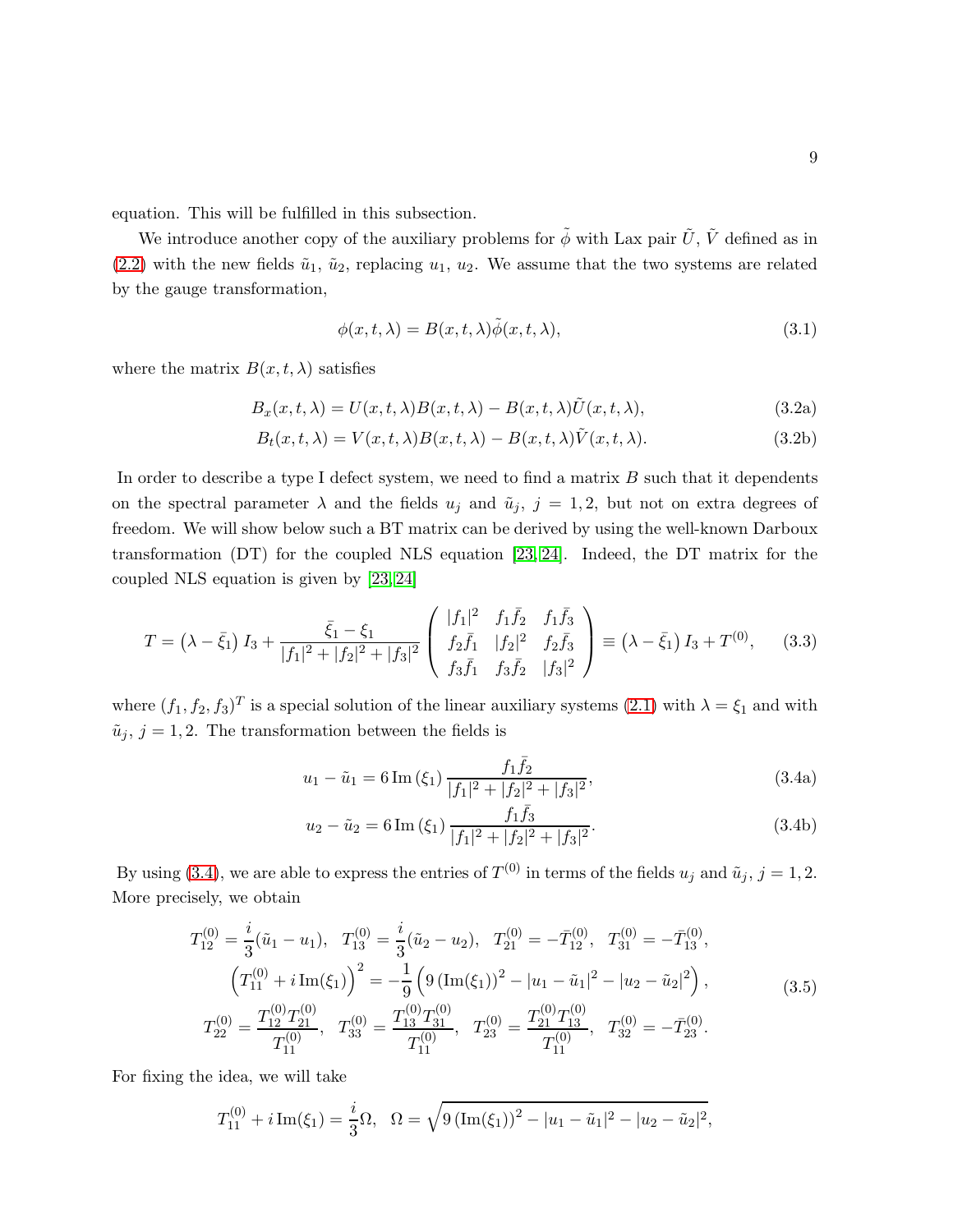in what follows. It is convenient for us to multiply the DT matrix [\(3.3\)](#page-8-1) with the factor  $\lambda^{-1}$  and to take the notation  $\xi_1 = -(a + ib), a, b \in \mathbb{R}$ . Combining the above discussion, we obtain the following BT matrix

<span id="page-9-0"></span>
$$
B(x,t,\lambda) = I_3 + \lambda^{-1} B^{(0)}(x,t),\tag{3.6}
$$

where the entries of the  $3 \times 3$  matrix  $B^{(0)}(x, t)$  are given by

<span id="page-9-1"></span>
$$
B_{11}^{(0)} = a + \frac{i}{3}\Omega, \quad \Omega = \sqrt{9b^2 - |u_1 - \tilde{u}_1|^2 - |u_2 - \tilde{u}_2|^2},
$$
  
\n
$$
B_{12}^{(0)} = \frac{i}{3}(\tilde{u}_1 - u_1), \quad B_{13}^{(0)} = \frac{i}{3}(\tilde{u}_2 - u_2), \quad B_{21}^{(0)} = -\bar{B}_{12}^{(0)},
$$
  
\n
$$
B_{22}^{(0)} = a - ib - \frac{|B_{12}^{(0)}|^2}{\frac{i}{3}\Omega + ib}, \quad B_{23}^{(0)} = \frac{B_{21}^{(0)}B_{13}^{(0)}}{\frac{i}{3}\Omega + ib},
$$
  
\n
$$
B_{31}^{(0)} = -\bar{B}_{13}^{(0)}, \quad B_{32}^{(0)} = -\bar{B}_{23}^{(0)}, \quad B_{33}^{(0)} = a - ib - \frac{|B_{13}^{(0)}|^2}{\frac{i}{3}\Omega + ib},
$$
  
\n(3.7)

with a and b being real parameters.

Inserting [\(3.6\)](#page-9-0) into equations [\(3.2\)](#page-8-2), we obtain the following transformation between the fields  $(u_1(x, t), u_2(x, t))$  and  $(\tilde{u}_1(x, t), \tilde{u}_2(x, t))$ :

<span id="page-9-2"></span>
$$
(u_1 - \tilde{u}_1)_x = \tilde{u}_1 (\Omega - 3ia) + 3iu_1 B_{22}^{(0)} + 3iu_2 B_{32}^{(0)},
$$
  
\n
$$
(u_2 - \tilde{u}_2)_x = \tilde{u}_2 (\Omega - 3ia) + 3iu_1 B_{23}^{(0)} + 3iu_2 B_{33}^{(0)},
$$
  
\n
$$
(u_1 - \tilde{u}_1)_t = i(u_1 - \tilde{u}_1)\Delta + i(\tilde{u}_1 u_2 - u_1 \tilde{u}_2)\tilde{u}_2 + i\tilde{u}_{1,x} (\Omega - 3ia) - 3u_{1,x} B_{22}^{(0)} - 3u_{2,x} B_{32}^{(0)},
$$
  
\n
$$
(u_2 - \tilde{u}_2)_t = i(u_2 - \tilde{u}_2)\Delta + i(u_1 \tilde{u}_2 - \tilde{u}_1 u_2)\tilde{u}_1 + i\tilde{u}_{2,x} (\Omega - 3ia) - 3u_{1,x} B_{23}^{(0)} - 3u_{2,x} B_{33}^{(0)},
$$
\n
$$
(3.8)
$$

where  $\Omega$ ,  $B_{jk}^{(0)}$  are defined by [\(3.7\)](#page-9-1), and  $\Delta = |u_1|^2 + |u_2|^2 + |\tilde{u}_1|^2 + |\tilde{u}_2|^2$ . This is the desired BT for describing our type I defect system for the coupled NLS equation. To the best of our knowledge, the BT in the form of  $(3.8)$  and the associated BT matrix  $(3.6)$  have not yet been presented explicitly in the literature, despite the DTs for the coupled NLS have been well investigated. We will refer to the first two equations and the second two equations in [\(3.8\)](#page-9-2) as the space-parts and the time-parts of the BT, respectively.

#### 3.2 Canonical property of the BT

Canonical properties of BTs with respect to the usual equal-time Poisson brackets were first established in [\[25,](#page-31-4) [26\]](#page-31-5). These results were generalized in [\[8\]](#page-30-5) to the NLS equation with respect to the new equal-space Poisson brackets, in order to study the integrability of the defect system. Here we follow the method of [\[8\]](#page-30-5) in the context of NLS equation and generalise it to our coupled case: we will show that the BT [\(3.8\)](#page-9-2) for the coupled NLS equation is also a canonical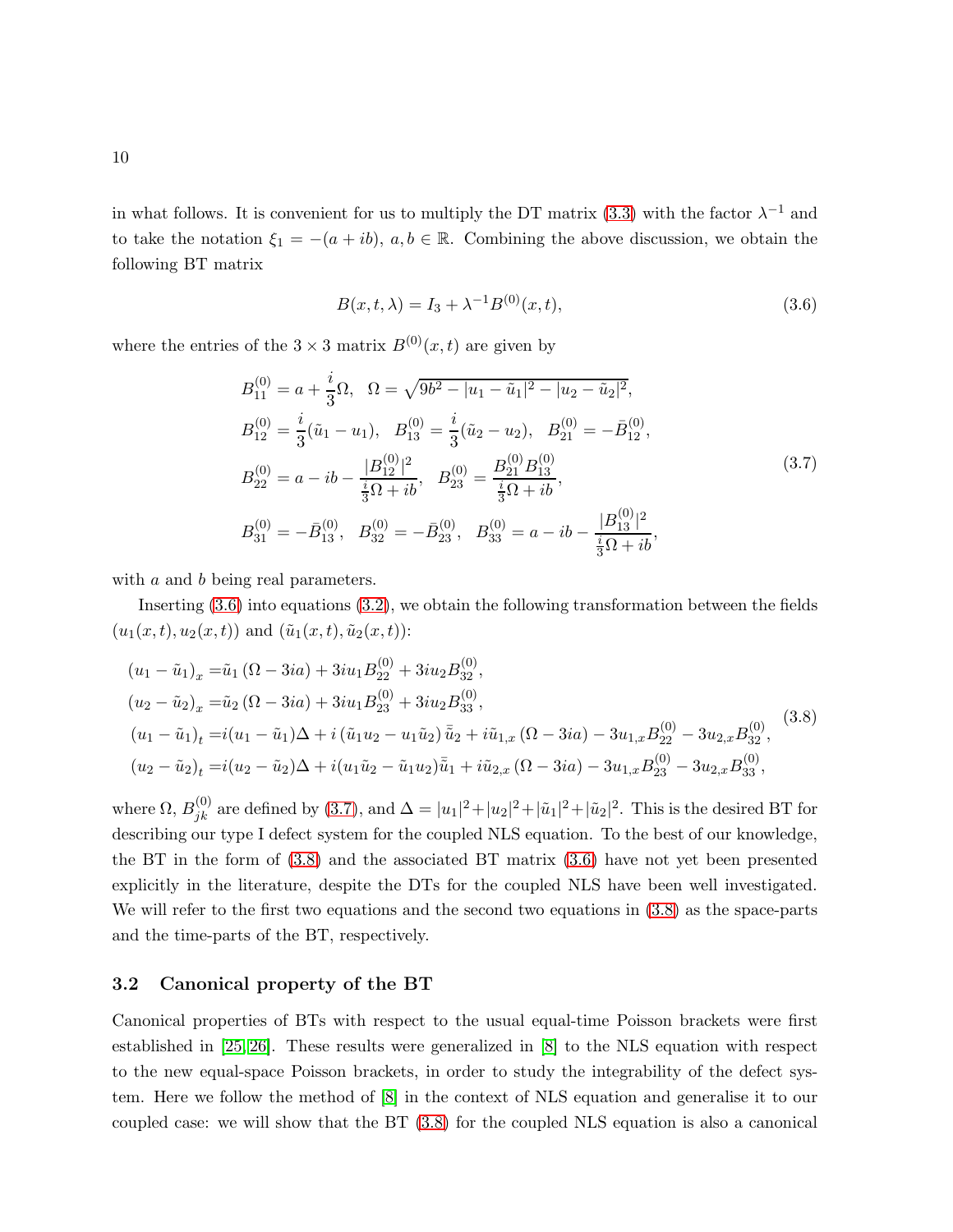transformation with respect to both the usual equal-time Poisson brackets [\(2.4\)](#page-3-1) and the new equal-space Poisson brackets [\(2.8\)](#page-3-0).

We first give the following important result.

**Lemma 1** For two systems  $(u_1, u_2)$  and  $(\tilde{u}_1, \tilde{u}_2)$  connected by the BT, the one forms

$$
\omega = (u_1\Gamma_1 + u_2\Gamma_2) dx + (V_{11} + V_{12}\Gamma_1 + V_{13}\Gamma_2) dt,
$$
  
\n
$$
\tilde{\omega} = (\tilde{u}_1\tilde{\Gamma}_1 + \tilde{u}_2\tilde{\Gamma}_2) dx + (\tilde{V}_{11} + \tilde{V}_{12}\tilde{\Gamma}_1 + \tilde{V}_{13}\tilde{\Gamma}_2) dt
$$
\n(3.9)

differ only by an exact form. More precisely,

<span id="page-10-0"></span>
$$
\omega - \tilde{\omega} = d \left( \ln \left( B_{11} + B_{12} \tilde{\Gamma}_1 + B_{13} \tilde{\Gamma}_2 \right) \right), \tag{3.10}
$$

where  $B_{jk}$ ,  $1 \leq j, k \leq 3$ , denote the jk-entries of the BT matrix  $B(x, t, \lambda)$ .

Proof The formula [\(3.10\)](#page-10-0) is equivalent to

<span id="page-10-1"></span>
$$
u_1\Gamma_1 + u_2\Gamma_2 - \left(\tilde{u}_1\tilde{\Gamma}_1 + \tilde{u}_2\tilde{\Gamma}_2\right) = \partial_x \ln\left(B_{11} + B_{12}\tilde{\Gamma}_1 + B_{13}\tilde{\Gamma}_2\right),\tag{3.11}
$$

$$
V_{11} + V_{12}\Gamma_1 + V_{13}\Gamma_2 - (\tilde{V}_{11} + \tilde{V}_{12}\tilde{\Gamma}_1 + \tilde{V}_{13}\tilde{\Gamma}_2) = \partial_t \ln\left(B_{11} + B_{12}\tilde{\Gamma}_1 + B_{13}\tilde{\Gamma}_2\right). \tag{3.12}
$$

We first prove the formula  $(3.11)$ . From  $(3.1)$ , we have

<span id="page-10-2"></span>
$$
\Gamma_1 = \frac{B_{21} + B_{22}\tilde{\Gamma}_1 + B_{23}\tilde{\Gamma}_2}{B_{11} + B_{12}\tilde{\Gamma}_1 + B_{13}\tilde{\Gamma}_2},\tag{3.13a}
$$

$$
\Gamma_2 = \frac{B_{31} + B_{32}\tilde{\Gamma}_1 + B_{33}\tilde{\Gamma}_2}{B_{11} + B_{12}\tilde{\Gamma}_1 + B_{13}\tilde{\Gamma}_2}.
$$
\n(3.13b)

By using [\(3.13\)](#page-10-2) to eliminate  $\Gamma_1$  and  $\Gamma_2$ , the left hand side of [\(3.11\)](#page-10-1) can be written as

<span id="page-10-5"></span>
$$
\frac{1}{F_1} \left( u_1 F_2 + u_2 F_3 - \left( \tilde{u}_1 \tilde{\Gamma}_1 + \tilde{u}_2 \tilde{\Gamma}_2 \right) F_1 \right),\tag{3.14}
$$

where  $F_j = B_{j1} + B_{j2}\tilde{\Gamma}_1 + B_{j3}\tilde{\Gamma}_2$ ,  $j = 1, 2, 3$ . The right hand side of [\(3.11\)](#page-10-1) reads

<span id="page-10-4"></span>
$$
\frac{\left(B_{11} + B_{12}\tilde{\Gamma}_1 + B_{13}\tilde{\Gamma}_2\right)_x}{B_{11} + B_{12}\tilde{\Gamma}_1 + B_{13}\tilde{\Gamma}_2}.
$$
\n(3.15)

We note that [\(3.2a\)](#page-8-2) implies

<span id="page-10-3"></span>
$$
(B_{11})_x = u_1 B_{21} + u_2 B_{31} + \tilde{u}_1 B_{12} + \tilde{u}_2 B_{13},
$$
\n(3.16a)

$$
(B_{12})_x = -3i\lambda B_{12} + u_1 B_{22} + u_2 B_{32} - \tilde{u}_1 B_{11},
$$
\n(3.16b)

$$
(B_{13})_x = -3i\lambda B_{13} + u_1 B_{23} + u_2 B_{33} - \tilde{u}_2 B_{11}.
$$
 (3.16c)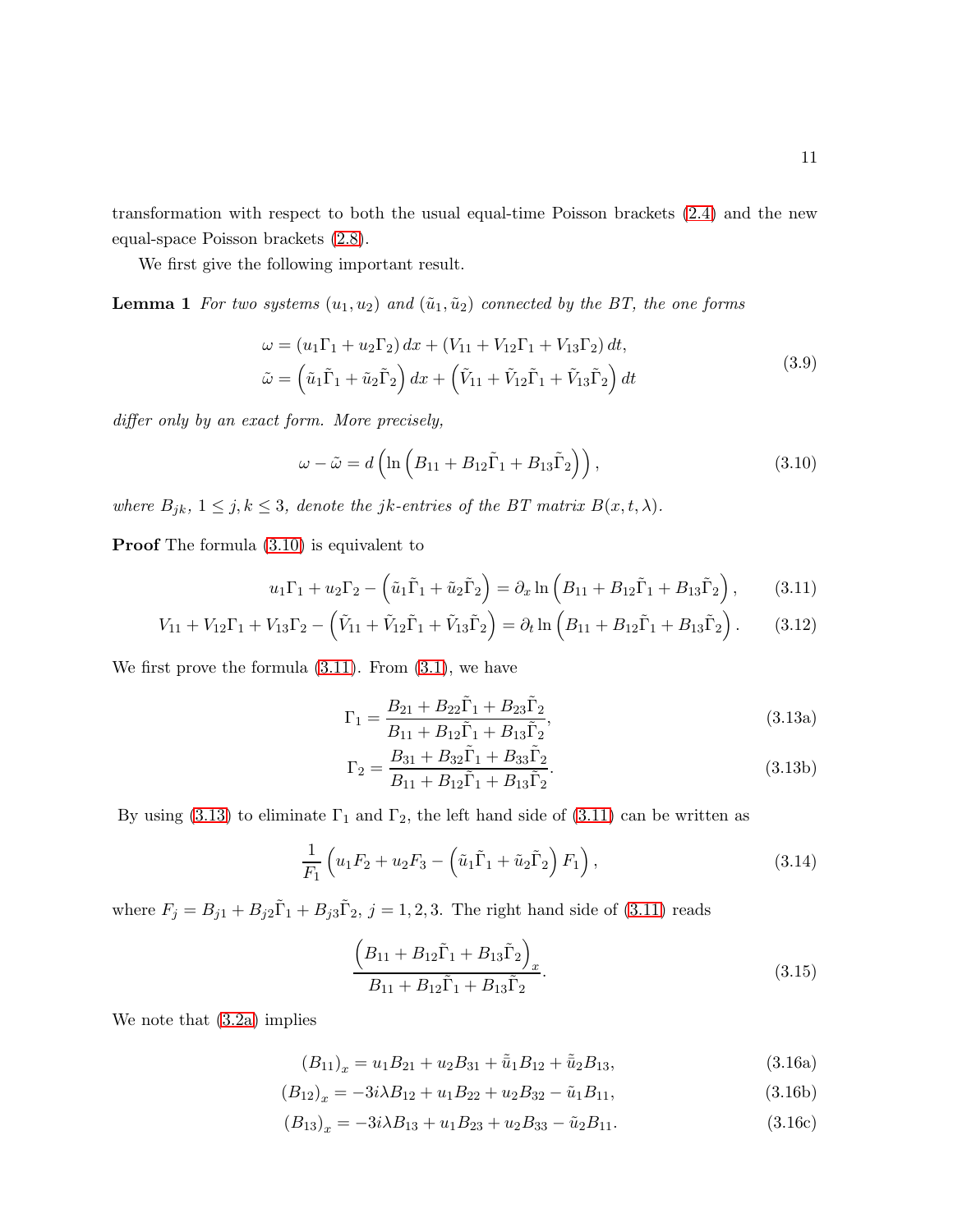Using [\(3.16\)](#page-10-3) and the space-part Riccati equations

$$
\tilde{\Gamma}_{1,x} = 3i\lambda \tilde{\Gamma}_1 - \tilde{u}_1 \left(\tilde{\Gamma}_1\right)^2 - \tilde{u}_2 \tilde{\Gamma}_1 \tilde{\Gamma}_2 - \tilde{\bar{u}}_1, \tag{3.17a}
$$

$$
\tilde{\Gamma}_{2,x} = 3i\lambda \tilde{\Gamma}_2 - \tilde{u}_2 \left(\tilde{\Gamma}_2\right)^2 - \tilde{u}_1 \tilde{\Gamma}_1 \tilde{\Gamma}_2 - \tilde{\bar{u}}_2, \tag{3.17b}
$$

one may check directly that [\(3.15\)](#page-10-4) is equal to [\(3.14\)](#page-10-5). Thus the formula [\(3.11\)](#page-10-1) holds. The proof for the formula [\(3.12\)](#page-10-1) can be performed via a similar manner. More precisely, by using [\(3.13\)](#page-10-2), the left hand side of [\(3.12\)](#page-10-1) can be written as

<span id="page-11-2"></span>
$$
\frac{1}{F_1} \left( \left( V_{11} - \tilde{V}_{11} - \tilde{V}_{12} \tilde{\Gamma}_1 - \tilde{V}_{13} \tilde{\Gamma}_2 \right) F_1 + V_{12} F_2 + V_{13} F_3 \right). \tag{3.18}
$$

The right hand side of [\(3.12\)](#page-10-1) is equal to

<span id="page-11-1"></span>
$$
\frac{\left(B_{11} + B_{12}\tilde{\Gamma}_1 + B_{13}\tilde{\Gamma}_2\right)_t}{B_{11} + B_{12}\tilde{\Gamma}_1 + B_{13}\tilde{\Gamma}_2}.
$$
\n(3.19)

We note that [\(3.2b\)](#page-8-2) implies

<span id="page-11-0"></span>
$$
(B_{11})_t = V_{11}B_{11} + V_{12}B_{21} + V_{13}B_{31} - B_{11}\tilde{V}_{11} - B_{12}\tilde{V}_{21} - B_{13}\tilde{V}_{31},
$$
\n(3.20a)

$$
(B_{12})_t = V_{11}B_{12} + V_{12}B_{22} + V_{13}B_{32} - B_{11}\tilde{V}_{12} - B_{12}\tilde{V}_{22} - B_{13}\tilde{V}_{32},
$$
\n(3.20b)

$$
(B_{13})_t = V_{11}B_{13} + V_{12}B_{23} + V_{13}B_{33} - B_{11}\tilde{V}_{13} - B_{12}\tilde{V}_{23} - B_{13}\tilde{V}_{33}.
$$
 (3.20c)

Using [\(3.20\)](#page-11-0) and the time-part Riccati equations

$$
\tilde{\Gamma}_{1,t} = \tilde{V}_{21} + \left(\tilde{V}_{22} - \tilde{V}_{11}\right)\tilde{\Gamma}_{1} + \tilde{V}_{23}\tilde{\Gamma}_{2} - \tilde{V}_{12}\left(\tilde{\Gamma}_{1}\right)^{2} - \tilde{V}_{13}\tilde{\Gamma}_{1}\tilde{\Gamma}_{2},
$$
\n(3.21a)

$$
\tilde{\Gamma}_{2,t} = \tilde{V}_{31} + \left(\tilde{V}_{33} - \tilde{V}_{11}\right)\tilde{\Gamma}_2 + \tilde{V}_{32}\tilde{\Gamma}_1 - \tilde{V}_{12}\tilde{\Gamma}_1\tilde{\Gamma}_2 - \tilde{V}_{13}\left(\tilde{\Gamma}_2\right)^2, \tag{3.21b}
$$

one may check directly that  $(3.19)$  is equal to  $(3.18)$ . This completes the proof.

Formula [\(3.11\)](#page-10-1) implies that the conserved densities (in space)  $\mathcal{I}_n$  and  $\tilde{\mathcal{I}}_n$  of the two systems differ only by a total space derivative of some functional. That is

<span id="page-11-3"></span>
$$
\mathcal{I}_n = \tilde{\mathcal{I}}_n + \partial_x \mathcal{F}_n, \quad n \ge 1,\tag{3.22}
$$

where  $\mathcal{F}_n$  is determined by the following expansion

$$
\ln\left(B_{11} + B_{12}\tilde{\Gamma}_1 + B_{13}\tilde{\Gamma}_2\right) = \sum_{n=1}^{\infty} \frac{\mathcal{F}_n}{(3i\lambda)^n}.
$$
 (3.23)

Analogously, formula [\(3.12\)](#page-10-1) implies that the conserved densities (in time)  $\mathcal{K}_n$  and  $\tilde{\mathcal{K}}_n$  of the two systems differ only by a total time derivative of some functional. That is

<span id="page-11-4"></span>
$$
\mathcal{K}_n = \tilde{\mathcal{K}}_n + \partial_t \mathcal{F}_n, \quad n \ge 1. \tag{3.24}
$$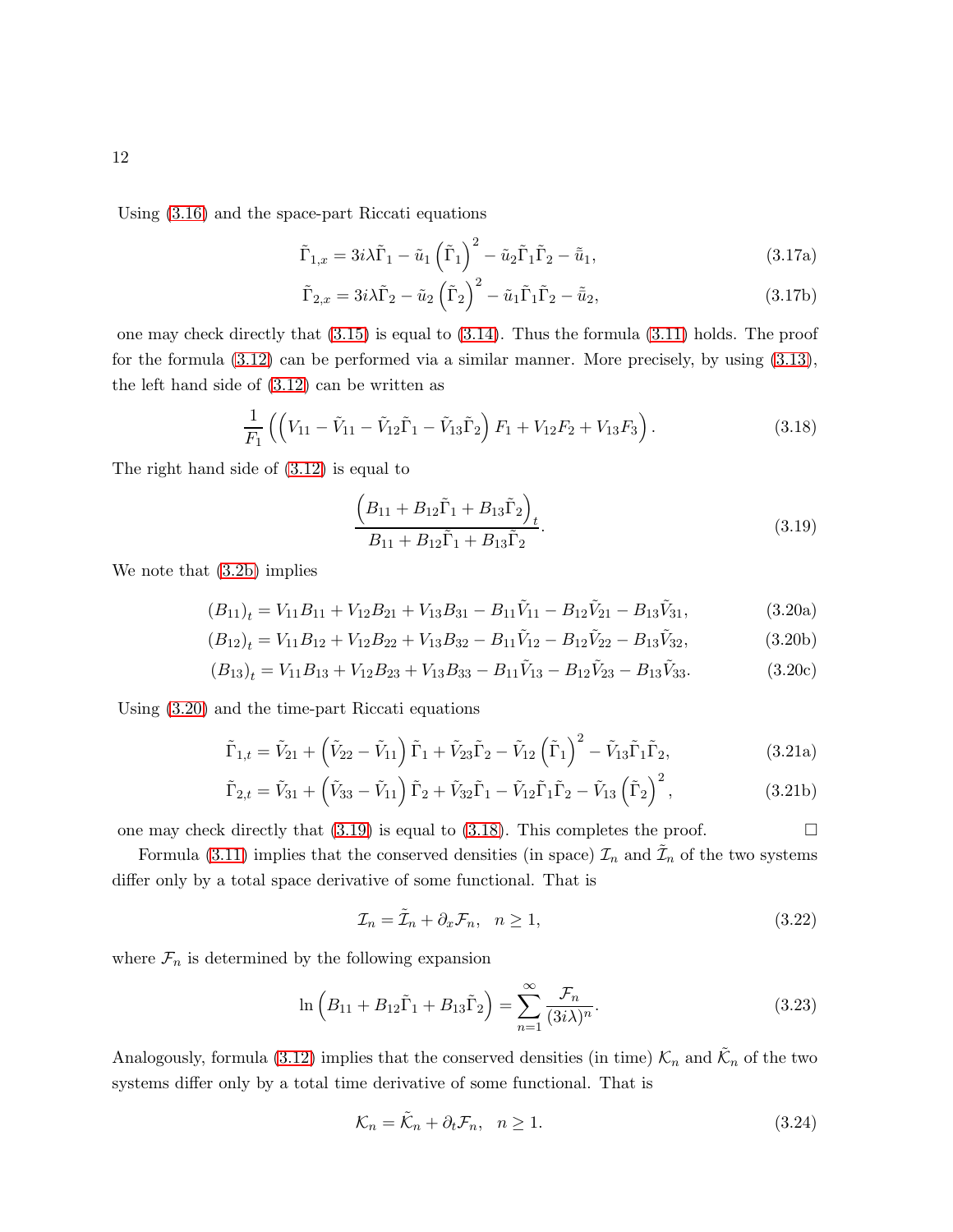In particular, for the Hamiltonian densities  $(\mathcal{H}_S, \tilde{\mathcal{H}}_S)$  and  $(\mathcal{H}_T, \tilde{\mathcal{H}}_T)$ , we have

<span id="page-12-0"></span>
$$
\mathcal{H}_S = \tilde{\mathcal{H}}_S + \partial_x \left( \frac{\Omega^3}{3} + \Omega \left( |\tilde{u}_1|^2 + |\tilde{u}_2|^2 - u_1 \bar{\tilde{u}}_1 - u_2 \bar{\tilde{u}}_2 \right) + u_1 (\bar{u}_1 - \bar{\tilde{u}}_1)_x + u_2 (\bar{u}_2 - \bar{\tilde{u}}_2)_x \right) \tag{3.25}
$$
  
+  $\partial_x \left( 3ai \left( |u_1|^2 + |u_2|^2 - \bar{u}_1 \tilde{u}_1 - \bar{u}_2 \tilde{u}_2 \right) - 9a^2 \Omega \right),$ 

and

<span id="page-12-1"></span>
$$
\mathcal{H}_T = \tilde{\mathcal{H}}_T + \partial_t \left( \frac{i}{2} \left( \bar{u}_1 \tilde{u}_1 - u_1 \bar{\tilde{u}}_1 + \bar{u}_2 \tilde{u}_2 - u_2 \bar{\tilde{u}}_2 - 6ia\Omega \right) \right).
$$
 (3.26)

Equations [\(3.22\)](#page-11-3) and [\(3.25\)](#page-12-0) imply that the BT preserves the form of the Hamiltonian as well as that of all local conserved quantities for the coupled NLS equation with the usual equal-time Poisson brackets [\(2.4\)](#page-3-1). Equations [\(3.24\)](#page-11-4) and [\(3.26\)](#page-12-1) imply that the BT preserves the form of the Hamiltonian as well as that of all local conserved quantities for the coupled NLS equation with the new equal-space Poisson brackets  $(2.8)$ . Thus our BT  $(3.8)$  is indeed a canonical transformation with respect to both two Poisson brackets. We will employ such a canonical property to establish the integrability of the defect system in the next section.

### 4 An integrable defect for the coupled NLS equation

#### 4.1 The defect system and its Lagrangian description

We now consider the coupled NLS equation with a type I defect at a specific point in space. We follow the idea of using BTs as defect conditions [\[3\]](#page-29-2). Without loss of generality, we suppose that a defect is located at  $x = 0$ .

**Definition 1** The coupled NLS equation with a defect located at  $x = 0$  is described by the following internal boundary problem:

- $u_1(x,t)$ ,  $u_2(x,t)$  and  $\tilde{u}_1(x,t)$ ,  $\tilde{u}_2(x,t)$  satisfy the coupled NLS equation [\(1.1\)](#page-0-0) in the bulk regions  $x > 0$  and  $x < 0$ , respectively;
- at  $x = 0$ , the fields  $u_1(x,t)$ ,  $u_2(x,t)$  and  $\tilde{u}_1(x,t)$ ,  $\tilde{u}_2(x,t)$  are connected by a condition corresponding to the BT [\(3.8\)](#page-9-2) evaluated at  $x = 0$ . This condition is referred to as defect condition.

We claim that the coupled NLS equation in the presence of the above defined defect also admits a Lagrangian description. To show this, we introduce the new Lagrangian

$$
L = \int_{-\infty}^{0} dx \mathcal{L}(\tilde{u}) + D|_{x=0} + \int_{0}^{\infty} dx \mathcal{L}(u),
$$
\n(4.1)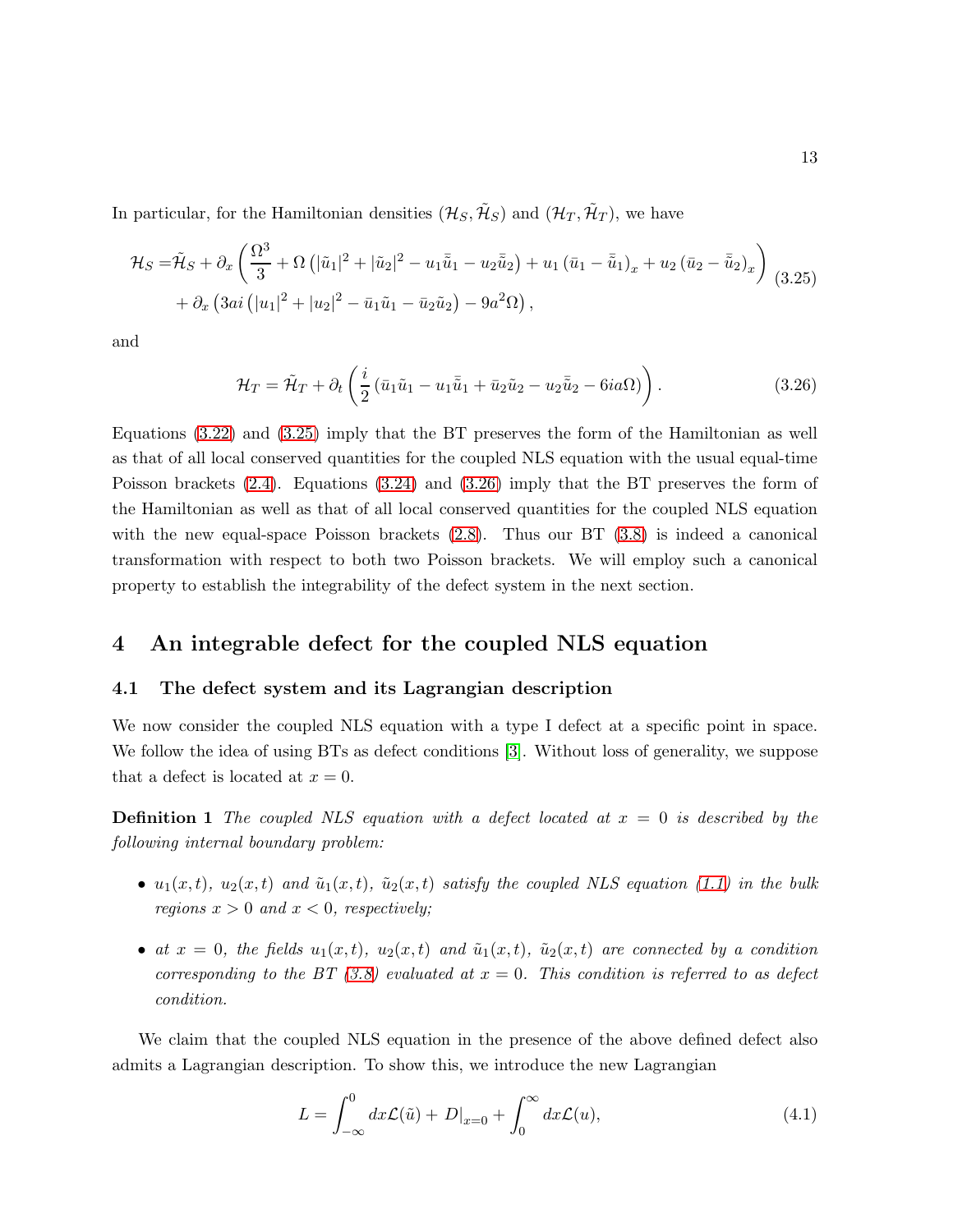where  $\mathcal{L}(u)$  and  $\mathcal{L}(\tilde{u})$  are the Lagrangian densities for the bulk regions  $x > 0$  and  $x < 0$  (see the formula [\(2.3\)](#page-3-3)), and  $D|_{x=0}$  represents a defect contribution at  $x=0$ . We will assume that the functional D depends on  $u_j$ ,  $\tilde{u}_j$ ,  $u_{j,t}$  and  $\tilde{u}_{j,t}$ ,  $j = 1, 2$ , and not on the spatial derivatives. We consider the complete action

<span id="page-13-0"></span>
$$
\mathcal{A} = \int_{-\infty}^{\infty} dt \left\{ \int_{-\infty}^{0} dx \mathcal{L}(\tilde{u}) + D|_{x=0} + \int_{0}^{\infty} dx \mathcal{L}(u) \right\},\tag{4.2}
$$

and its variations with respect to  $\bar{u}_j$  and  $\bar{\tilde{u}}_j$ , j = 1, 2. By requiring the variations of [\(4.2\)](#page-13-0) with respect to  $\bar{u}_j$  and  $\bar{\tilde{u}}_j$  to be stationary, we find

<span id="page-13-1"></span>
$$
\frac{\partial \mathcal{L}(u)}{\partial \bar{u}_j} - \frac{\partial}{\partial x} \left( \frac{\partial \mathcal{L}(u)}{\partial \bar{u}_{j,x}} \right) - \frac{\partial}{\partial t} \left( \frac{\partial \mathcal{L}(u)}{\partial \bar{u}_{j,t}} \right) = 0, \quad x > 0, \quad j = 1, 2,
$$
\n(4.3a)

$$
\frac{\partial \mathcal{L}(u)}{\partial \tilde{\tilde{u}}_j} - \frac{\partial}{\partial x} \left( \frac{\partial \mathcal{L}(u)}{\partial \tilde{\tilde{u}}_{j,x}} \right) - \frac{\partial}{\partial t} \left( \frac{\partial \mathcal{L}(u)}{\partial \tilde{\tilde{u}}_{j,t}} \right) = 0, \quad x < 0, \quad j = 1, 2,\tag{4.3b}
$$

$$
u_{j,x} + \frac{\partial D}{\partial \bar{u}_j} - \frac{\partial}{\partial t} \left( \frac{\partial D}{\partial \bar{u}_{j,t}} \right) = 0, \quad x = 0, \quad j = 1, 2,
$$
 (4.3c)

$$
\tilde{u}_{j,x} - \frac{\partial D}{\partial \tilde{\bar{u}}_j} + \frac{\partial}{\partial t} \left( \frac{\partial D}{\partial \tilde{\bar{u}}_{j,t}} \right) = 0, \quad x = 0, \quad j = 1, 2. \tag{4.3d}
$$

Equations [\(4.3a\)](#page-13-1) and [\(4.3b\)](#page-13-1) give nothing but the coupled NLS equation in the bulk regions  $x > 0$  and  $x < 0$ . We need to find a defect term D that fits the defect conditions [\(4.3c\)](#page-13-1) and [\(4.3d\)](#page-13-1). Based on the BT [\(3.8\)](#page-9-2) found for the coupled NLS equation, we find that

<span id="page-13-3"></span>
$$
D = \frac{i}{2} \left[ -3b\partial_t \ln \left( \frac{(u_1 - \tilde{u}_1)(u_2 - \tilde{u}_2)}{(\tilde{u}_1 - \tilde{u}_1)(\tilde{u}_2 - \tilde{u}_2)} \right) + \frac{1}{\Omega + 3b} \sum_{j=1}^2 \left( |u_j - \tilde{u}_j|^2 \partial_t \ln \left( \frac{u_j - \tilde{u}_j}{\tilde{u}_j - \tilde{u}_j} \right) \right) \right] - \left( \frac{1}{3} \Omega^3 + \Omega \left( |\tilde{u}_1|^2 + |\tilde{u}_2|^2 + |u_1|^2 + |u_2|^2 \right) + \frac{|u_1 \tilde{u}_2 - \tilde{u}_1 u_2|^2}{\Omega + 3b} \right) - \left( 3ia \left( u_1 \tilde{\tilde{u}}_1 - \bar{u}_1 \tilde{u}_1 + u_2 \tilde{\tilde{u}}_2 - \bar{u}_2 \tilde{u}_2 \right) - 9a^2 \Omega \right).
$$
\n
$$
(4.4)
$$

meets the requirement perfectly. With this choice, the defect conditions [\(4.3c\)](#page-13-1) and [\(4.3d\)](#page-13-1), after some algebra, give exactly the BT  $(3.8)$  frozen at  $x = 0$ .

#### 4.2 Integrability of the defect system: Conserved quantities

**Proposition 1** For the defect coupled NLS equation defined above, a generating function of the conserved quantities is given by

<span id="page-13-2"></span>
$$
I(\lambda) = I_{bulk}^{left}(\lambda) + I_{bulk}^{right}(\lambda) + I_{defect}(\lambda), \qquad (4.5)
$$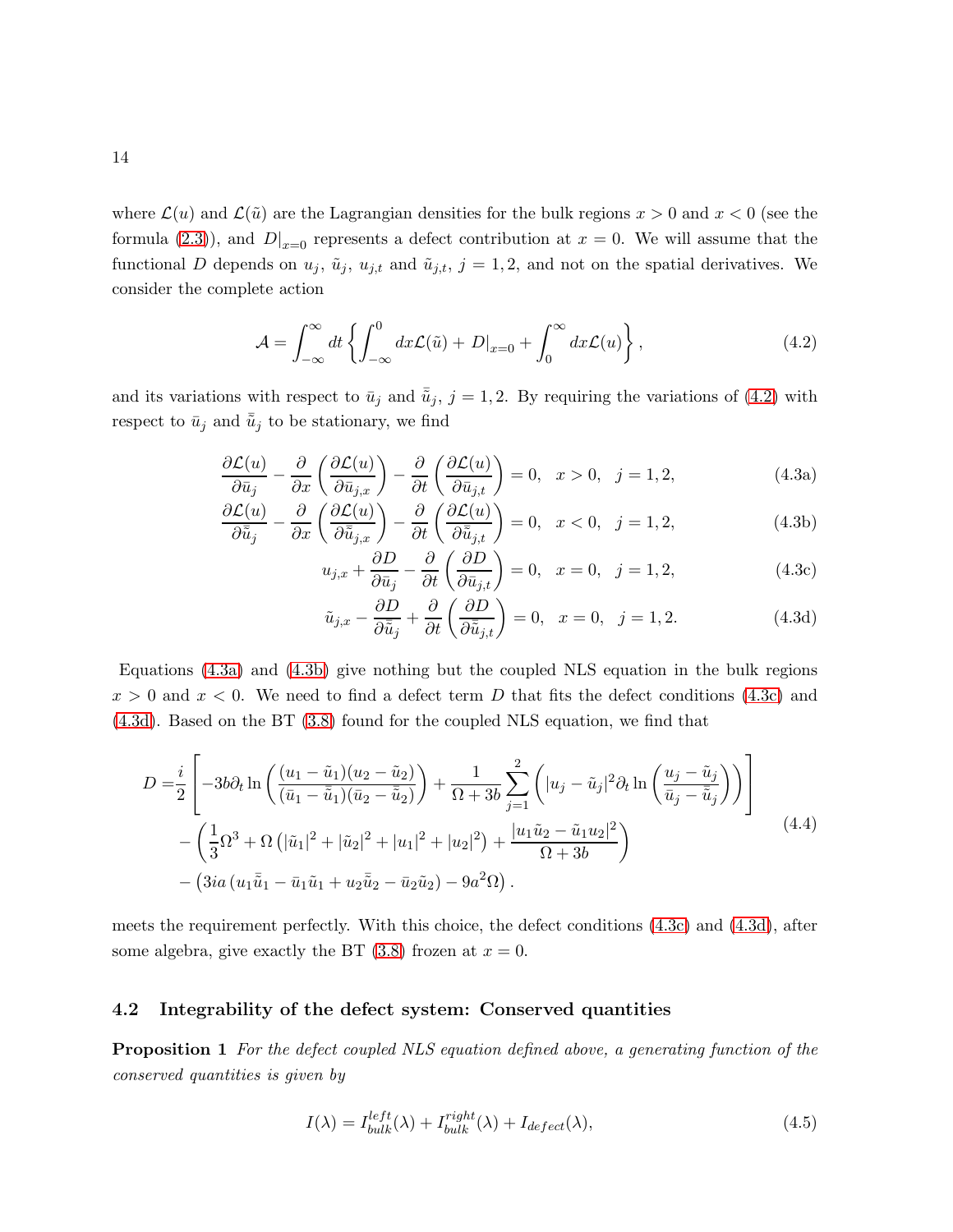where

<span id="page-14-0"></span>
$$
I_{bulk}^{left}(\lambda) = \int_{-\infty}^{0} \left(\tilde{u}_1 \tilde{\Gamma}_1 + \tilde{u}_2 \tilde{\Gamma}_2\right) dx,\tag{4.6a}
$$

$$
I_{bulk}^{right}(\lambda) = \int_0^\infty \left( u_1 \Gamma_1 + u_2 \Gamma_2 \right) dx,\tag{4.6b}
$$

$$
I_{defect}(\lambda) = \ln \left( B_{11} + B_{12} \tilde{\Gamma}_1 + B_{13} \tilde{\Gamma}_2 \right) \Big|_{x=0}.
$$
 (4.6c)

In [\(4.6c\)](#page-14-0),  $B_{jk}$ ,  $1 \le j, k \le 3$ , denote the jk-entries of the matrix  $B(x,t,\lambda)$  (see [\(3.6\)](#page-9-0) and [\(3.7\)](#page-9-1) for their explicit expressions).

**Proof** From  $(2.21)$ , we obtain

<span id="page-14-1"></span>
$$
-\left(\int_{-\infty}^{0} \left(\tilde{u}_{1}\tilde{\Gamma}_{1} + \tilde{u}_{2}\tilde{\Gamma}_{2}\right)dx + \int_{0}^{\infty} \left(u_{1}\Gamma_{1} + u_{2}\Gamma_{2}\right)dx\right)_{t}
$$
  
=  $\left(V_{11} + V_{12}\Gamma_{1} + V_{13}\Gamma_{2} - \tilde{V}_{11} - \tilde{V}_{12}\tilde{\Gamma}_{1} - \tilde{V}_{13}\tilde{\Gamma}_{2}\right)\Big|_{x=0},$  (4.7)

where we have used the vanishing boundary conditions for the fields  $u_1(x, t)$ ,  $u_2(x, t)$  as  $x \to \infty$ and for the fields  $\tilde{u}_1(x, t)$ ,  $\tilde{u}_2(x, t)$  as  $x \to -\infty$ . Equation [\(3.12\)](#page-10-1) implies that the right hand side of [\(4.7\)](#page-14-1) is the total time derivative of the functional [\(4.6c\)](#page-14-0). Thus we have shown

$$
\frac{d(I(\lambda))}{dt} = 0.\t(4.8)
$$

This completes the proof.  $\Box$ 

By inserting the expansion [\(2.22\)](#page-6-0) with [\(2.23\)](#page-6-1) into [\(4.5\)](#page-13-2), we immediately obtain explicit forms of the conserved quantities. For example, the first three conserved quantities are given by

$$
I_{1} = \int_{-\infty}^{0} \left( |\tilde{u}_{1}|^{2} + |\tilde{u}_{2}|^{2} \right) dx + \int_{0}^{\infty} \left( |u_{1}|^{2} + |u_{2}|^{2} \right) dx - \Omega|_{x=0},
$$
  
\n
$$
I_{2} = \int_{-\infty}^{0} i \left( \tilde{u}_{1} \bar{\tilde{u}}_{1,x} - \bar{\tilde{u}}_{1} \tilde{u}_{1,x} + \tilde{u}_{2} \bar{\tilde{u}}_{2,x} - \bar{\tilde{u}}_{2} \tilde{u}_{2,x} \right) dx + \int_{0}^{\infty} i \left( u_{1} \bar{u}_{1,x} - \bar{u}_{1} u_{1,x} + u_{2} \bar{u}_{2,x} - \bar{u}_{2} u_{2,x} \right) dx
$$
  
\n
$$
+ i \left( u_{1} \bar{\tilde{u}}_{1} - \bar{u}_{1} \tilde{u}_{1} + u_{2} \bar{\tilde{u}}_{2} - \bar{u}_{2} \tilde{u}_{2} + 6i a \Omega \right) \Big|_{x=0},
$$
  
\n
$$
I_{3} = \int_{-\infty}^{0} \left( \left( |\tilde{u}_{1}|^{2} + |\tilde{u}_{2}|^{2} \right)^{2} - |\tilde{u}_{1,x}|^{2} - |\tilde{u}_{2,x}|^{2} \right) dx + \int_{0}^{\infty} \left( \left( |u_{1}|^{2} + |u_{2}|^{2} \right)^{2} - |u_{1,x}|^{2} - |u_{2,x}|^{2} \right) dx
$$
  
\n
$$
- \left( \frac{1}{3} \Omega^{3} + \Omega \left( |\tilde{u}_{1}|^{2} + |\tilde{u}_{2}|^{2} + |u_{1}|^{2} + |u_{2}|^{2} \right) - \frac{(\Omega - 3b)|u_{1} \tilde{u}_{2} - \tilde{u}_{1} u_{2}|^{2}}{|\tilde{u}_{1} - u_{1}|^{2} + |\tilde{u}_{2} - u_{2}|^{2}} \right) \Big|_{x=0}
$$
  
\n
$$
- \left( 3ia \left( u_{1} \bar{\tilde{u}}_{1} - \bar{u}_{1} \tilde{u}_{1} + u_{2} \bar{\tilde{u}}_{
$$

The above expressions, up to suitable scaling, correspond to the modified norm, momentum and energy for the defect system, respectively.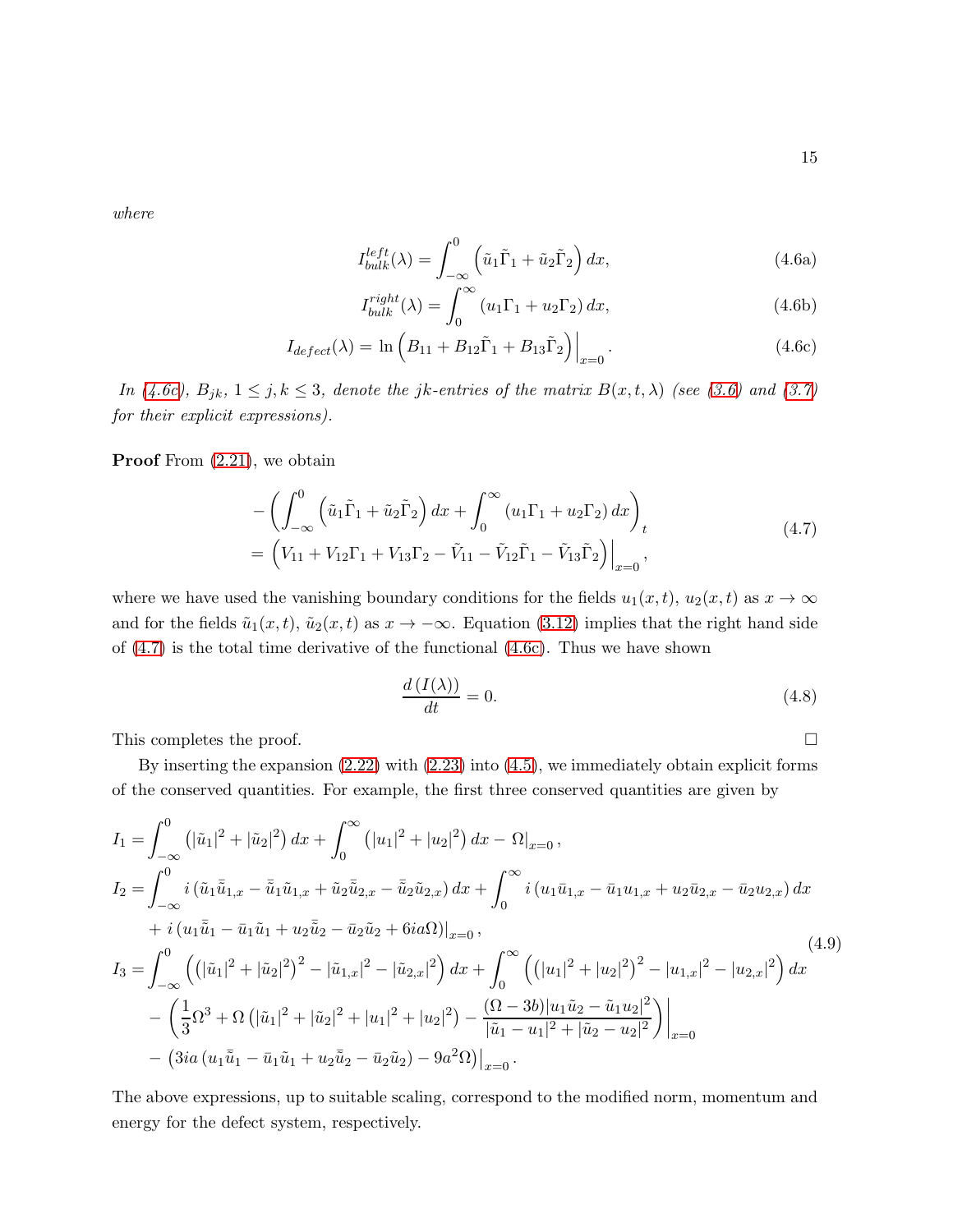#### 4.3 Integrability of the defect system: classical r-matrix approach

The argument in section 3 implies that our type I defect condition can be interpreted simply as a canonical transformation with respect to the equal-space Poisson bracket [\(2.8\)](#page-3-0). Here we further point out that the defect Lagrangian density [\(4.4\)](#page-13-3) found above can be reinterpreted as the density for the generating functional of the canonical transformation. This provides us an explicit check that our type I defect condition is indeed a canonical transformation with respect to the new equal-space Poisson structure. To show this, we first note that the coupled NLS equation in equal-space Hamiltonian formulation corresponds to the following Pfaffian form, that is relative integrable invariant,

<span id="page-15-0"></span>
$$
\theta = \int_{-\infty}^{\infty} dt \left( \bar{u}_{1,x} du_1 + u_{1,x} d\bar{u}_1 + \bar{u}_{2,x} du_2 + u_{2,x} d\bar{u}_2 \right) - H_T dx, \tag{4.10}
$$

where d denotes an exterior derivative defined on the functional space of states  $(u_1, u_2, \bar{u}_1, \bar{u}_2, x)$ . Indeed, the exterior differential form  $d\theta$  is given by

$$
d\theta = \int_{-\infty}^{\infty} dt \{ d\bar{u}_{1,x} \wedge du_1 + du_{1,x} \wedge d\bar{u}_1 + d\bar{u}_{2,x} \wedge du_2 + du_{2,x} \wedge d\bar{u}_2 - \sum_{j=0} (-1)^j \frac{\partial^j}{\partial t^j} \frac{\partial \mathcal{H}_T}{\partial u_{1,t_j}} du_1 \wedge dx - \sum_{j=0} (-1)^j \frac{\partial^j}{\partial t^j} \frac{\partial \mathcal{H}_T}{\partial u_{2,t_j}} du_2 \wedge dx - \sum_{j=0} (-1)^j \frac{\partial^j}{\partial t^j} \frac{\partial \mathcal{H}_T}{\partial \bar{u}_{1,t_j}} d\bar{u}_1 \wedge dx - \sum_{j=0} (-1)^j \frac{\partial^j}{\partial t^j} \frac{\partial \mathcal{H}_T}{\partial \bar{u}_{2,t_j}} d\bar{u}_2 \wedge dx \},
$$
\n(4.11)

where  $u_{1,t_j} \equiv \frac{\partial^j}{\partial t^j} u_1, u_{2,t_j} \equiv \frac{\partial^j}{\partial t^j} u_2, j = 0, 1, 2, \cdots$ , and the symbol  $\wedge$  denotes an exterior product. If the one-form  $\theta$  is a relative integrable invariant, then we obtain

$$
u_{1,xx} = -\sum_{j=0} (-1)^j \frac{\partial^j}{\partial t^j} \frac{\partial \mathcal{H}_T}{\partial \bar{u}_{1,t_j}}, \quad u_{2,xx} = -\sum_{j=0} (-1)^j \frac{\partial^j}{\partial t^j} \frac{\partial \mathcal{H}_T}{\partial \bar{u}_{2,t_j}},\tag{4.12}
$$

which is exactly the coupled NLS equation in the time Hamiltonian form. Transformation, which maps  $(u_1, u_2)$  to  $(\tilde{u}_1, \tilde{u}_2)$ , is canonical if the Pfaffian form  $(4.10)$  is relative integrable invariant under the transformation. That is

<span id="page-15-1"></span>
$$
\int_{-\infty}^{\infty} dt \left( \bar{\tilde{u}}_{1,x} d\tilde{u}_1 + \tilde{u}_{1,x} d\bar{\tilde{u}}_1 + \bar{\tilde{u}}_{2,x} d\tilde{u}_2 + \tilde{u}_{2,x} d\bar{\tilde{u}}_2 \right) - \tilde{H}_T dx
$$
\n
$$
= \int_{-\infty}^{\infty} dt \left( \bar{u}_{1,x} du_1 + u_{1,x} d\bar{u}_1 + \bar{u}_{2,x} du_2 + u_{2,x} d\bar{u}_2 \right) - H_T dx + dW,
$$
\n(4.13)

where

$$
W = \int_{-\infty}^{\infty} dt \mathcal{F}(u_1, u_2, \bar{u}_1, \bar{u}_2, \tilde{u}_1, \tilde{u}_2, \bar{\tilde{u}}_1, \bar{\tilde{u}}_2) + Ex
$$
 (4.14)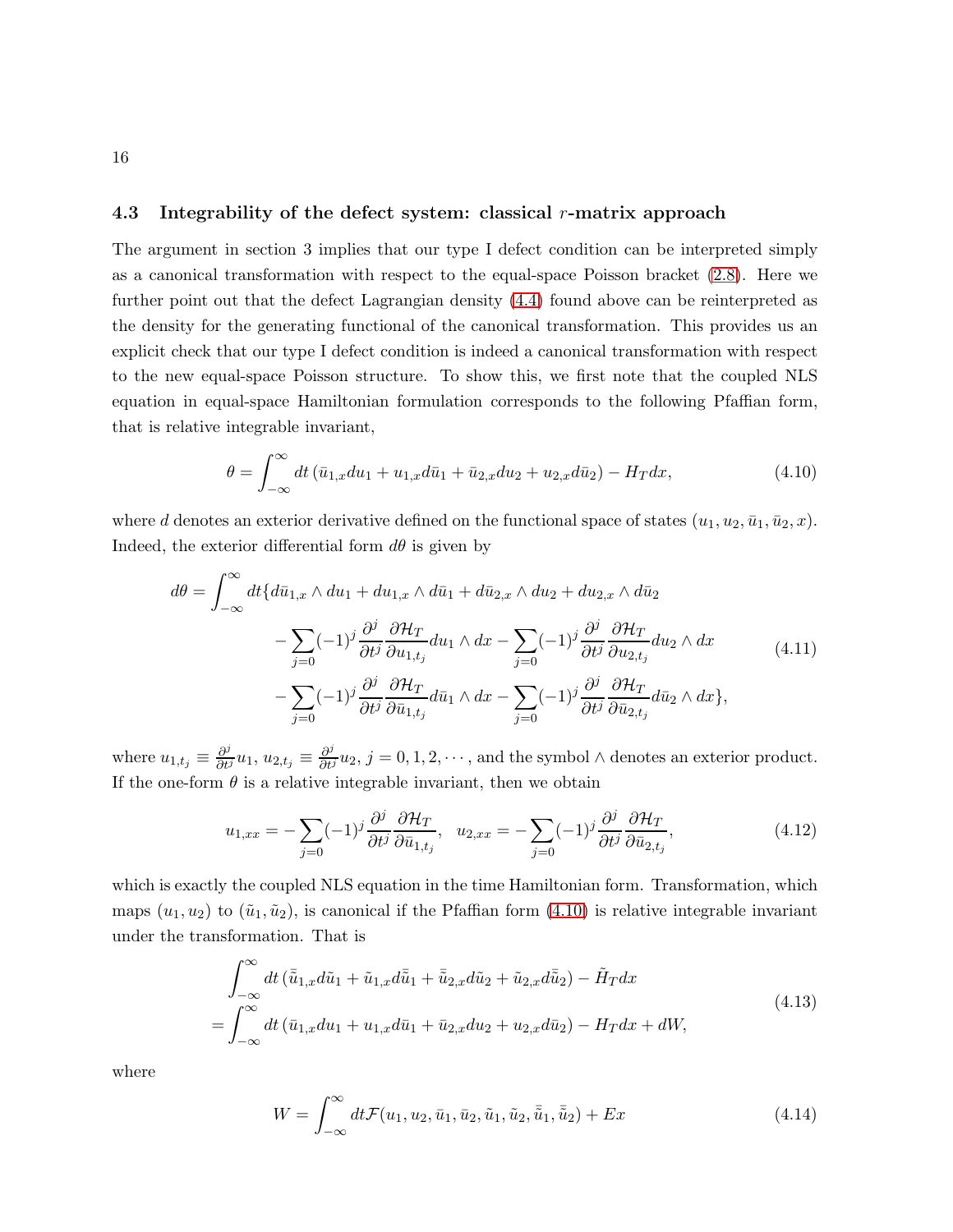(with  $E$  being a real constant) is the so-called generator of the transformation. Equation  $(4.13)$ implies the following transformation formulae:

<span id="page-16-0"></span>
$$
u_{1,x} = -\sum_{j=0} (-1)^j \frac{\partial^j}{\partial t^j} \frac{\partial \mathcal{F}}{\partial \bar{u}_{1,t_j}}, \quad u_{2,x} = -\sum_{j=0} (-1)^j \frac{\partial^j}{\partial t^j} \frac{\partial \mathcal{F}}{\partial \bar{u}_{2,t_j}},
$$
  

$$
\tilde{u}_{1,x} = \sum_{j=0} (-1)^j \frac{\partial^j}{\partial t^j} \frac{\partial \mathcal{F}}{\partial \bar{\bar{u}}_{1,t_j}}, \quad \tilde{u}_{2,x} = \sum_{j=0} (-1)^j \frac{\partial^j}{\partial t^j} \frac{\partial \mathcal{F}}{\partial \bar{\bar{u}}_{2,t_j}}.
$$
\n(4.15)

By choosing  $\mathcal{F} = D$ , where D is given by [\(4.4\)](#page-13-3), we find that [\(4.15\)](#page-16-0), after some algebra, are exactly the BT [\(3.8\)](#page-9-2).

The canonical property of the defect condition enables us to implement the classical  $r$ matrix approach to establish the Liouville integrability of the defect coupled NLS system from the point of view of the equal-space Poisson structure. The argument follows the analogous argument in the context of the NLS equation [\[8\]](#page-30-5). It goes as follows. For the system in the bulk region  $x > 0$ , we define the transition matrix by  $M_T(t, \tau, \lambda)$ , where  $M_T(t, \tau, \lambda)$  is the matrix introduced in section 2.2. For the system in the bulk region  $x < 0$ , we define the transition matrix by  $\widetilde{M}_T(t,\tau,\lambda)$ , where  $\widetilde{M}_T(t,\tau,\lambda)$  is analogous to  $M_T(t,\tau,\lambda)$  but constructed from the new canonical variables. At the defect location  $x = 0$ , we change the variables describing the system from the old canonical ones to the new canonical ones, thus we have two equivalent options to represent the transition matrix, that is  $\widetilde{M}_T(t, \tau, \lambda)$  or  $M_T(t, \tau, \lambda)$  (they are connected by  $\widetilde{M}_T(t,\tau,\lambda) = B(x,t,\lambda)M_T(t,\tau,\lambda)$  at  $x=0$ ). In summary, we construct the transition matrix for the defect system as follows

$$
\mathcal{M}(x,t,\tau,\lambda) = \begin{cases} \widetilde{M}_T(t,\tau,\lambda), & -\infty < x < 0, \\ M_T(t,\tau,\lambda), & 0 \le x < \infty. \end{cases}
$$
\n(4.16)

We immediately conclude that  $\mathcal{M}(x, t, \tau, \lambda)$  satisfies the same r-matrix relation as that of  $M_T(t,\tau,\lambda)$ , that is

$$
\left\{ \mathcal{M}_1(x, t, \tau, \lambda), \mathcal{M}_2(x, t, \tau, \mu) \right\}_T = \left[ r(\lambda - \mu), \mathcal{M}(x, t, \tau, \lambda) \otimes \mathcal{M}(x, t, \tau, \mu) \right]. \tag{4.17}
$$

As a result, the trace of the monodromy matrix  $\mathcal{M}(x,\infty,-\infty,\lambda)$  generates the conserved quantities that are in involution with respect to the Poisson bracket [\(2.8\)](#page-3-0).

## 5 New integrable boundary conditions for the coupled NLS equation

In this section, we will study new integrable boundary conditions associated with the coupled NLS equation. Our new boundary conditions are derived by imposing suitable reductions on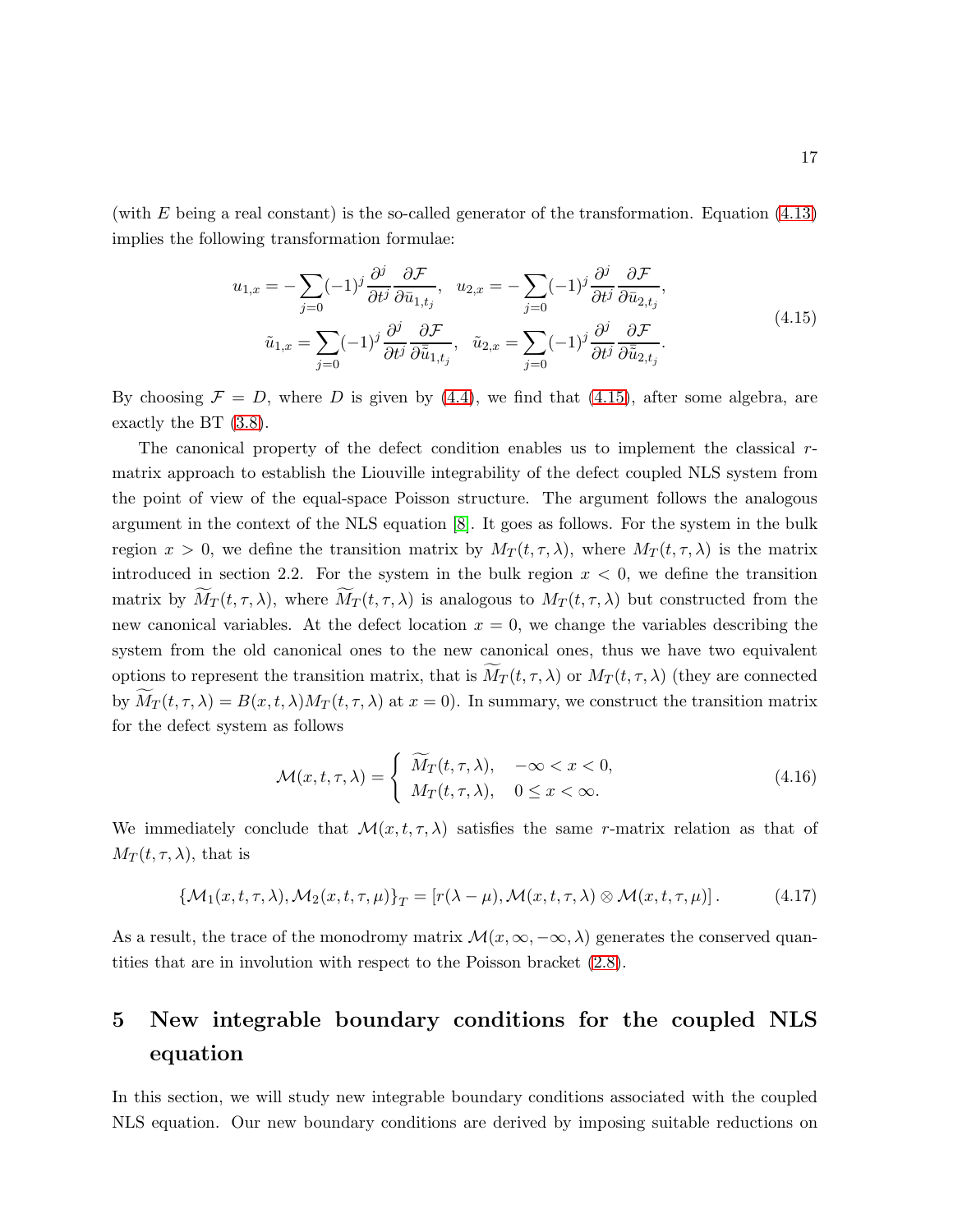the defect condition, that is the BT  $(3.8)$  frozen at  $x = 0$ . It is worth reminding that the idea to construct integrable boundary conditions via a BT was initiated by Habibullin [\[27\]](#page-31-6). The main difference with respect to the method of Habibullin is that in our method we exploit simultaneously the space-part and the time-part of the BT, whereas, in [\[27\]](#page-31-6), only the space-part of the BT is considered. As we will show below the time-part of the BT, indeed, yields new integrable boundary conditions and it is very instructive for us to prove the integrability of the corresponding boundary conditions.

### 5.1 New boundary conditions arising from  $U(2)$  symmetry reductions of the defect condition

One can check directly that if  $(u_1(x,t), u_2(x,t))^T$  solves the coupled NLS equation [\(1.1\)](#page-0-0), then so does  $C(u_1(-x,t), u_2(-x,t))^T$ , where C is a 2 × 2 unitary matrix, that is C satisfies  $C^{\dagger}C =$  $CC^{\dagger} = I_2$ . This fact implies that we may consider the following reductions between the fields  $(u_1, u_2)$  and  $(\tilde{u}_1, \tilde{u}_2)$ ,

<span id="page-17-0"></span>
$$
(\tilde{u}_1(x,t), \tilde{u}_2(x,t))^T = C (u_1(-x,t), u_2(-x,t))^T,
$$
\n(5.1)

where  $C \equiv (c_{jk})_{2\times 2}$  is a  $2\times 2$  unitary matrix as before. By imposing this reduction on [\(3.8\)](#page-9-2) and evaluating the resulting equations at  $x = 0$ , we obtain the following boundary condition for the coupled NLS equation

<span id="page-17-1"></span>
$$
(1 + c_{11})u_{1,x}(0) + c_{12}u_{2,x}(0) = -3iB_{11}^{(0)}(0)\sum_{j=1}^{2}c_{1j}u_{j}(0) + 3iu_{1}(0)B_{22}^{(0)}(0) + 3iu_{2}(0)B_{32}^{(0)}(0),
$$
  
\n
$$
c_{21}u_{1,x}(0) + (1 + c_{22})u_{2,x}(0) = -3iB_{11}^{(0)}(0)\sum_{j=1}^{2}c_{2j}u_{j}(0) + 3iu_{1}(0)B_{23}^{(0)}(0) + 3iu_{2}(0)B_{33}^{(0)}(0),
$$
  
\n
$$
(1 - c_{11})u_{1,t}(0) - c_{12}u_{2,t}(0) = 2i((1 - c_{11})u_{1}(0) - c_{12}u_{2}(0))(|u_{1}(0)|^{2} + |u_{2}(0)|^{2}) + i((c_{11} - c_{22})u_{1}(0)u_{2}(0) + c_{12}u_{2}^{2}(0) - c_{21}u_{1}^{2}(0))\sum_{j=1}^{2} \bar{c}_{2j}\bar{u}_{j}(0)
$$
  
\n
$$
-3B_{11}^{(0)}(0)\sum_{j=1}^{2}c_{1j}u_{j,x}(0) - 3u_{1,x}(0)B_{22}^{(0)}(0) - 3u_{2,x}(0)B_{32}^{(0)}(0),
$$
  
\n
$$
(1 - c_{22})u_{2,t}(0) - c_{21}u_{1,t}(0) = 2i((1 - c_{22})u_{2}(0) - c_{21}u_{1}(0))(|u_{1}(0)|^{2} + |u_{2}(0)|^{2}) + i((c_{22} - c_{11})u_{1}(0)u_{2}(0) + c_{21}u_{1}^{2}(0) - c_{12}u_{2}^{2}(0))\sum_{j=1}^{2} \bar{c}_{1j}\bar{u}_{j}(0) -3u_{2,x}(0)B_{33}^{(0)}(0),
$$
  
\n
$$
-3B_{11}^{(0)}(0)\sum_{j=1}^{2}c_{2j}u_{j,x}(0) - 3u_{1,x}(0)B_{23}^{(0)}(0) - 3u_{2,x}(0)B_{
$$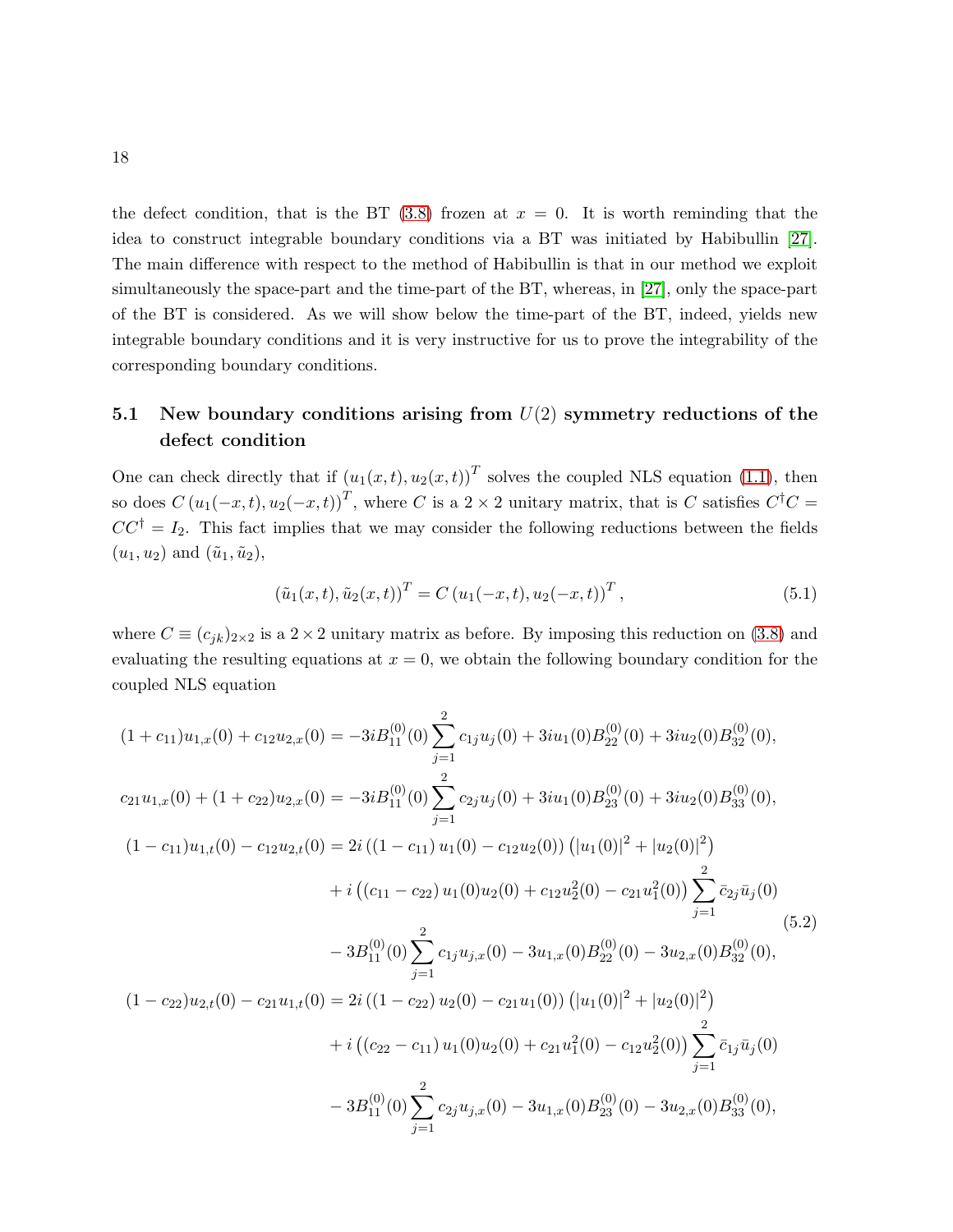where  $B_{jk}^{(0)}(0)$ ,  $1 \leq j, k \leq 3$ , are the quantities that obtained by inserting [\(5.1\)](#page-17-0) into the quantities  $(3.7)$  evaluated at  $x = 0$ . We will show in section 5.3 that the boundary condition  $(5.2)$  in general is not integrable, except for the following three cases.

Case 1: Robin boundary condition corresponding to  $(5.2)$  with  $C = diag(1, 1)$  and  $a = 0$ . In this case, the reduction  $(5.1)$  reads

$$
\tilde{u}_1(x,t) = u_1(-x,t), \quad \tilde{u}_2(x,t) = u_2(-x,t). \tag{5.3}
$$

and the boundary condition [\(5.2\)](#page-17-1) becomes

<span id="page-18-1"></span>
$$
(u_{1,x} - \alpha u_1) |_{x=0} = 0, \quad (u_{2,x} - \alpha u_2) |_{x=0} = 0,
$$
\n
$$
(5.4)
$$

where  $\alpha = 3b$  is a real constant. This boundary condition is the two-component generalisation of the usual Robin boundary condition in the scalar case. As limiting cases, we recover the Dirichlet boundary condition  $u_1 |_{x=0} = u_2 |_{x=0} = 0$  as  $\alpha \to \infty$ , and recover the Neumann boundary condition  $u_{1,x} |_{x=0} = u_{2,x} |_{x=0} = 0$  as  $\alpha \to 0$ . We note that the vector generalisation of the usual Robin boundary condition for the half-line problem has been studied in [\[28,](#page-31-7) [29\]](#page-31-8).

Case 2: new boundary condition corresponding to [\(5.2\)](#page-17-1) with  $C = \text{diag}(-1, -1)$ and  $a = 0$ . In this case, the reduction  $(5.1)$  reads

$$
\tilde{u}_1(x,t) = -u_1(-x,t), \quad \tilde{u}_2(x,t) = -u_2(-x,t), \tag{5.5}
$$

and the boundary condition [\(5.2\)](#page-17-1) becomes

<span id="page-18-2"></span>
$$
\left(iu_{1,t} + 2u_1\left(|u_1|^2 + |u_2|^2\right) + u_{1,x}\hat{\Omega} + 2\frac{u_{1,x}|u_2|^2 - u_{2,x}u_1\bar{u}_2}{\hat{\Omega} + 3b}\right)\Big|_{x=0} = 0,\tag{5.6a}
$$

$$
\left(iu_{2,t} + 2u_2\left(|u_1|^2 + |u_2|^2\right) + u_{2,x}\hat{\Omega} + 2\frac{u_{2,x}|u_1|^2 - u_{1,x}\bar{u}_1u_2}{\hat{\Omega} + 3b}\right)\Big|_{x=0} = 0,\tag{5.6b}
$$

where

<span id="page-18-3"></span>
$$
\hat{\Omega} \equiv \hat{\Omega}(x,t) = \sqrt{9b^2 - 4(|u_1|^2 + |u_2|^2)}.
$$
\n(5.7)

Unlike the Robin boundary condition, this new boundary condition is non-linear, and it involves time derivatives of the coupled NLS fields.

Case 3: new boundary conditions corresponding to  $(5.2)$  with  $a = 0$  and with C satisfying tr  $C = 0$ ,  $C = C^{\dagger}$  and  $\det C = -1$ . In this case, the reduction becomes

<span id="page-18-0"></span>
$$
\begin{pmatrix}\n\tilde{u}_1(x,t) \\
\tilde{u}_2(x,t)\n\end{pmatrix} = \begin{pmatrix}\nc_{11} & c_{12} \\
\bar{c}_{12} & -c_{11}\n\end{pmatrix} \begin{pmatrix}\nu_1(-x,t) \\
u_2(-x,t)\n\end{pmatrix}, \quad c_{11} \in \mathbb{R}, \quad c_{11}^2 + |c_{12}|^2 = 1.
$$
\n(5.8)

In particular, for  $c_{11} = 1$  and  $c_{12} = 0$ , the reduction becomes

$$
\tilde{u}_1(x,t) = u_1(-x,t), \quad \tilde{u}_2(x,t) = -u_2(-x,t), \tag{5.9}
$$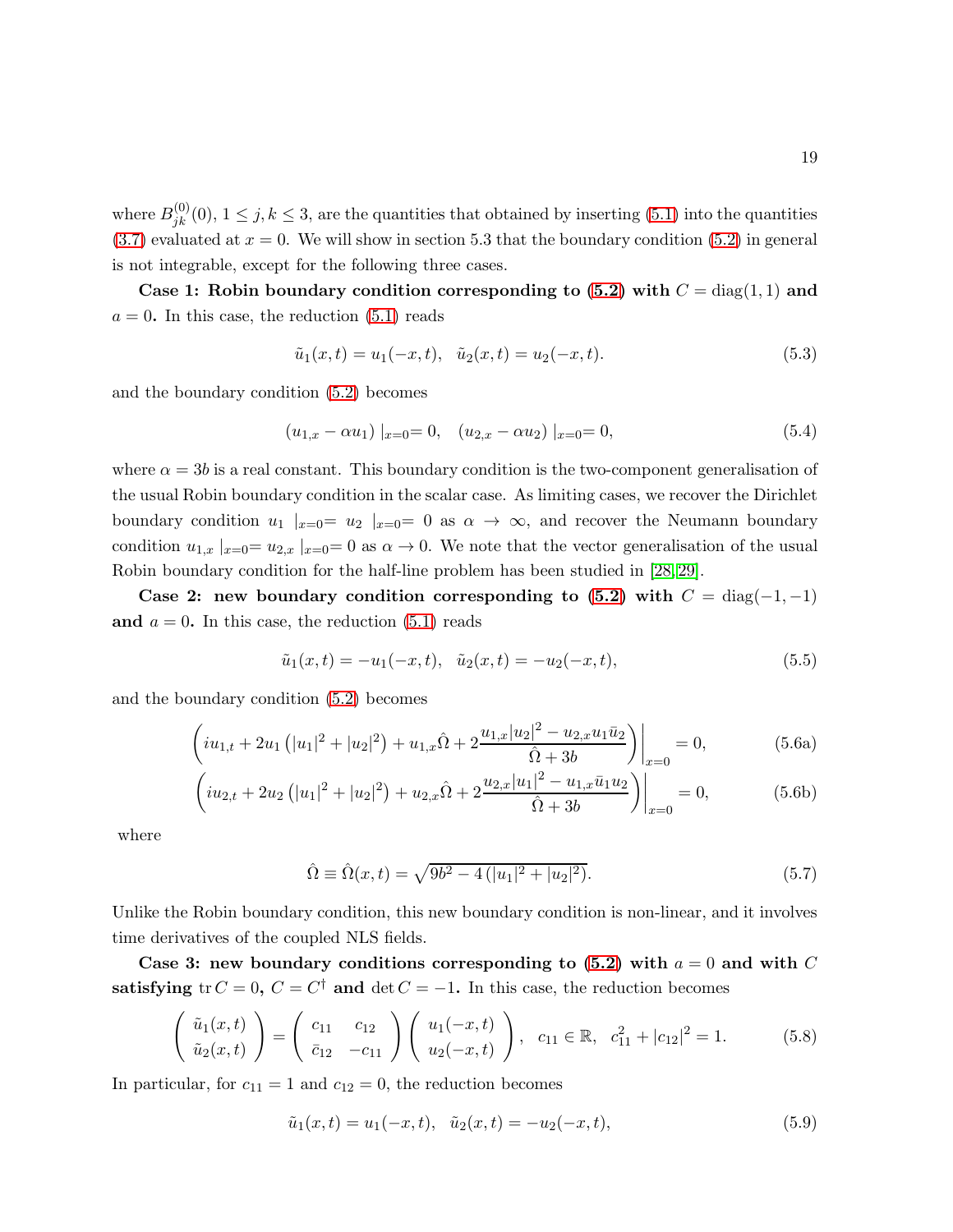and the associated boundary condition reads

<span id="page-19-0"></span>
$$
(2u_{1,x} - u_1(\Omega_2 + 3b))|_{x=0} = 0,
$$
\n(5.10a)

$$
(iu_{2,t} + u_2 (|u_1|^2 + 2|u_2|^2) + u_{2,x}\Omega_2)|_{x=0} = 0,
$$
\n(5.10b)

where

$$
\Omega_2 \equiv \Omega_2(x, t) = \sqrt{9b^2 - 4|u_2|^2}.
$$
\n(5.11)

We note that the boundary condition corresponding to the general reduction  $(5.8)$ , after being rewritten in terms of the variables

$$
\hat{u}_1 = \frac{1}{\sqrt{2(1+c_{11})}} ((1+c_{11})u_1 + c_{12}u_2), \quad \hat{u}_2 = \frac{1}{\sqrt{2(1+c_{11})}} (-\bar{c}_{12}u_1 + (1+c_{11})u_2),
$$

is equal to the boundary condition [\(5.10\)](#page-19-0). Thus, it is enough for us to consider the boundary condition [\(5.10\)](#page-19-0) in this case.

### 5.2 A new boundary condition derived via dressing the Dirichlet boundary with the integrable defect condition

For the scalar NLS equation, it was found in [\[11\]](#page-30-6) that dressing the Dirichlet boundary with a type I defect generates a new boundary, which is

<span id="page-19-2"></span>
$$
\left(iu_t + 2u_x\sqrt{4b^2 - |u|^2} - 4(a^2 + b^2)u + 2u|u|^2\right)\Big|_{x=0} = 0.
$$
\n(5.12)

Here we generalise this result to the coupled case.

We assume that the fields  $\tilde{u}_1$  and  $\tilde{u}_2$  at the boundary satisfies the Dirichlet boundary condition, that is

$$
\tilde{u}_1|_{x=0} = \tilde{u}_2|_{x=0}.
$$

Inserting this condition to the defect condition, we find, at  $x = 0$ ,

<span id="page-19-1"></span>
$$
u_{1,x} - \tilde{u}_{1,x} = u_1 (\Omega_{12} + 3ia), \quad (5.13a)
$$

$$
u_{2,x} - \tilde{u}_{2,x} = u_2 \left( \Omega_{12} + 3ia \right), \quad (5.13b)
$$

$$
u_{1,t} = iu_1(|u_1|^2 + |u_2|^2) + i\tilde{u}_{1,x}(\Omega_{12} - 3ia) - 3u_{1,x}(a - ib) + \frac{u_{1,x}|u_1|^2 + u_{2,x}u_1\bar{u}_2}{i(\Omega_{12} + 3b)},
$$
 (5.13c)

$$
u_{2,t} = i u_2 (|u_1|^2 + |u_2|^2) + i \tilde{u}_{2,x} (\Omega_{12} - 3ia) - 3 u_{2,x} (a - ib) + \frac{u_{1,x} \bar{u}_1 u_2 + u_{2,x} |u_2|^2}{i(\Omega_{12} + 3b)}.
$$
 (5.13d)

where

<span id="page-19-3"></span>
$$
\Omega_{12} \equiv \Omega_{12}(x,t) = \sqrt{9b^2 - |u_1|^2 - |u_2|^2}.
$$
\n(5.14)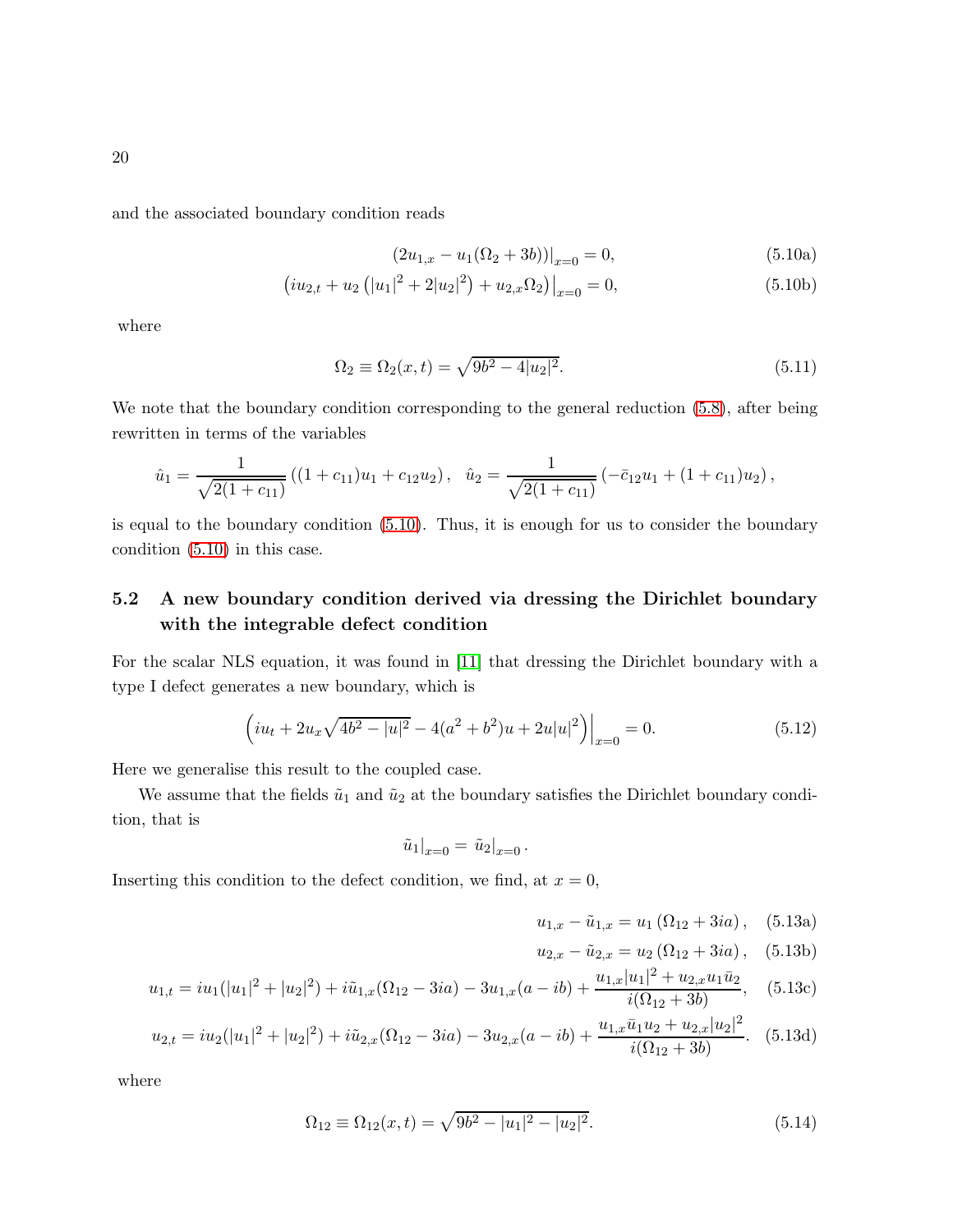By using [\(5.13a\)](#page-19-1) and [\(5.13b\)](#page-19-1) to eliminate  $\tilde{u}_{1,x}$  and  $\tilde{u}_{2,x}$  in [\(5.13c\)](#page-19-1) and [\(5.13d\)](#page-19-1), we find the following new boundary condition

<span id="page-20-4"></span>
$$
\left(iu_{1,t} + u_1\left(2(|u_1|^2 + |u_2|^2) - 9(a^2 + b^2)\right) + 2u_{1,x}\Omega_{12} + \frac{u_{1,x}|u_2|^2 - u_{2,x}u_1\bar{u}_2}{\Omega_{12} + 3b}\right)\Big|_{x=0} = 0,
$$
\n
$$
\left(iu_{2,t} + u_2\left(2(|u_1|^2 + |u_2|^2) - 9(a^2 + b^2)\right) + 2u_{2,x}\Omega_{12} + \frac{u_{2,x}|u_1|^2 - u_{1,x}\bar{u}_1u_2}{\Omega_{12} + 3b}\right)\Big|_{x=0} = 0.
$$
\n(5.15)

This new boundary condition is a two-component generalization of the Zambon's new boundary condition [\(5.12\)](#page-19-2).

#### <span id="page-20-0"></span>5.3 Integrability of the boundary conditions:  $r$ -matrix approach

We now study the integrability of our new boundary conditions by using the r-matrix approach. Following Sklyanin's formalism [\[18\]](#page-30-11), in order to study the integrability of a boundary problem on the half-line, it is important to consider the following generalization of the monodromy matrix

<span id="page-20-5"></span>
$$
\mathcal{M}(\lambda) = M(\lambda)K(\lambda)M^{-1}(-\lambda),\tag{5.16}
$$

where  $M(\lambda) = M_S(\infty, 0, \lambda)$ . We assume, in general, the  $K(\lambda)$  matrix can depend on time [\[30\]](#page-31-9). One has the following results, which can be proved by direct computations.

**Lemma 2** If  $K(\lambda)$  satisfies relations

<span id="page-20-1"></span>
$$
\{K_1(\lambda), K_2(\mu)\} = [r(\lambda - \mu), K_1(\lambda)K_2(\mu)] + K_1(\lambda)r(\lambda + \mu)K_2(\mu) - K_2(\mu)r(\lambda + \mu)K_1(\lambda)
$$
\n(5.17)

and

<span id="page-20-2"></span>
$$
\{K_1(\lambda), U_2(x, t, \mu)\} = 0,\t(5.18)
$$

then

$$
\begin{aligned} \{\mathcal{M}_1(\lambda), \mathcal{M}_2(\mu)\} &= [r(\lambda - \mu), \mathcal{M}_1(\lambda)\mathcal{M}_2(\mu)] \\ &+ \mathcal{M}_1(\lambda)r(\lambda + \mu)\mathcal{M}_2(\mu) - \mathcal{M}_2(\mu)r(\lambda + \mu)\mathcal{M}_1(\lambda). \end{aligned} \tag{5.19}
$$

**Lemma 3** If the  $K(\lambda)$  matrix satisfies the following equation at the boundary

<span id="page-20-3"></span>
$$
\frac{dK(\lambda)}{dt} = V(0, t, \lambda)K(\lambda) - K(\lambda)V(0, t, -\lambda),\tag{5.20}
$$

then

$$
\frac{d \operatorname{tr}(\mathcal{M}(\lambda))}{dt} = 0. \tag{5.21}
$$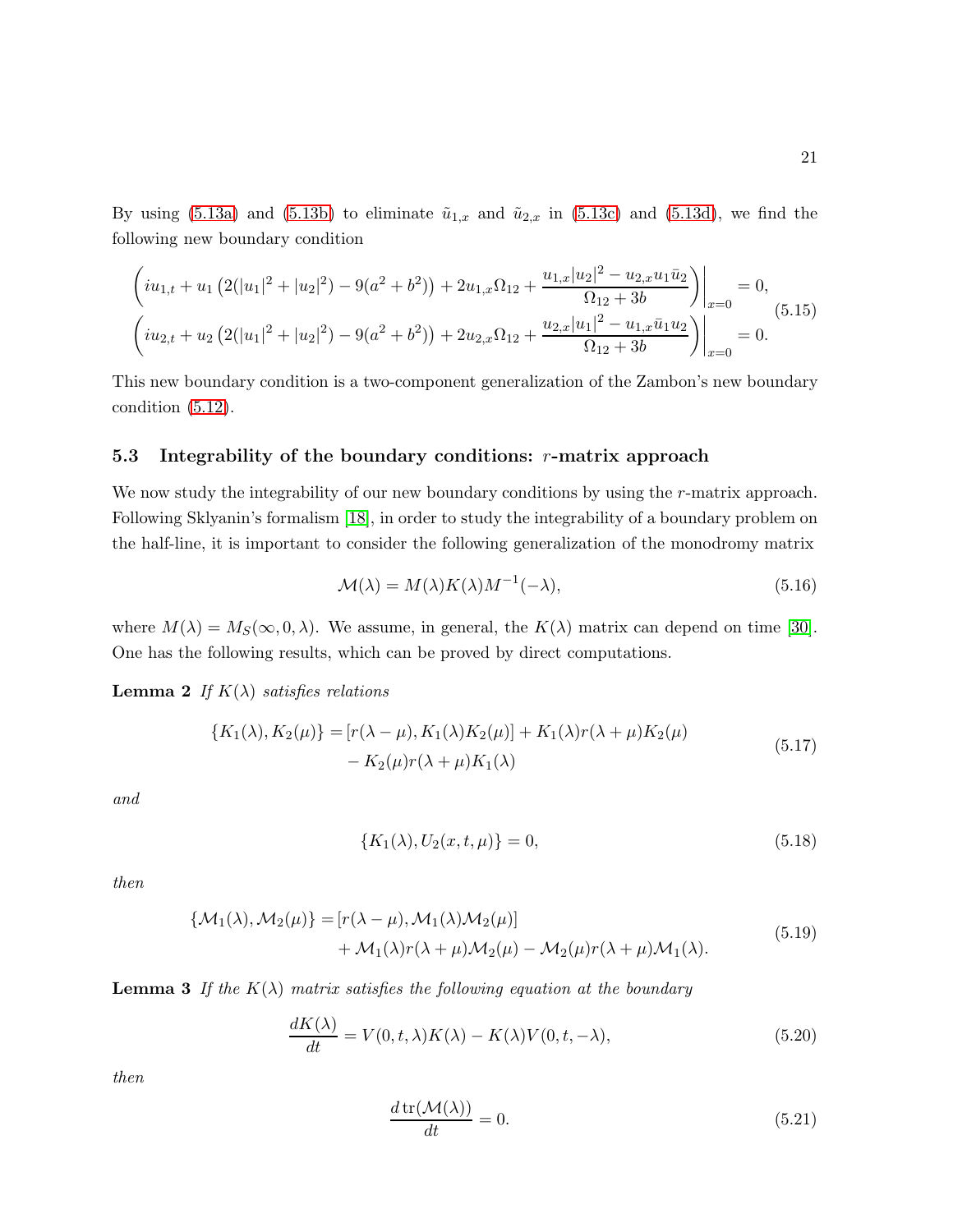Lemma 2 implies that the quantity  $tr(\mathcal{M}(\lambda))$  Poisson commutes with itself for different values of the spectral parameter, if the  $K(\lambda)$  matrix subjects to the boundary Poisson algebra [\(5.17\)](#page-20-1) and [\(5.18\)](#page-20-2). Lemma 3 enables us to interpret the quantity  $tr(\mathcal{M}(\lambda))$  as the generating function of the conserved quantities. Thus, for the coupled NLS equation with a boundary resulting from [\(5.20\)](#page-20-3), the integrability is obtained.

The above argument implies that the integrable boundary conditions are encoded into the boundary  $K(\lambda)$  matrices that satisfy equations [\(5.17\)](#page-20-1), [\(5.18\)](#page-20-2) and [\(5.20\)](#page-20-3). In order to establish the integrability of our new boundary conditions, we need to find the corresponding  $K(\lambda)$  matrices. In general, it is not easy to find a  $K(\lambda)$  matrix that matches the boundary equation [\(5.20\)](#page-20-3). Here we present a connection between the BT matrices and the solutions of the boundary equation  $(5.20)$ . Based on this, we are able to derive the  $K(\lambda)$  matrices for all the boundary conditions presented in sections 5.1 and 5.2.

**Proposition 2** Let the fields  $(\tilde{u}_1, \tilde{u}_2)$  and  $(u_1, u_2)$  subject to a suitable reduction (say [\(5.1\)](#page-17-0) for example). If, under this reduction, there exists a non-degenerate and time-independent matrix  $P(\lambda)$  such that

<span id="page-21-1"></span><span id="page-21-0"></span>
$$
\tilde{V}(0,t,\lambda) = P(\lambda)V(0,t,-\lambda)P^{-1}(\lambda),\tag{5.22}
$$

then

$$
K(\lambda) = B(0, t, \lambda)P(\lambda),\tag{5.23}
$$

where  $B(0, t, \lambda)$  is the BT matrix evaluated at  $x = 0$ , satisfies the boundary equation [\(5.20\)](#page-20-3).

**Proof** Evaluating the time-part of the BT  $(3.2b)$  at  $x = 0$  and using  $(5.22)$ , we obtain

$$
B_t(0, t, \lambda) = V(0, t, \lambda)B(0, t, \lambda) - B(0, t, \lambda)P(\lambda)V(0, t, -\lambda)P^{-1}(\lambda),
$$
\n(5.24)

which can be written as

<span id="page-21-2"></span>
$$
(B(0,t,\lambda)P(\lambda))_t = V(0,t,\lambda)B(0,t,\lambda)P(\lambda) - B(0,t,\lambda)P(\lambda)V(0,t,-\lambda),
$$
\n(5.25)

where the time-independent property of  $P(\lambda)$  matrix is used. By comparing [\(5.25\)](#page-21-2) with [\(5.20\)](#page-20-3), we complete the proof.  $\Box$ 

For the  $U(2)$  symmetry reduction [\(5.1\)](#page-17-0), we find that the  $P(\lambda)$  matrix in [\(5.22\)](#page-21-1) is given by

$$
P = \begin{pmatrix} 1 & 0 & 0 \\ 0 & -\bar{c}_{11} & -\bar{c}_{12} \\ 0 & -\bar{c}_{21} & -\bar{c}_{22} \end{pmatrix},
$$
 (5.26)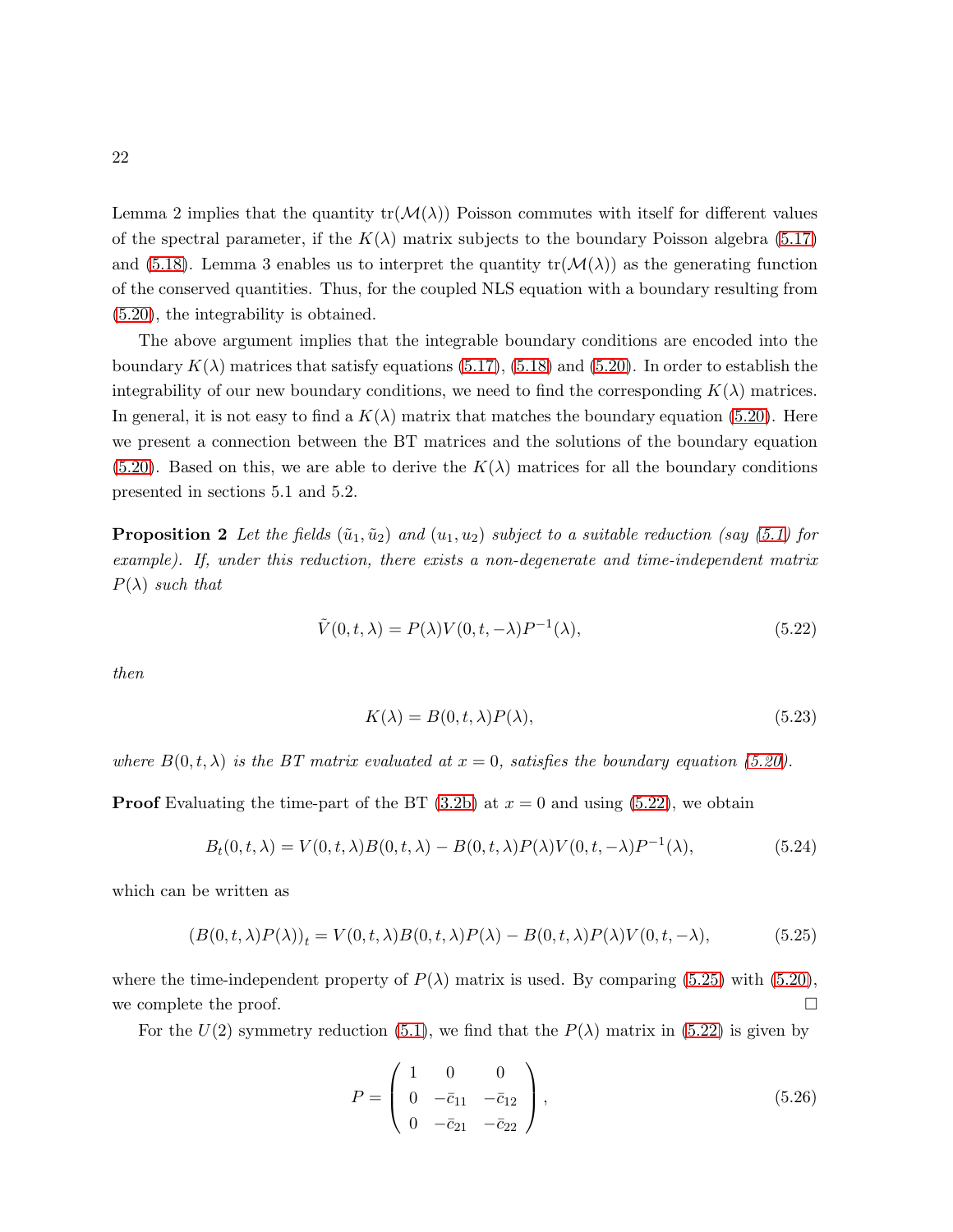where  $c_{jk}$ ,  $1 \leq j, k \leq 2$ , are jk-entries of the unitary matrix C. Thus the  $K(\lambda)$  matrix corresponding to the general boundary condition [\(5.2\)](#page-17-1) is given by

<span id="page-22-3"></span>
$$
K(\lambda) = \mathcal{B}(x, t, \lambda)|_{x=0} P \equiv P + \lambda^{-1} K^{(0)},
$$
\n(5.27)

where  $K^{(0)} = \mathcal{B}^{(0)}(x,t)|_{x=0} P$ , and  $\mathcal{B}$  and  $\mathcal{B}^{(0)}$  stand for the matrices that obtained by inserting the reduction [\(5.1\)](#page-17-0) into the matrices B and  $B^{(0)}$  (see [\(3.6\)](#page-9-0)), respectively. For example, for the Robin boundary condition [\(5.4\)](#page-18-1), the corresponding  $K(\lambda)$  matrix is given by

<span id="page-22-0"></span>
$$
K(\lambda) = \text{diag}\left(1 + ib\lambda^{-1}, -1 + ib\lambda^{-1}, -1 + ib\lambda^{-1}\right). \tag{5.28}
$$

For the new boundary condition [\(5.6\)](#page-18-2), the corresponding  $K(\lambda)$  matrix is given by

<span id="page-22-1"></span>
$$
K(\lambda) = I_3 + \lambda^{-1} \begin{pmatrix} \frac{i}{3}\hat{\Omega}(0) & -\frac{2i}{3}u_1(0) & -\frac{2i}{3}u_2(0) \\ -\frac{2i}{3}\bar{u}_1(0) & -ib + \frac{4i|u_1(0)|^2}{3(\hat{\Omega}(0) + 3b)} & \frac{4i\bar{u}_1(0)u_2(0)}{3(\hat{\Omega}(0) + 3b)} \\ -\frac{2i}{3}\bar{u}_2(0) & \frac{4iu_1(0)\bar{u}_2(0)}{3(\hat{\Omega}(0) + 3b)} & -ib + \frac{4i|u_2(0)|^2}{3(\hat{\Omega}(0) + 3b)} \end{pmatrix} \equiv I_3 + \lambda^{-1}K^{(0)}, \quad (5.29)
$$

where we have used the notations  $u_1(0) = u_1(0, t)$ ,  $u_2(0) = u_2(0, t)$ ,  $\hat{\Omega}(0) = \hat{\Omega}(0, t)$ . For the new boundary condition [\(5.10\)](#page-19-0), the corresponding  $K(\lambda)$  matrix is given by

<span id="page-22-2"></span>
$$
K(\lambda) = P + \lambda^{-1} \begin{pmatrix} \frac{i}{3} \Omega_2(0) & 0 & -\frac{2i}{3} u_2(0) \\ 0 & ib & 0 \\ -\frac{2i}{3} \bar{u}_2(0) & 0 & -\frac{i}{3} \Omega_2(0) \end{pmatrix} \equiv P + \lambda^{-1} K^{(0)},
$$
(5.30)

where

$$
P = diag(1, -1, 1), \ \Omega_2(0) = \Omega_2(0, t). \tag{5.31}
$$

In comparison with the  $K(\lambda)$  matrix [\(5.28\)](#page-22-0) for the Robin boundary condition, the  $K(\lambda)$  matrices [\(5.29\)](#page-22-1) and [\(5.30\)](#page-22-2) are no more constant matrices, they depend on the fields of the coupled NLS equation.

The above analysis shows that the general boundary conditions [\(5.2\)](#page-17-1) can be written in the form of [\(5.20\)](#page-20-3) with the  $K(\lambda)$  matrix given by [\(5.27\)](#page-22-3). Since (5.27) holds at the boundary location, the Poisson bracket [\(5.18\)](#page-20-2) is automatically zero. However, we should emphasize that the  $K(\lambda)$  matrix [\(5.27\)](#page-22-3) in general does not match [\(5.17\)](#page-20-1). Thus the boundary condition [\(5.2\)](#page-17-1) is not integrable in the general case. We need to select suitable C matrices such that the associated  $K(\lambda)$  matrices match [\(5.17\)](#page-20-1), and thus the resulting boundary conditions are integrable. Using [\(5.27\)](#page-22-3), the left hand side of [\(5.17\)](#page-20-1) becomes

<span id="page-22-4"></span>
$$
\frac{1}{\lambda \mu} \left\{ K_1^{(0)}, K_2^{(0)} \right\},\tag{5.32}
$$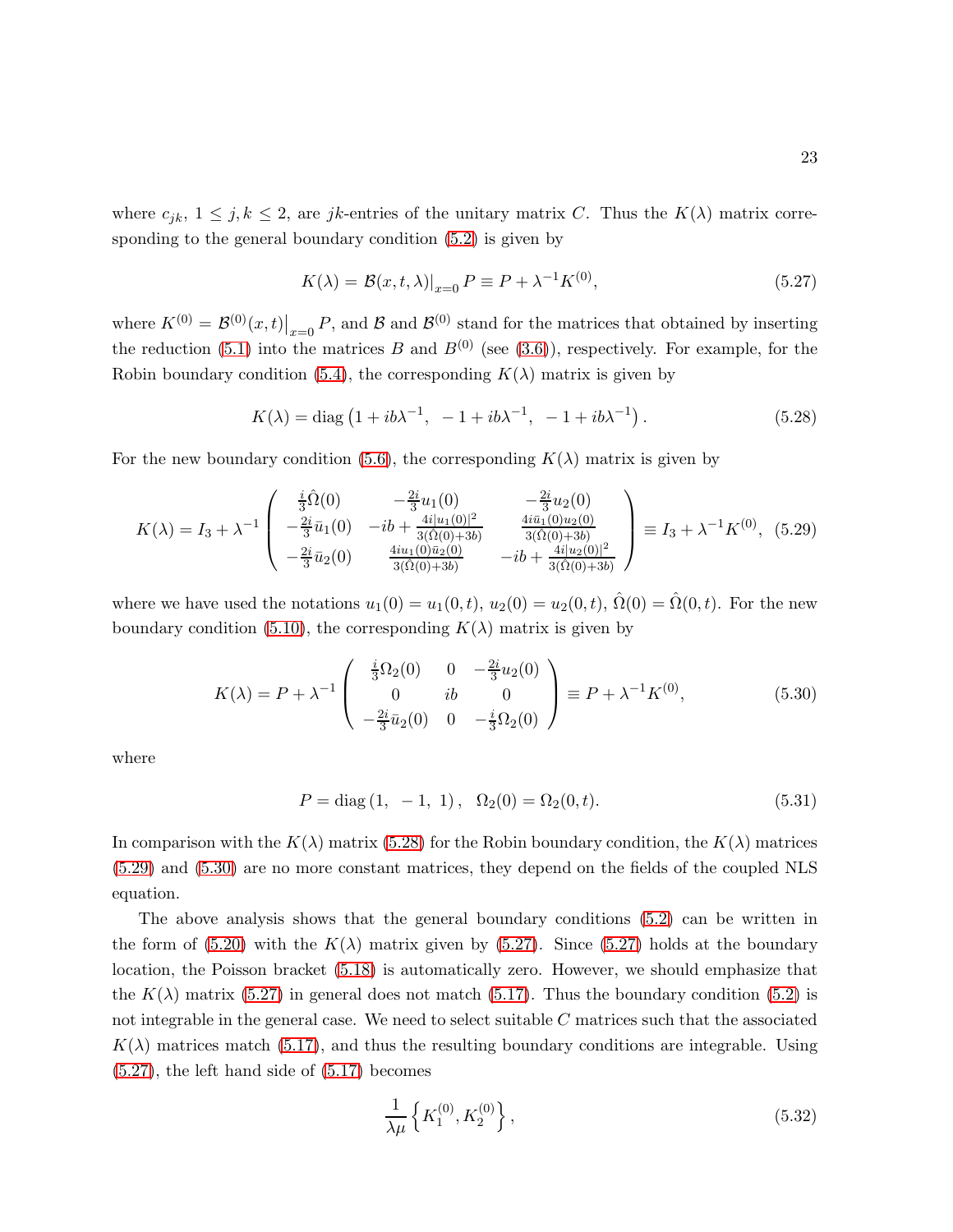where  $K_1^{(0)} = K^{(0)} \otimes I_3$  and  $K_2^{(0)} = I_3 \otimes K^{(0)}$ . After straightforward calculations using the formula [\(2.14\)](#page-4-2), the right hand side of [\(5.17\)](#page-20-1) becomes

<span id="page-23-0"></span>
$$
\frac{1}{3\lambda\mu} \left[ \mathcal{P}, P \otimes K^{(0)} \right] \n+ \frac{1}{3(\lambda + \mu)} \left\{ \frac{1}{\lambda} \left[ (K^{(0)}P) \otimes I_3 - I_3 \otimes (PK^{(0)}) \right] + \frac{1}{\mu} \left[ (PK^{(0)}) \otimes I_3 - I_3 \otimes (K^{(0)}P) \right] \right\} \mathcal{P} (5.33) \n+ \frac{1}{3(\lambda + \mu)} \left\{ P^2 \otimes I_3 - I_3 \otimes P^2 + \frac{1}{\lambda\mu} \left[ (K^{(0)})^2 \otimes I_3 - I_3 \otimes (K^{(0)})^2 \right] \right\} \mathcal{P}.
$$

In order to match [\(5.33\)](#page-23-0) with [\(5.32\)](#page-22-4), the two terms  $P^2 \otimes I_3 - I_3 \otimes P^2$  and  $(K^{(0)})^2 \otimes I_3 - I_3 \otimes (K^{(0)})^2$ in the last line of the expression [\(5.33\)](#page-23-0) should vanish. By requiring  $P^2 \otimes I_3 - I_3 \otimes P^2 = 0$ , we find the entries of the matrix  $C$  should satisfy either of the following two constraints

<span id="page-23-1"></span>
$$
c_{11} = c_{22} = \pm 1, \quad c_{12} = c_{21} = 0,\tag{5.34a}
$$

$$
c_{11} = -c_{22}, \quad \det C = -1. \tag{5.34b}
$$

By requiring  $(K^{(0)})^2 \otimes I_3 - I_3 \otimes (K^{(0)})^2 = 0$ , we find that, in addition to [\(5.34\)](#page-23-1), the entries of the unitary matrix C should also obey  $c_{11} = \bar{c}_{11}$  and  $c_{12} = \bar{c}_{21}$ , and we find that the parameter  $a = 0$ . Under these constraints,  $(5.33)$  is reduced to

<span id="page-23-2"></span>
$$
\frac{1}{3\lambda\mu} \left[ \mathcal{P}, P \otimes K^{(0)} + I_3 \otimes (PK^{(0)}) \right],\tag{5.35}
$$

which is possible to match [\(5.32\)](#page-22-4). Combining the above analysis, we obtain the following possible solutions for the unitary matrix  $C$ ,

$$
c_{11} = c_{22} = 1, \quad c_{12} = c_{21} = 0,\tag{5.36a}
$$

$$
c_{11} = c_{22} = -1, \quad c_{12} = c_{21} = 0,\tag{5.36b}
$$

$$
c_{11} = -c_{22}, \quad c_{11} = \bar{c}_{11}, \quad c_{12} = \bar{c}_{21}, \quad \det C = -1. \tag{5.36c}
$$

The boundary conditions corresponding to the above C matrices are just the three ones that presented in section 5.1. We next show these boundary conditions are indeed integrable.

For the Robin boundary condition, the associated  $K(\lambda)$  matrix [\(5.28\)](#page-22-0) is non-dynamic, and thus the Poisson bracket [\(5.17\)](#page-20-1) automatically holds. This confirms the integrability of the coupled NLS equation in the presence of the Robin boundary condition [\(5.4\)](#page-18-1). However, for the new boundary conditions  $(5.6)$  and  $(5.10)$ , the situation is quite different: the associated  $K(\lambda)$  matrices [\(5.29\)](#page-22-1) and [\(5.30\)](#page-22-2) are dynamic. We need to introduce suitable Poisson brackets at the boundary in order to calculate the Poisson brackets of these dynamic  $K(\lambda)$  matrices (the left hand side of [\(5.17\)](#page-20-1)). For the boundary condition [\(5.6\)](#page-18-2), we introduce the following Poisson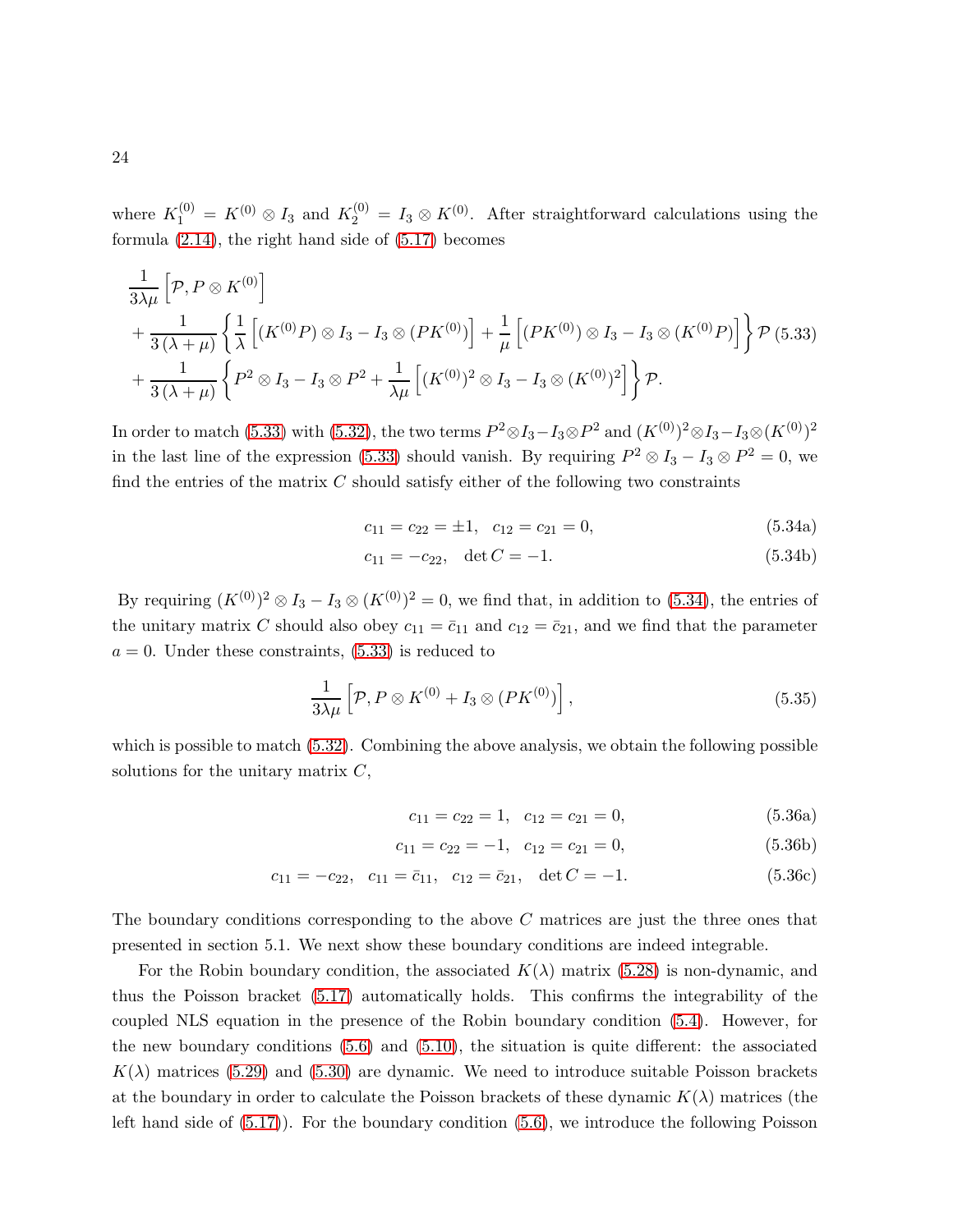brackets at the boundary

<span id="page-24-0"></span>
$$
\{u_1(0), \bar{u}_1(0)\} = -\frac{3}{2} \left( K_{11}^{(0)} - K_{22}^{(0)} \right), \quad \{u_1(0), \bar{u}_2(0)\} = \frac{3}{2} K_{32}^{(0)},
$$
  
\n
$$
\{u_2(0), \bar{u}_2(0)\} = -\frac{3}{2} \left( K_{11}^{(0)} - K_{33}^{(0)} \right), \quad \{u_2(0), \bar{u}_1(0)\} = \frac{3}{2} K_{23}^{(0)},
$$
  
\n
$$
\{u_1(0), u_2(0)\} = \{\bar{u}_1(0), \bar{u}_2(0)\} = 0,
$$
\n(5.37)

where the quantities  $K_{jk}^{(0)}$ ,  $1 \leq j, k \leq 3$ , are the *jk*-entries of the matrix  $K^{(0)}$  that is defined in the expression [\(5.29\)](#page-22-1). After straightforward calculation using [\(5.29\)](#page-22-1) and [\(5.37\)](#page-24-0), we find that  $(5.32)$  is equal to  $(5.35)$ , as expected. As a consequence, for the  $K(\lambda)$  matrix  $(5.29)$ , expression [\(5.17\)](#page-20-1) becomes an identity. Thus integrability of the new boundary condition [\(5.6\)](#page-18-2) is obtained. For the new boundary condition [\(5.10\)](#page-19-0), we introduce the following boundary Poisson bracket

$$
\{u_2(0), \bar{u}_2(0)\} = -i\Omega_2(0). \tag{5.38}
$$

By using this Poisson bracket and [\(5.30\)](#page-22-2), we can check directly that [\(5.32\)](#page-22-4) is equal to [\(5.35\)](#page-23-2). Thus, for the  $K(\lambda)$  matrix [\(5.30\)](#page-22-2), the expression [\(5.17\)](#page-20-1) becomes an identity. This implies the integrability of the new boundary condition [\(5.10\)](#page-19-0).

We now turn to the integrability of the new boundary condition [\(5.15\)](#page-20-4). We first need to derive a  $K(\lambda)$  matrix for the boundary condition [\(5.15\)](#page-20-4). As mentioned above, the new boundary condition [\(5.15\)](#page-20-4) is a two component generalization of the boundary condition [\(5.12\)](#page-19-2). For the latter boundary condition (boundary [\(5.12\)](#page-19-2) in the scalar case), it has been found that the associated  $K(\lambda)$  matrix is of order 2 in  $\lambda^{-1}$  [\[11\]](#page-30-6), and it can be constructed as a composition of several BT matrices of order 1 in  $\lambda^{-1}$  [\[17\]](#page-30-10). This result implies that the structure of the  $K(\lambda)$  matrix for the new boundary condition [\(5.15\)](#page-20-4) should be different from the ones for the boundary conditions presented in section 5.1; it should also be of order 2 in  $\lambda^{-1}$  rather than order 1. We will show in the following it is indeed the case, and such a boundary condition can be constructed by applying proposition 2 to a BT matrix produced as a product of two BT matrices of the form [\(3.6\)](#page-9-0).

We consider two BTs as follows. The first one induced by a matrix  $B^{(1)}$  of the form [\(3.6\)](#page-9-0) with the parametres  $a_1$  and  $b_1$  produces  $u_1^{(1)}$  $_1^{(1)}$  and  $u_2^{(1)}$  $_2^{(1)}$  from  $u_1^{(0)}$  $_1^{(0)}$  and  $u_2^{(0)}$  $2^{\binom{0}{2}}$ . The second one induced by a matrix  $B^{(2)}$  of the form [\(3.6\)](#page-9-0) with the parametres  $a_2$  and  $b_2$  produces  $u_1^{(2)}$  $_1^{(2)}$  and  $u_2^{(2)}$  $2^{(2)}$  from  $u_1^{(1)}$  $_1^{(1)}$  and  $u_2^{(1)}$  $2<sup>(1)</sup>$ . More precisely, the two BT matrices  $B<sup>(j)</sup>$ ,  $j = 1, 2$ , are given by

<span id="page-24-1"></span>
$$
B^{(j)} = I_3 + \frac{1}{\lambda} \begin{pmatrix} a_j + \frac{i}{3} \Omega^{(j)} & \frac{i}{3} (u_1^{(j-1)} - u_1^{(j)}) & \frac{i}{3} (u_2^{(j-1)} - u_2^{(j)}) \\ \frac{i}{3} (\bar{u}_1^{(j-1)} - \bar{u}_1^{(j)}) & a_j - ib_j - \frac{|u_1^{(j-1)} - u_1^{(j)}|^2}{3i(\Omega^{(j)} + 3b_j)} & - \frac{(u_2^{(j-1)} - u_2^{(j)})(\bar{u}_1^{(j-1)} - \bar{u}_1^{(j)})}{3i(\Omega^{(j)} + 3b_j)} \\ \frac{i}{3} (\bar{u}_2^{(j-1)} - \bar{u}_2^{(j)}) & - \frac{(u_1^{(j-1)} - u_1^{(j)})(\bar{u}_2^{(j-1)} - \bar{u}_2^{(j)})}{3i(\Omega^{(j)} + 3b_j)} & a_j - ib_j - \frac{|u_2^{(j-1)} - u_2^{(j)}|^2}{3i(\Omega^{(j)} + 3b_j)} \end{pmatrix}
$$
(5.39)  

$$
\equiv I_3 + \frac{1}{\lambda} \hat{B}^{(j)},
$$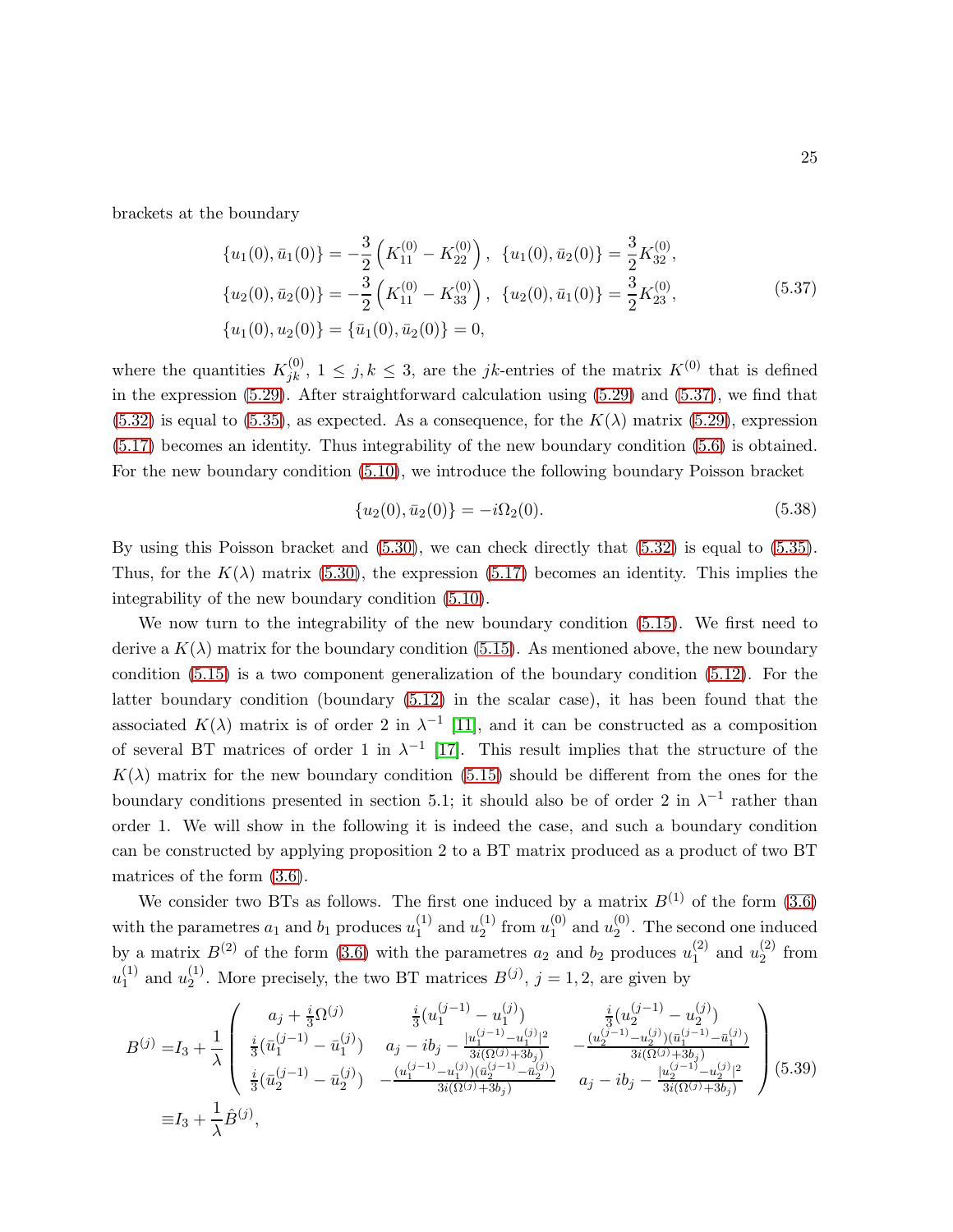<span id="page-25-0"></span>where 
$$
\Omega^{(j)} = \sqrt{9b_j^2 - |u_1^{(j-1)} - u_1^{(j)}|^2 - |u_2^{(j-1)} - u_2^{(j)}|^2}, j = 1, 2.
$$
 The corresponding BTs are\n
$$
\left(u_1^{(j)} - u_1^{(j-1)}\right)_x = u_1^{(j-1)} \left(\Omega^{(j)} - 3ia_j\right) + 3iu_1^{(j)} \hat{B}_{22}^{(j)} + 3iu_2^{(j)} \hat{B}_{32}^{(j)},
$$
\n
$$
\left(u_2^{(j)} - u_2^{(j-1)}\right)_x = u_2^{(j-1)} \left(\Omega^{(j)} - 3ia_j\right) + 3iu_1^{(j)} \hat{B}_{23}^{(j)} + 3iu_2^{(j)} \hat{B}_{33}^{(j)},
$$
\n
$$
\left(u_1^{(j)} - u_1^{(j-1)}\right)_t = i \left(u_1^{(j)} - u_1^{(j-1)}\right) \left(|u_1^{(j)}|^2 + |u_2^{(j)}|^2 + |u_1^{(j-1)}|^2 + |u_2^{(j-1)}|^2\right) \\
+ i \left(u_1^{(j-1)} u_2^{(j)} - u_1^{(j)} u_2^{(j-1)}\right) \bar{u}_2^{(j-1)} + i u_{1,x}^{(j-1)} \left(\Omega^{(j)} - 3ia_j\right) \\
- 3u_{1,x}^{(j)} \hat{B}_{22}^{(j)} - 3u_{2,x}^{(j)} \hat{B}_{32}^{(j)},
$$
\n
$$
\left(u_2^{(j)} - u_2^{(j-1)}\right)_t = i \left(u_2^{(j)} - u_2^{(j-1)}\right) \left(|u_1^{(j)}|^2 + |u_2^{(j)}|^2 + |u_1^{(j-1)}|^2 + |u_2^{(j-1)}|^2\right) \\
+ i \left(u_2^{(j-1)} u_1^{(j)} - u_2^{(j)} u_1^{(j-1)}\right) \bar{u}_1^{(j-1)} + i u_{2,x}^{(j-1)} \left(\Omega^{(j)} - 3ia_j\right) \\
- 3u_{1,x}^{(j)} \hat{B}_{23}^{(j)} - 3u_{2,x}^{(j)} \hat{B}_{33}^{(j)},
$$
\n(19

where  $\hat{B}_{km}^{(j)}$ , k,  $m = 1, 2, 3$ , are km-entries of the matrix  $\hat{B}^{(j)}$  (see [\(5.39\)](#page-24-1)). With the above two BT matrices, we define a BT matrix  $\hat{B}$  as  $\hat{B} = B^{(2)}B^{(1)}$ , which induces a BT from  $u_1^{(0)}$  $_1^{(0)}$  and  $u_2^{(0)}$ 2 to  $u_1^{(2)}$  $_1^{(2)}$  and  $u_2^{(2)}$  $\binom{2}{2}$ . We impose Dirichlet boundary on the fields  $u_1^{(1)}$  $_1^{(1)}$  and  $u_2^{(1)}$  $2^{(1)}$ , that is

<span id="page-25-2"></span>
$$
u_1^{(1)}(x,t)\Big|_{x=0} = u_2^{(1)}(x,t)\Big|_{x=0} = 0,
$$
\n(5.41)

and we consider the odd reductions between  $(u_1^{(0)})$  $\stackrel{(0)}{1},u_2^{(0)}$  $\binom{0}{2}$  and  $\binom{u^{(2)}}{1}$  $\binom{2}{1}, u_2^{(2)}$  $\binom{2}{2}$ , that is

<span id="page-25-1"></span>
$$
u_j^{(0)}(x,t) = -u_j^{(2)}(-x,t), \quad j = 1,2.
$$
\n(5.42)

We want to look for a relation between the parameters  $(a_1, b_1)$  and  $(a_2, b_2)$  such that the BTs  $(5.40)$  evaluated at  $x = 0$  are compatible with the reduction  $(5.42)$ . After direct computations using [\(5.41\)](#page-25-2), we find that the desired condition is

<span id="page-25-3"></span>
$$
a_1 = -a_2, \quad b_1 = b_2. \tag{5.43}
$$

By using  $(5.41)$ ,  $(5.42)$  and  $(5.43)$ , we obtain

$$
\hat{B}\Big|_{x=0} = I_3 - \frac{a_2^2 + b_2^2}{\lambda^2} I_3 + \frac{2i}{3\lambda} \begin{pmatrix} \hat{\Omega}_{12}(0) & -u_1^{(2)}(0) & -u_2^{(2)}(0) \\ -\bar{u}_1^{(2)}(0) & -3b_2 + \frac{|u_1^{(2)}(0)|^2}{\hat{\Omega}_{12}(0) + 3b_2} & \frac{\bar{u}_1^{(2)}(0)u_2^{(2)}(0)}{\hat{\Omega}_{12}(0) + 3b_2} \\ -\bar{u}_2^{(2)}(0) & \frac{u_1^{(2)}(0)\bar{u}_2^{(2)}(0)}{\hat{\Omega}_{12}(0) + 3b_2} & -3b_2 + \frac{|u_2^{(2)}(0)|^2}{\hat{\Omega}_{12}(0) + 3b_2} \end{pmatrix}, (5.44)
$$

where  $\hat{\Omega}_{12}(0) = \sqrt{9b_2^2 - |u_1^{(2)}|}$  $\binom{2}{1}(0)|^2 - |u_2^{(2)}|$  $2^{(2)}(0)$ <sup>2</sup>. In the following, we will use notations a and b instead of  $a_2$  and  $b_2$ , and notations  $u_j$  instead of  $u_j^{(2)}$  $j^{(2)}$ ,  $j = 1, 2$ . After applying proposition 2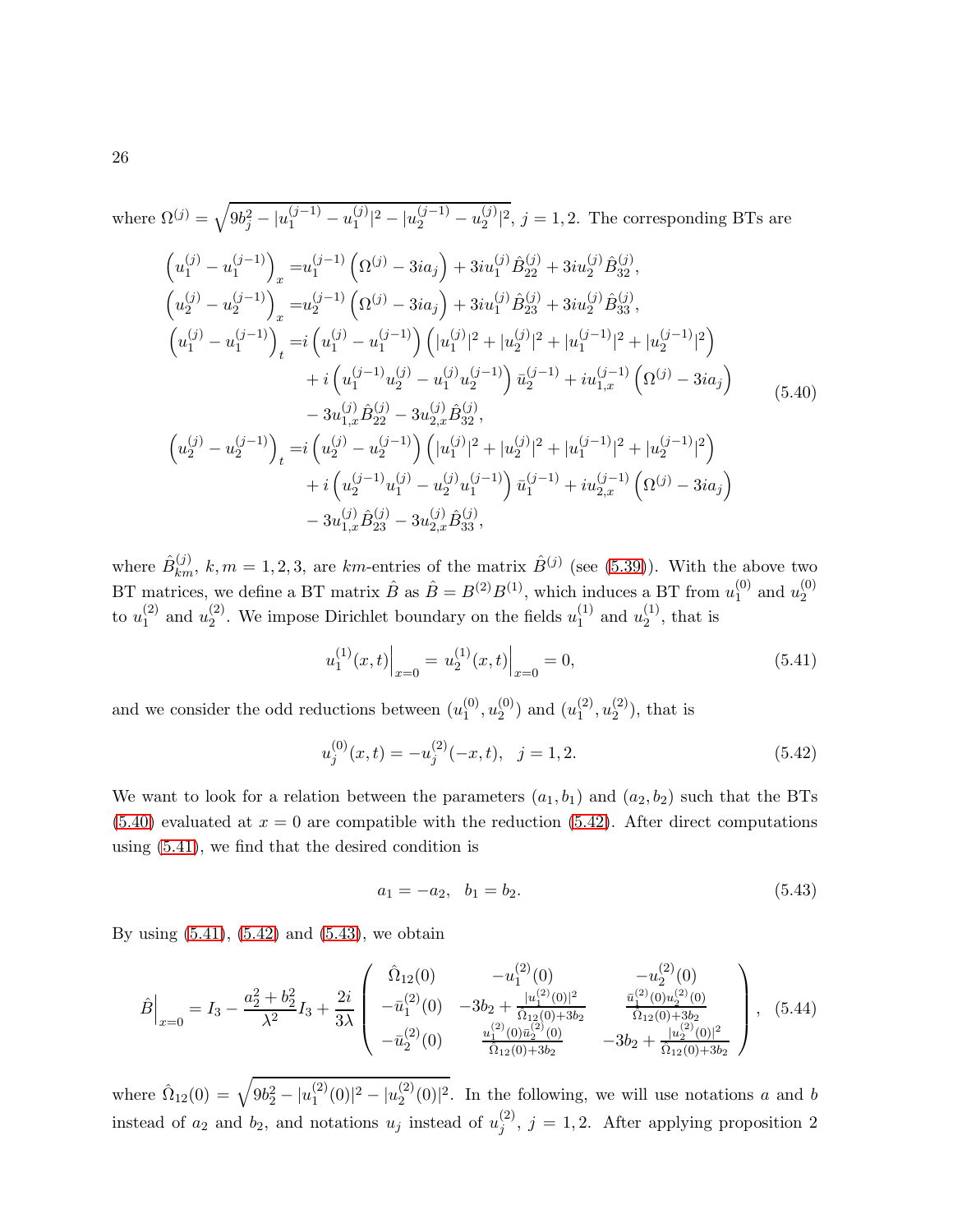to the BT matrix  $\hat{B}$ , we finally obtain that the  $K(\lambda)$  matrix describing the boundary condition [\(5.15\)](#page-20-4) are given by  $K(\lambda) = \hat{B}\Big|_{x=0}$ , that is

<span id="page-26-0"></span>
$$
K(\lambda) = \left(1 - \frac{a^2 + b^2}{\lambda^2}\right) I_3 + \frac{2i}{3\lambda} \begin{pmatrix} \Omega_{12}(0) & -u_1(0) & -u_2(0) \\ -\bar{u}_1(0) & -3b + \frac{|u_1(0)|^2}{\Omega_{12}(0) + 3b} & \frac{\bar{u}_1(0)u_2(0)}{\Omega_{12}(0) + 3b} \\ -\bar{u}_2(0) & \frac{u_1(0)\bar{u}_2(0)}{\Omega_{12}(0) + 3b} & -3b + \frac{|u_2(0)|^2}{\Omega_{12}(0) + 3b} \end{pmatrix}
$$
(5.45)  
\n
$$
\equiv \left(1 - (a^2 + b^2)\lambda^{-2}\right) I_3 + \lambda^{-1} K^{(0)},
$$

where  $\Omega_{12}(0) = \Omega_{12}(0, t)$  (recall that  $\Omega_{12}(x, t)$  is defined by [\(5.14\)](#page-19-3)).

In analogy to the  $K(\lambda)$  matrices [\(5.29\)](#page-22-1) and [\(5.30\)](#page-22-2), the  $K(\lambda)$  matrix [\(5.45\)](#page-26-0) is a non constant matrix, we need to introduce suitable boundary Poisson brackets in order to calculate the Poisson brackets for [\(5.45\)](#page-26-0). As in the case of the  $K(\lambda)$  matrix [\(5.29\)](#page-22-1), we define the boundary Poisson brackets in the form of [\(5.37\)](#page-24-0), but with the quantities  $K_{jk}^{(0)}$ ,  $1 \leq j, k \leq 3$ , defined by [\(5.45\)](#page-26-0). Using this boundary Poisson brackets and the explicit expression [\(5.45\)](#page-26-0) for the  $K(\lambda)$  matrix, we can verify, after straightforward calculation, that [\(5.17\)](#page-20-1) becomes an identity. Thus integrability of the new boundary condition [\(5.15\)](#page-20-4) is obtained.

#### 5.4 Conserved quantities for the boundary conditions

We may derive the explicit forms of the conserved quantities by studying the large  $\lambda$  asymptotic expansion of the trace of the monodromy matrix [\(5.16\)](#page-20-5). However the calculations are much heavier (especially for the higher order conserved quantities). In this subsection we will derive the conserved quantities with a more convenient method which is based directly on the Lax pair formulation.

We first note that [\(5.20\)](#page-20-3) can be interpreted as the compatibility condition of

<span id="page-26-1"></span>
$$
\phi(0, t, \lambda) = K(\lambda)\phi(0, t, -\lambda),\tag{5.46a}
$$

$$
\phi_t(0, t, \lambda) = V(0, t, \lambda)\phi(0, t, \lambda).
$$
\n(5.46b)

By virtue of the bulk Lax pair equations [\(2.1\)](#page-2-0) and the boundary equations [\(5.46\)](#page-26-1), we find the following result, which is a generalisation of the analogous results in [\[17\]](#page-30-10) and [\[28\]](#page-31-7) in two ways: it generalises [\[17\]](#page-30-10) to the coupled case and it generalises [\[28\]](#page-31-7) to the time-dependent case.

**Proposition 3** For the coupled NLS equation in the presence of a boundary condition resulting from [\(5.20\)](#page-20-3), a generating function for the conserved quantities is given by

<span id="page-26-2"></span>
$$
I(\lambda) = \int_0^\infty \left[ u_1(x, t) \left( \Gamma_1(x, t, \lambda) - \Gamma_1(x, t, -\lambda) \right) + u_2(x, t) \left( \Gamma_2(x, t, \lambda) - \Gamma_2(x, t, -\lambda) \right) \right] dx
$$
  
+  $\ln (K_{11}(\lambda) + K_{12}(\lambda) \Gamma_1(0, t, -\lambda) + K_{13}(\lambda) \Gamma_2(0, t, -\lambda)),$  (5.47)

where  $K_{jk}(\lambda)$ ,  $1 \leq j, k \leq 3$ , denote the jk-entries of the matrix  $K(\lambda)$ .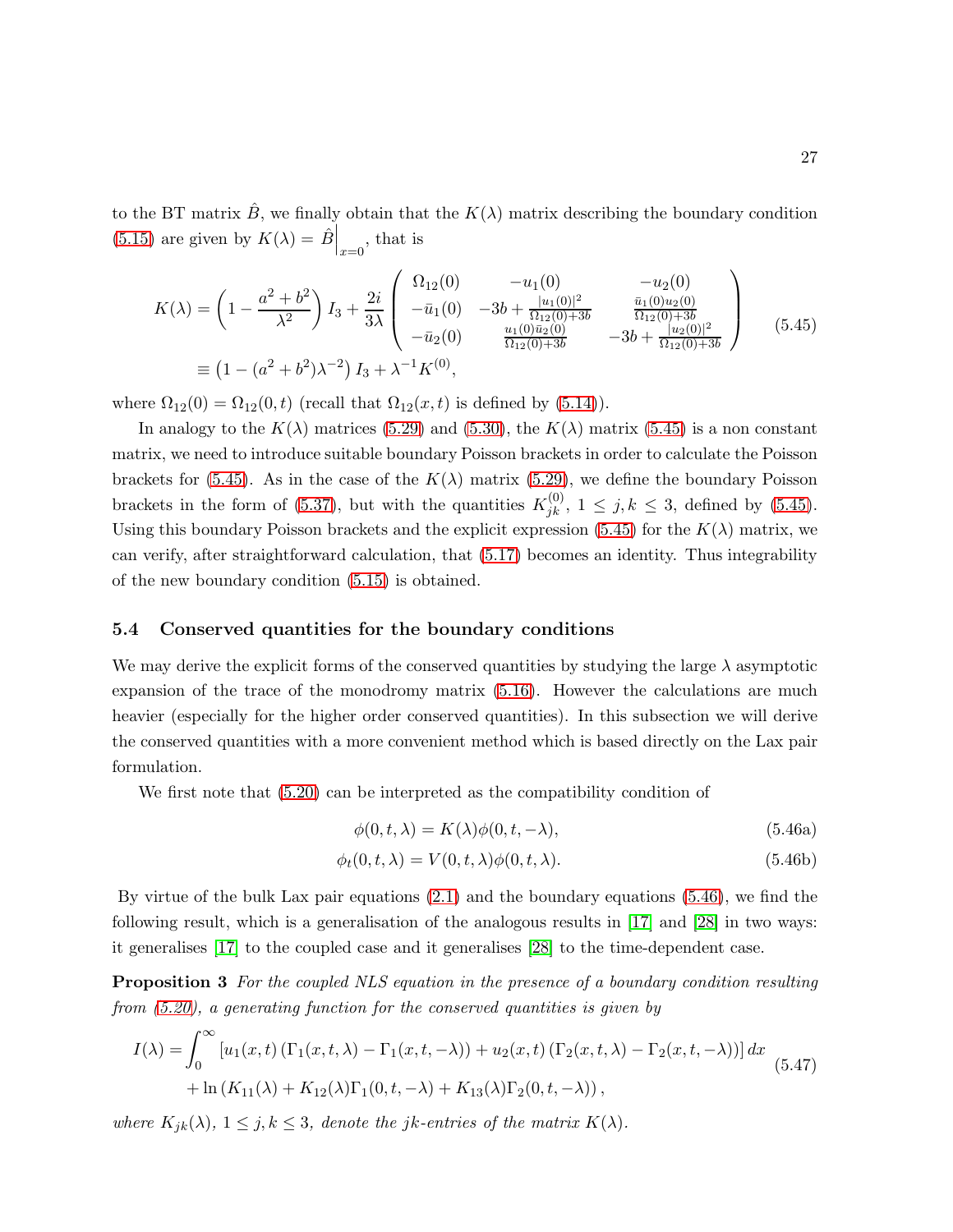**Proof** We denote the first and the second terms on the right hand side of  $(5.47)$  as  $I_{bulk}$  and  $I_{boundary}$ , respectively. That is

<span id="page-27-0"></span>
$$
I_{bulk} = \int_0^\infty \left[ u_1(x, t) \left( \Gamma_1(x, t, \lambda) - \Gamma_1(x, t, -\lambda) \right) + u_2(x, t) \left( \Gamma_2(x, t, \lambda) - \Gamma_2(x, t, -\lambda) \right) \right] dx, (5.48a)
$$

$$
I_{boundary} = \ln \left( K_{11}(\lambda) + K_{12}(\lambda) \Gamma_1(0, t, -\lambda) + K_{13}(\lambda) \Gamma_2(0, t, -\lambda) \right) (5.48b)
$$

By using  $(2.21)$ , we obtain

<span id="page-27-2"></span>
$$
-\frac{dI_{bulk}}{dt} = V_{11}(0, t, \lambda) + V_{12}(0, t, \lambda)\Gamma_1(0, t, \lambda) + V_{13}(0, t, \lambda)\Gamma_2(0, t, \lambda)
$$
  
-  $V_{11}(0, t, -\lambda) - V_{12}(0, t, -\lambda)\Gamma_1(0, t, -\lambda) - V_{13}(0, t, -\lambda)\Gamma_2(0, t, -\lambda).$  (5.49)

This implies that in general, the bulk density [\(5.48a\)](#page-27-0) is no more conserved for the coupled NLS equation in the presence of a boundary condition. We will show below that the quantity [\(5.48b\)](#page-27-0) compensates exactly for the loss of conservation of the bulk density. From [\(5.46a\)](#page-26-1), we obtain

<span id="page-27-1"></span>
$$
\Gamma_1(0, t, \lambda) = \frac{K_{21}(\lambda) + K_{22}(\lambda)\Gamma_1(0, t, -\lambda) + K_{23}(\lambda)\Gamma_2(0, t, -\lambda)}{K_{11}(\lambda) + K_{12}(\lambda)\Gamma_1(0, t, -\lambda) + K_{13}(\lambda)\Gamma_2(0, t, -\lambda)},
$$
\n(5.50a)

$$
\Gamma_2(0, t, \lambda) = \frac{K_{31}(\lambda) + K_{32}(\lambda)\Gamma_1(0, t, -\lambda) + K_{33}(\lambda)\Gamma_2(0, t, -\lambda)}{K_{11}(\lambda) + K_{12}(\lambda)\Gamma_1(0, t, -\lambda) + K_{13}(\lambda)\Gamma_2(0, t, -\lambda)}.
$$
\n(5.50b)

Equation [\(5.20\)](#page-20-3) implies

<span id="page-27-3"></span>
$$
\frac{dK_{1j}(\lambda)}{dt} = V_{11}(0, t, \lambda)K_{1j}(\lambda) + V_{12}(0, t, \lambda)K_{2j}(\lambda) + V_{13}(0, t, \lambda)K_{3j}(\lambda) - K_{11}(\lambda)V_{1j}(0, t, -\lambda) - K_{12}(\lambda)V_{2j}(0, t, -\lambda) - K_{13}(\lambda)V_{3j}(0, t, -\lambda), 1 \le j \le 3.
$$
\n
$$
(5.51)
$$

Inserting [\(5.50\)](#page-27-1) into the right hand side of [\(5.49\)](#page-27-2), we find that the resulting expression is equal to

<span id="page-27-4"></span>
$$
\frac{(K_{11}(\lambda) + K_{12}(\lambda)\Gamma_1(0, t, -\lambda) + K_{13}(\lambda)\Gamma_2(0, t, -\lambda))_t}{K_{11}(\lambda) + K_{12}(\lambda)\Gamma_1(0, t, -\lambda) + K_{13}(\lambda)\Gamma_2(0, t, -\lambda)},
$$
\n(5.52)

where we have used the formulae [\(5.51\)](#page-27-3) and the Riccati equations [\(2.20\)](#page-5-3) for  $\Gamma_1(0, t, -\lambda)$  and  $\Gamma_2(0, t, -\lambda)$ . The expression [\(5.52\)](#page-27-4) is exactly the time derivative of [\(5.48b\)](#page-27-0). As a consequence, we obtain  $\frac{dI(\lambda)}{dt} = 0$ . This completes the proof.

Based on the above proposition and the  $K(\lambda)$  matrices found in section 5.3, we immediately obtain the following corollaries.

Corollary 1 A generating function for the conserved quantities of the coupled NLS equation  $(1.1)$  with the Robin boundary condition  $(5.4)$  is given by

$$
I(\lambda) = \int_0^\infty \left[ u_1(x,t) \left( \Gamma_1(x,t,\lambda) - \Gamma_1(x,t,-\lambda) \right) + u_2(x,t) \left( \Gamma_2(x,t,\lambda) - \Gamma_2(x,t,-\lambda) \right) \right] dx. \tag{5.53}
$$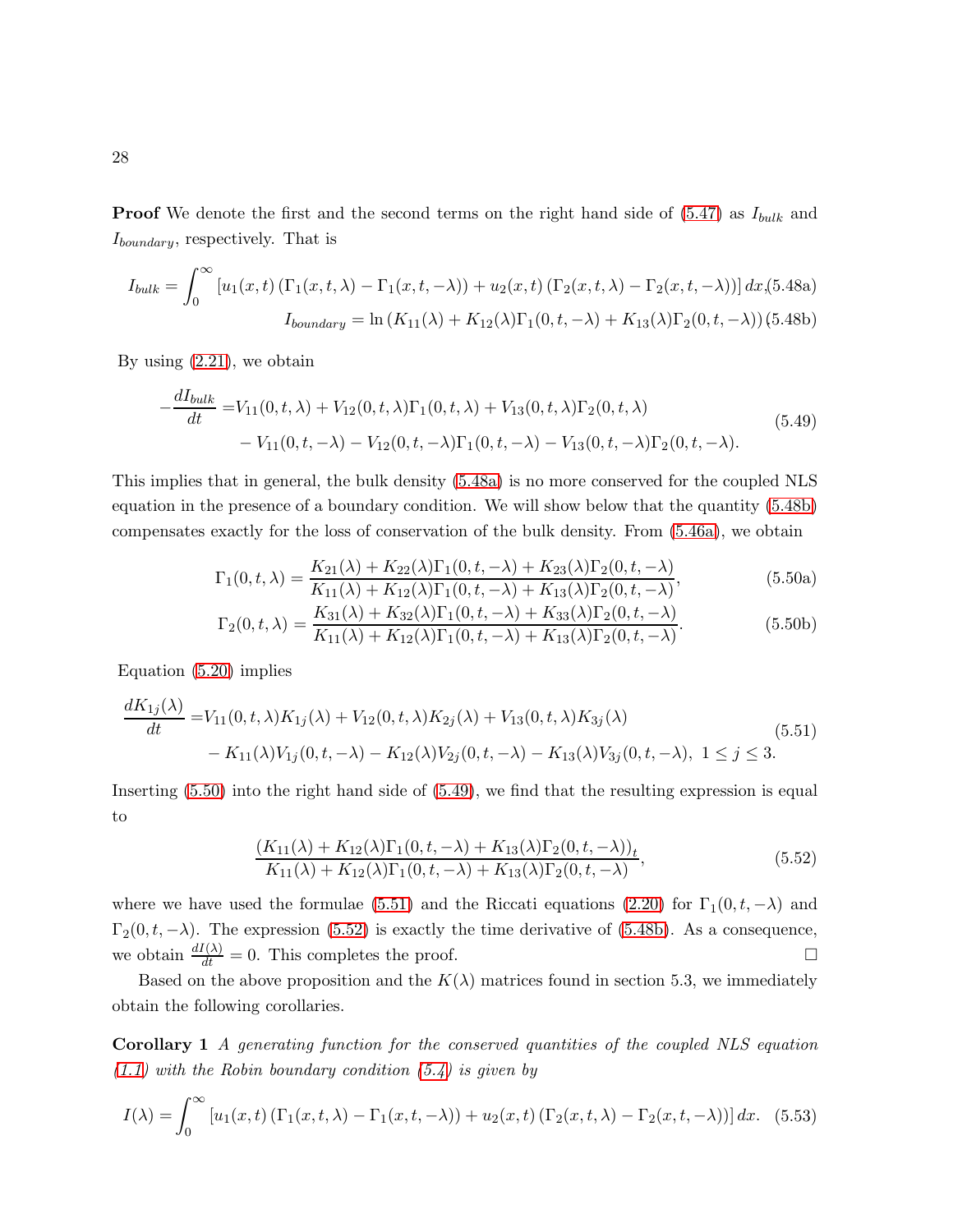Corollary 2 A generating function for the conserved quantities of the coupled NLS equation  $(1.1)$  with the new boundary condition  $(5.6)$  is given by

$$
I(\lambda) = \int_0^{\infty} \left[ u_1(x, t) \left( \Gamma_1(x, t, \lambda) - \Gamma_1(x, t, -\lambda) \right) + u_2(x, t) \left( \Gamma_2(x, t, \lambda) - \Gamma_2(x, t, -\lambda) \right) \right] dx
$$
  
+ 
$$
\ln \left( 1 + \frac{i}{3} \lambda^{-1} \left( \hat{\Omega}(0, t) - 2u_1(0, t) \Gamma_1(0, t, -\lambda) - 2u_2(0, t) \Gamma_2(0, t, -\lambda) \right) \right).
$$
(5.54)

Corollary 3 A generating functions for the conserved quantities of the coupled NLS equation  $(1.1)$  with the new boundary condition  $(5.10)$  is given by

$$
I(\lambda) = \int_0^\infty \left[ u_1(x,t) \left( \Gamma_1(x,t,\lambda) - \Gamma_1(x,t,-\lambda) \right) + u_2(x,t) \left( \Gamma_2(x,t,\lambda) - \Gamma_2(x,t,-\lambda) \right) \right] dx
$$
  
+ 
$$
\ln \left( 1 + \frac{i}{3} \lambda^{-1} \left( \Omega_2(0,t) - 2u_2(0,t) \Gamma_2(0,t,-\lambda) \right) \right).
$$
 (5.55)

Corollary 4 A generating function for the conserved quantities of the coupled NLS equation  $(1.1)$  with the new boundary condition  $(5.15)$  is given by

$$
I(\lambda) = \int_0^\infty \left[ u_1(x, t) \left( \Gamma_1(x, t, \lambda) - \Gamma_1(x, t, -\lambda) \right) + u_2(x, t) \left( \Gamma_2(x, t, \lambda) - \Gamma_2(x, t, -\lambda) \right) \right] dx
$$
  
+ 
$$
\ln \left( 1 - \frac{a^2 + b^2}{\lambda^2} + \frac{2i}{3\lambda} \left( \Omega_{12}(0, t) - u_1(0, t) \Gamma_1(0, t, -\lambda) - u_2(0, t) \Gamma_2(0, t, -\lambda) \right) \right).
$$
(5.56)

By substituting [\(2.22\)](#page-6-0) together with [\(2.23\)](#page-6-1) into the bulk density [\(5.48a\)](#page-27-0) and by considering the series expansion of the boundary contribution [\(5.48b\)](#page-27-0) in  $\lambda^{-1}$ , we can compute the explicit forms of the conserved quantities for our boundary problems. For example, the first two conserved quantities for the coupled NLS equation with the new boundary condition [\(5.6\)](#page-18-2) are given by:

$$
I_1 = -2 \int_0^{\infty} (|u_1|^2 + |u_2|^2) dx + \hat{\Omega} \Big|_{x=0},
$$
  
\n
$$
I_3 = \int_0^{\infty} ((|u_1|^2 + |u_2|^2)^2 - |u_{1,x}|^2 - |u_{2,x}|^2) dx - \left(\frac{1}{6}\hat{\Omega}^3 + \hat{\Omega} (|u_1|^2 + |u_2|^2) \right) \Big|_{x=0},
$$
\n(5.57)

where  $\Omega$  is given by [\(5.7\)](#page-18-3).

### 6 Concluding remarks

Based on a BT of the coupled NLS equation, we presented a type I defect condition and established the Liouville integrability of the resulting defect system. Furthermore, by imposing suitable reductions on the defect condition, we derived several new integrable boundary conditions for the coupled NLS equation. A remarkable feature of these new integrable boundary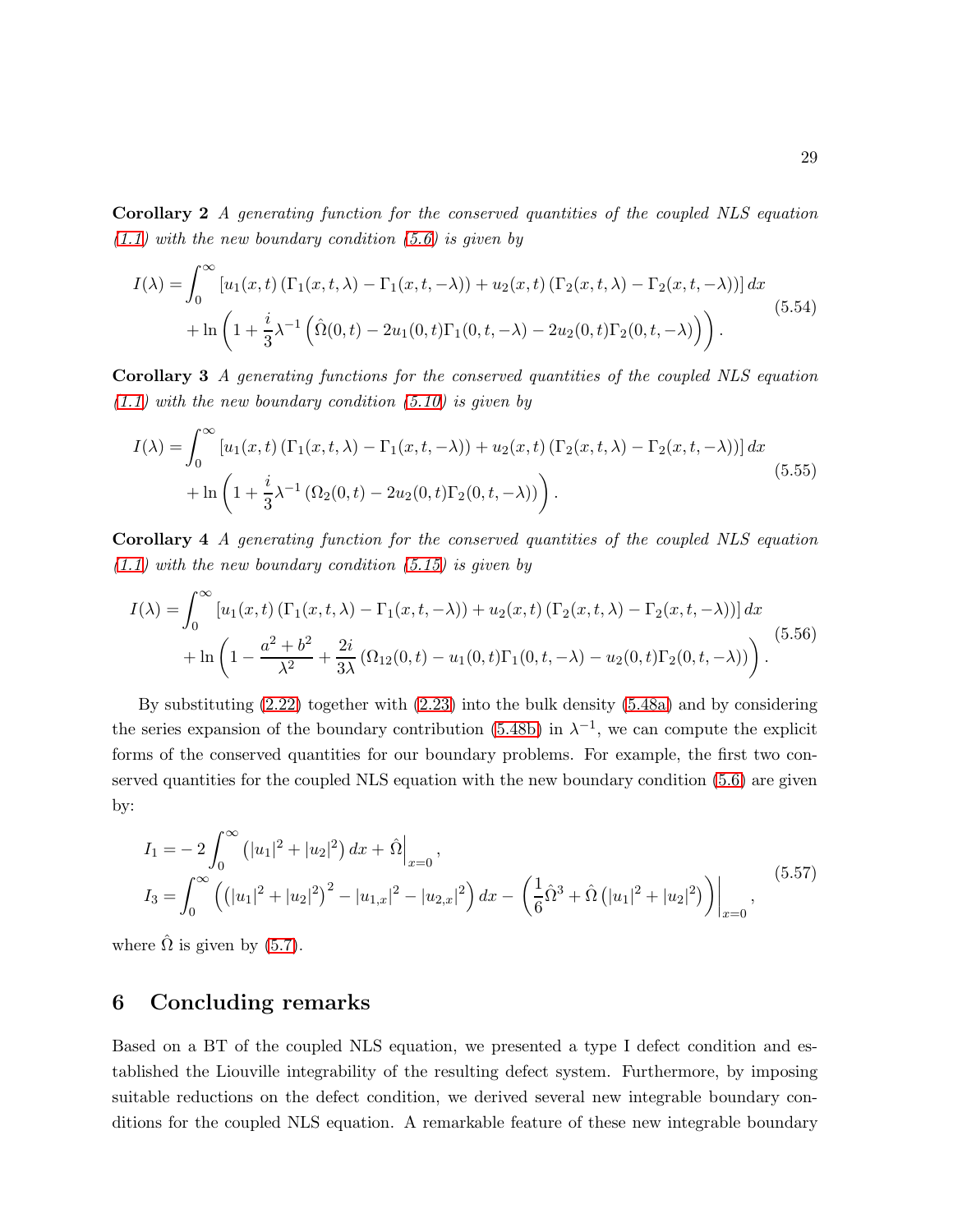conditions is the presence of time derivatives of the coupled NLS fields. The boundary matrices that realise our new boundary conditions were also derived by virtue of a connection between the time-part of the BT equations and the Sklyanin's formalism.

We end this paper with the following remarks.

1. The coupled NLS equation can be further generalised to the multi-component case, the so-called vector NLS model [\[20\]](#page-30-13). Based on our experience with the coupled NLS equation, we believe that it is possible to work out the type I defect conditions and the associated new integrable boundary conditions for the vector NLS model (these problems were identified as open problems in [\[11\]](#page-30-6)). We will study this topic in the future.

2. Very recently, the studies on the solutions of the NLS equation in the presence of the boundary condition  $(5.12)$  were performed in  $[14–17]$  $[14–17]$ . As mentioned previously, our new integrable boundary conditions are two-component analogues of the integrable boundary condition [\(5.12\)](#page-19-2). It will be interesting to study whether the solution methods developed in [\[14](#page-30-9)[–17\]](#page-30-10) can be extended to study our new integrable boundary conditions for the coupled NLS equation. We strongly believe that this is the case, despite additional computational and technical difficulties that will arise in our situation.

### ACKNOWLEDGMENTS

The author would like to express his sincerest thanks to the referees for their valuable comments, which have helped him to improve this paper. This work was supported by the National Natural Science Foundation of China (Grant No. 11771186) and 333 Project of Jiangsu Province (No. BRA2020246).

### <span id="page-29-0"></span>References

- <span id="page-29-1"></span>[1] S.V. Manakov, On the theory of two-dimensional stationary self focussing of electromagnetic waves, Soviet Phys. JETP 38 (1974) 248-253.
- <span id="page-29-2"></span>[2] T. Busch and J.R. Anglin, Dark-bright solitons in inhomogeneous Bose-Einstein condensates, Phys. Rev. Lett. 87 (2001) 010401.
- [3] P. Bowcock, E. Corrigan and C. Zambon, Classically integrable field theories with defects, Int. J. Mod. Phys. A 19 (2004) 82-91; P. Bowcock, E. Corrigan and C. Zambon, Affine Toda field theories with defects, J. High Energ. Phys. 2004 (2004) 056.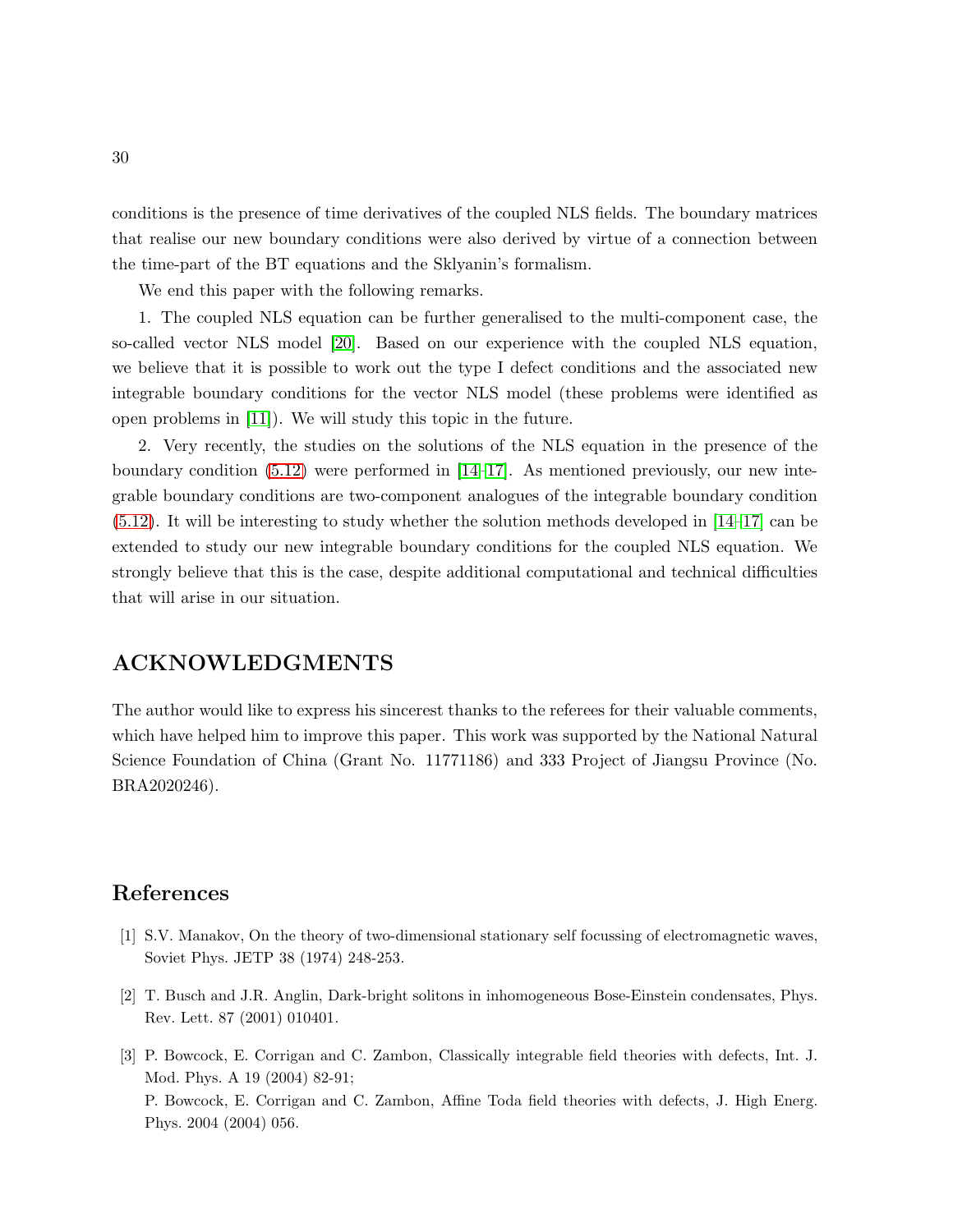- <span id="page-30-1"></span><span id="page-30-0"></span>[4] E. Corrigan and C. Zambon, Jump-defects in the nonlinear Schrödinger model and other nonrelativistic field theories, Nonlinearity 19 (2006) 1447.
- <span id="page-30-2"></span>[5] E. Corrigan and C. Zambon, A new class of integrable defects, J. Phys. A 42 (2009) 475203.
- <span id="page-30-4"></span>[6] I. Habibullin and A. Kundu, Quantum and classical integrable sine-Gordon model with defect, Nucl. Phys. B 795 (2008) 549.
- <span id="page-30-5"></span>[7] V. Caudrelier, On a systematic approach to defects in classical integrable field theories, Int. J. Geom. Meth. Mod. Phys. vol. 5, No. 7 (2008) 1085.
- [8] V. Caudrelier and A. Kundu, A multisymplectic approach to defects in integrable classical field theory, J. High Energ. Phys. 02 (2015) 088.
- <span id="page-30-3"></span>[9] J. Avan and A. Doikou, Liouville integrable defects: the non-linear Schrödinger paradigm, J. High Energ. Phys. 2012 (2012) 40.
- <span id="page-30-6"></span>[10] A. Doikou, Classical integrable defects as quasi Bäcklund transformations, Nucl. Phys. B 911 (2016) 212.
- <span id="page-30-7"></span>[11] C. Zambon, The classical nonlinear Schrödinger model with a new integrable boundary, J. High Energ. Phys. 2014 (2014) 36.
- <span id="page-30-8"></span>[12] A. Doikou, Classical impurities associated to high rank algebras, Nucl. Phys. B 884 (2014) 142.
- <span id="page-30-9"></span>[13] J. Avan, V. Caudrelier, A. Doikou, and A. Kundu, Lagrangian and Hamiltonian structures in an integrable hierarchy and space-time duality, Nucl. Phys. B 902 (2016) 415-439.
- [14] K.T. Gruner, Dressing a new integrable boundary of the nonlinear Schrödinger equation, arXiv preprint [arXiv:2008.03272;](http://arxiv.org/abs/2008.03272) K. T. Gruner, Soliton solutions of the nonlinear Schrödinger equation with defect conditions, Nonlinearity, 34 (2021) 6017.
- [15] B. Xia, On the nonlinear Schrödinger equation with a boundary condition involving a time derivative of the field, J. Phys. A: Math. Theor. 54 (2021) 165202.
- <span id="page-30-10"></span>[16] C. Zhang. On the inverse scattering transform for the nonlinear Schrödinger equation on the half-line, arXiv preprint [arXiv:2106.02336,](http://arxiv.org/abs/2106.02336) 2021.
- [17] V. Caudrelier, N. Crampe and C.M. Dibaya, Nonlinear mirror image method for nonlinear Schrödinger equation: Absorption/emission of one soliton by a boundary, Stud. Appl. Math. 148 (2022) 715-757.
- <span id="page-30-12"></span><span id="page-30-11"></span>[18] E.K. Sklyanin, Boundary conditions for integrable equations. Functional Analysis and its Applications, 21(2) (1987) 164-166.
- <span id="page-30-13"></span>[19] R. Zhou, P. Li and Y. Gao, Equal-Time and Equal-Space Poisson Brackets of the N-Component Coupled NLS Equation, Commun. Theor. Phys. 67 (2017) 347-349.
- [20] L.D. Faddeev, L.A. Takhtajan, Hamiltonian Methods in the Theory of Solitons, Springer (2007).